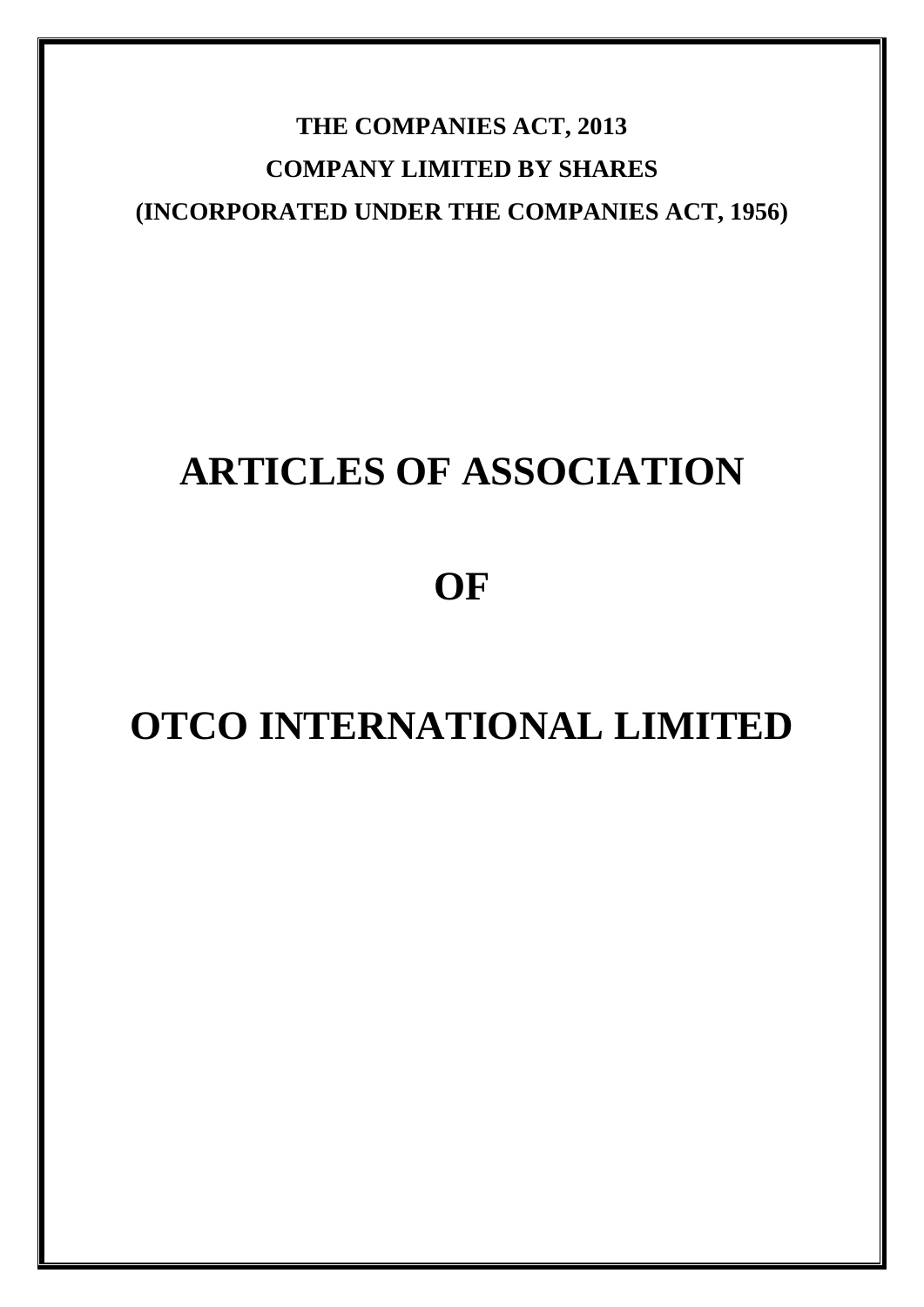**The following regulations comprised in these Articles of Association were adopted by members' by passing resolution at the Extraordinary General Meeting held on DECEMBER 07, 2015 in substitution for and to the entire exclusion of, the regulations contained in the extant Articles of Association of the Company.**

## **I. CONSTITUTION OF THE COMPANY**

| Table F not to<br>apply                                        | $\mathbf{1}$   |     |        | <b>OTCO</b> International Limited is established with Limited Liability in<br>accordance with and subject to the provisions of the Indian Companies<br>Act, 1956, but none of the Regulations contained in the Table marked F in<br>Schedule I to the Companies Act, 2013, shall be applicable to the<br>Company except so far as the said Act or any modification there otherwise<br>expressly provides. |
|----------------------------------------------------------------|----------------|-----|--------|-----------------------------------------------------------------------------------------------------------------------------------------------------------------------------------------------------------------------------------------------------------------------------------------------------------------------------------------------------------------------------------------------------------|
| Company to be<br>governed by these<br><b>Articles</b>          |                |     |        | The Regulations for management of the Company and for the observance<br>of the members shall be such as are contained in these Articles.                                                                                                                                                                                                                                                                  |
|                                                                |                |     |        | <b>II. INTERPRETATION</b>                                                                                                                                                                                                                                                                                                                                                                                 |
| <b>Interpretation</b><br><b>Clause</b>                         | $\overline{2}$ | (a) |        | In the interpretation of these Articles, the following words and<br>expressions shall have the following meanings, unless repugnant<br>to the subject or context.                                                                                                                                                                                                                                         |
| "Alter"                                                        |                |     | (i)    | 'Alter' and 'Alteration' shall include the making of additions and<br>omissions                                                                                                                                                                                                                                                                                                                           |
| "Auditors"                                                     |                |     | (ii)   | 'Auditors' means those Auditors appointed under the said Act.                                                                                                                                                                                                                                                                                                                                             |
| "A Company"                                                    |                |     | (iii)  | A Company means a company as defined under Section 2(20) of<br>the Act.                                                                                                                                                                                                                                                                                                                                   |
| "Board"                                                        |                |     | (iv)   | 'Board' means the Directors of the Company collectively, and<br>shall include a committee thereof.                                                                                                                                                                                                                                                                                                        |
| "Body Corporate"<br>or<br>Corporation"                         |                |     | (v)    | 'Body Corporate' or 'Corporation' includes a company<br>incorporated outside India but does not include, (1) a Co operative<br>Society registered under any law relating to Co-operative<br>Societies, (2) any other body corporate which the Central<br>Government may by notification in the Official Gazette specify in<br>that behalf.                                                                |
| "The Company"<br>or "This<br>Company"                          |                |     | (vi)   | The Company' or This Company' means OTCO International<br>Limited established as aforesaid.                                                                                                                                                                                                                                                                                                               |
| "The Companies"<br>Act 2013" "The<br>said Act" or "The<br>Act" |                |     | (vii)  | 'The Companies Act, 2013', The said Act', or The act' and<br>reference to any section or provision thereof respectively means<br>and includes the Companies Act, 2013 (Act No. 18 of 2013) and<br>any statutory modification thereof for the time being in force, and<br>reference to the section or provision of the said Act or such<br>statutory modification.                                         |
| "Debenture"                                                    |                |     | (viii) | 'Debenture' includes Debenture stock, bonds or any other<br>instrument of a Company evidencing a debt, whether Constituting<br>a charge on the assets of the company or not.                                                                                                                                                                                                                              |
| "Directors"                                                    |                |     | (ix)   | 'Directors' means a director appointed to the Board of the<br>company.                                                                                                                                                                                                                                                                                                                                    |
| "Dividend"                                                     |                |     | (x)    | 'Dividend' shall include interim dividend                                                                                                                                                                                                                                                                                                                                                                 |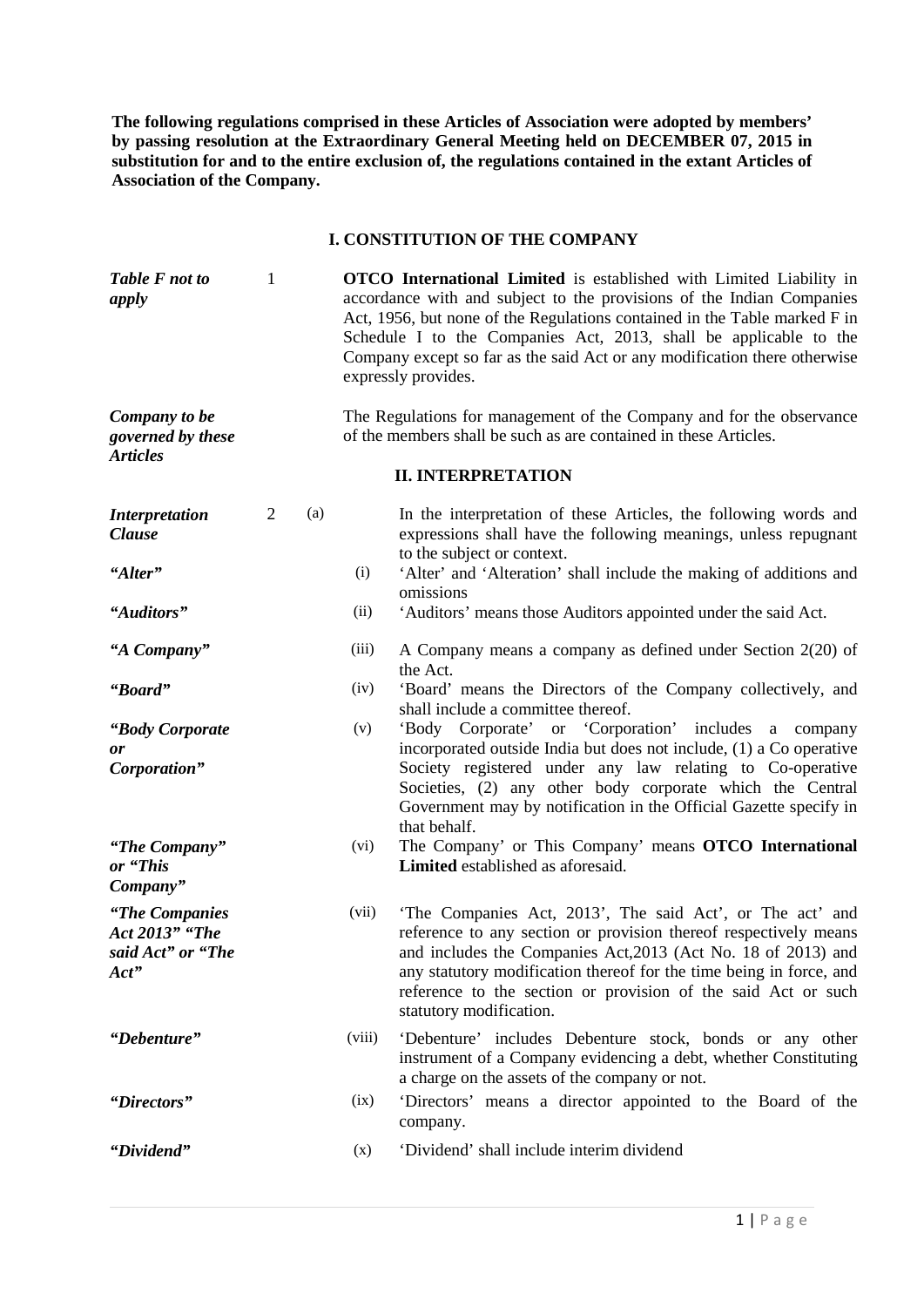| "Document"                                   | $(x_i)$            | 'Document' includes summons, notice, requisition, order,<br>declaration, form and register, whether issued, sent or kept in<br>pursuance of this Act or under any other law for the time being in<br>force or otherwise, maintained on paper or in electronic form.                                                                                                                                                                                                             |
|----------------------------------------------|--------------------|---------------------------------------------------------------------------------------------------------------------------------------------------------------------------------------------------------------------------------------------------------------------------------------------------------------------------------------------------------------------------------------------------------------------------------------------------------------------------------|
| "Executor" or<br>"Administrator"             | (xii)              | "Executor" or "Administrator" means a person who has obtained<br>probate or Letters of Administration, as the case may be, from a<br>competent Court, and shall include the holder of a Succession<br>Certificate authorizing the holder thereof to negotiate or transfer<br>the share or shares of the deceased members, and shall also<br>include the holder of a Certificate granted by the Administrator-<br>General of any State in India.                                 |
| "Financial<br>Statements"                    | (xiii)             | "Financial Statements means:                                                                                                                                                                                                                                                                                                                                                                                                                                                    |
|                                              |                    | (i) a balance sheet as at the end of the financial year;<br>(ii) a profit and loss account, or in the case of a company carrying<br>on any activity not for profit, an income and expenditure account<br>for the financial year;<br>(iii) cash flow statement for the financial year;<br>(iv) a statement of changes in equity, if applicable; and<br>(v) any explanatory note annexed to, or forming part of, any<br>document referred to in sub-clause (i) to sub-clause (iv) |
| "In writing"                                 | (xiv)              | "In writing" or "Written" shall include email, and any other form<br>of electronic transmission.                                                                                                                                                                                                                                                                                                                                                                                |
| "Independent<br>Director"                    | $\left( xy\right)$ | "Independent Director" shall have the meaning ascribed to it in the<br>Act.                                                                                                                                                                                                                                                                                                                                                                                                     |
| "Key Managerial<br>Personnel"                | (xvi)              | "Key Managerial Personnel" means the Chief executive officer or<br>the managing director; the company secretary; whole time<br>director; chief financial officer; and such other officer as may be<br>notified from time to time in the Rules.                                                                                                                                                                                                                                  |
| "Month"                                      | (xvii)             | "Month" means calendar month.                                                                                                                                                                                                                                                                                                                                                                                                                                                   |
| "National<br>Holiday"                        | (xviii)            | "National Holiday" means the day declared as national holiday by<br>the Central Government                                                                                                                                                                                                                                                                                                                                                                                      |
| "Office"                                     | (xix)              | 'Office" means the Registered Office for the time being of the<br>Company.                                                                                                                                                                                                                                                                                                                                                                                                      |
| "Ordinary &<br><b>Special</b><br>Resolution" | $\left( xx\right)$ | "Ordinary Resolution" and "Special Resolution" shall have the<br>meanings assigned to these terms by Section 114 of the Act.                                                                                                                                                                                                                                                                                                                                                    |
| "Rules"                                      | (xxi)              | "Rules" means any rule made pursuant to section 469 of the Act or<br>such other provisions pursuant to which the Central Government is<br>empowered to make rules, and shall include such rules as may be<br>amended from time to time.                                                                                                                                                                                                                                         |
| "Secretary"                                  | (xxii)             | "Secretary" is a Key Managerial Person appointed by the<br>Directors to perform any of the duties of a Company Secretary.                                                                                                                                                                                                                                                                                                                                                       |
| "Shareholders 'or<br>Members"                | (xxiii)            | "Shareholders" or "Members" means the duly registered holder<br>from time to time of the shares of the Company, and shall include<br>beneficial owners whose names are entered as a beneficial owner<br>in the records of a depository.                                                                                                                                                                                                                                         |
| "The Seal"                                   | (xxiv)             | "The Seal" means the common seal of the Company for the time<br>being.                                                                                                                                                                                                                                                                                                                                                                                                          |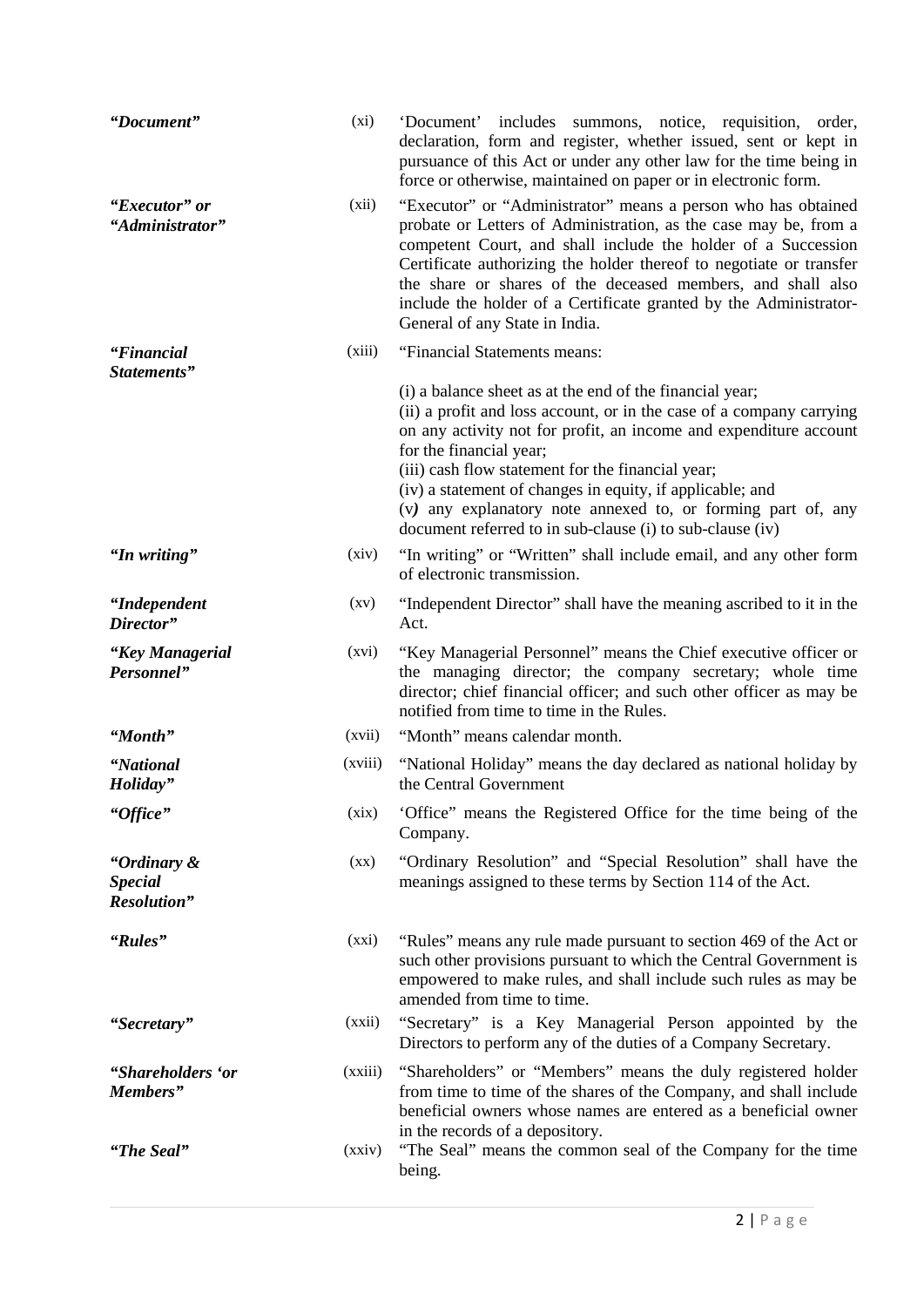| "These presents"                                                                   |   | (b) | "These presents" means and includes the Memorandum and this Articles<br>of Association.                                                                                                                                                                                                                                                                                                                                                                                                                                                                                                                                                                               |
|------------------------------------------------------------------------------------|---|-----|-----------------------------------------------------------------------------------------------------------------------------------------------------------------------------------------------------------------------------------------------------------------------------------------------------------------------------------------------------------------------------------------------------------------------------------------------------------------------------------------------------------------------------------------------------------------------------------------------------------------------------------------------------------------------|
| <b>Singular Number</b>                                                             |   | (c) | Words importing the singular number include, where the context admits or<br>requires, the plural number and vice versa.                                                                                                                                                                                                                                                                                                                                                                                                                                                                                                                                               |
| Gender                                                                             |   | (d) | Words importing the masculine gender also include the feminine gender.                                                                                                                                                                                                                                                                                                                                                                                                                                                                                                                                                                                                |
| <b>Persons</b>                                                                     |   | (e) | Words importing persons shall, where the context requires, include bodies<br>corporate and companies as well as individuals.                                                                                                                                                                                                                                                                                                                                                                                                                                                                                                                                          |
| <b>Words</b> and<br>expressions<br>defined in the<br><b>Companies</b><br>Act, 2013 |   | (f) | Subject as aforesaid, any words and expressions defined in the said Act as<br>modified up to the date on which these Articles become binding on the<br>Company shall, except where the subject or context otherwise requires,<br>bear the same meanings in these Articles.                                                                                                                                                                                                                                                                                                                                                                                            |
| <b>Marginal Notes</b><br>and other<br>Headings.                                    |   | (g) | The marginal notes and the headings given in these Articles shall not affect<br>the construction hereof                                                                                                                                                                                                                                                                                                                                                                                                                                                                                                                                                               |
| Copies of the<br>Memorandum and<br>Articles to be<br>Furnished.                    |   |     | The Company shall, on being so required by a Member, send to him within<br>seven days of the requirement and subject to the payment of a fee of Rs.<br>100/- or such other fee as may be specified in the Rules for each copy of<br>the documents specified in Section 17 of the said Act.                                                                                                                                                                                                                                                                                                                                                                            |
|                                                                                    |   |     | III. SHARE CAPITAL, VARIATION OF RIGHTS & BUY BACK                                                                                                                                                                                                                                                                                                                                                                                                                                                                                                                                                                                                                    |
| <b>Capital and shares</b>                                                          | 4 |     | The Authorised Share Capital of the Company shall be such amount and<br>be divided into such shares as may from time to time, be provided in<br>clause V of Memorandum of Association. with power to Board of<br>Directors to reclassify, subdivide, consolidate and increase and with power<br>from time to time, to issue any shares of the original capital or any new<br>capital with and subject to any preferential, qualified or special rights,<br>privileges, or conditions may be, thought fit and upon the sub-division of<br>shares to apportion the right to participate in profits, in any manner as<br>between the shares resulting from sub-division. |
|                                                                                    |   |     | The Authorised Share Capital of the Company shall be such amount and<br>be divided into such shares as may from time to time, be provided in<br>clause V of Memorandum of Association. with power to Board of<br>Directors to reclassify, subdivide, consolidate and increase and with power<br>from time to time, to issue any shares of the original capital or any new<br>capital with and subject to any preferential, qualified or special rights,<br>privileges, or conditions may be, thought fit and upon the sub-division of<br>shares to apportion the right to participate in profits, in any manner as<br>between the shares resulting from sub-division. |
|                                                                                    |   |     | If and whenever the capital of the Company is divided into shares of<br>different classes, the rights of any such class may be varied, modified,<br>affected, extended, abrogated or surrendered as provided by the said Act or<br>by Articles of Association or by the terms of issue, but not further or<br>otherwise.                                                                                                                                                                                                                                                                                                                                              |
| <b>Provisions of</b><br><b>Section 43, 47 of</b><br>the Act to annly               | 5 |     | The provisions of Section 43, 47 of the Act in so far as the same may be<br>applicable to issue of share capital shall be observed by the Company.                                                                                                                                                                                                                                                                                                                                                                                                                                                                                                                    |

*the Act to apply.*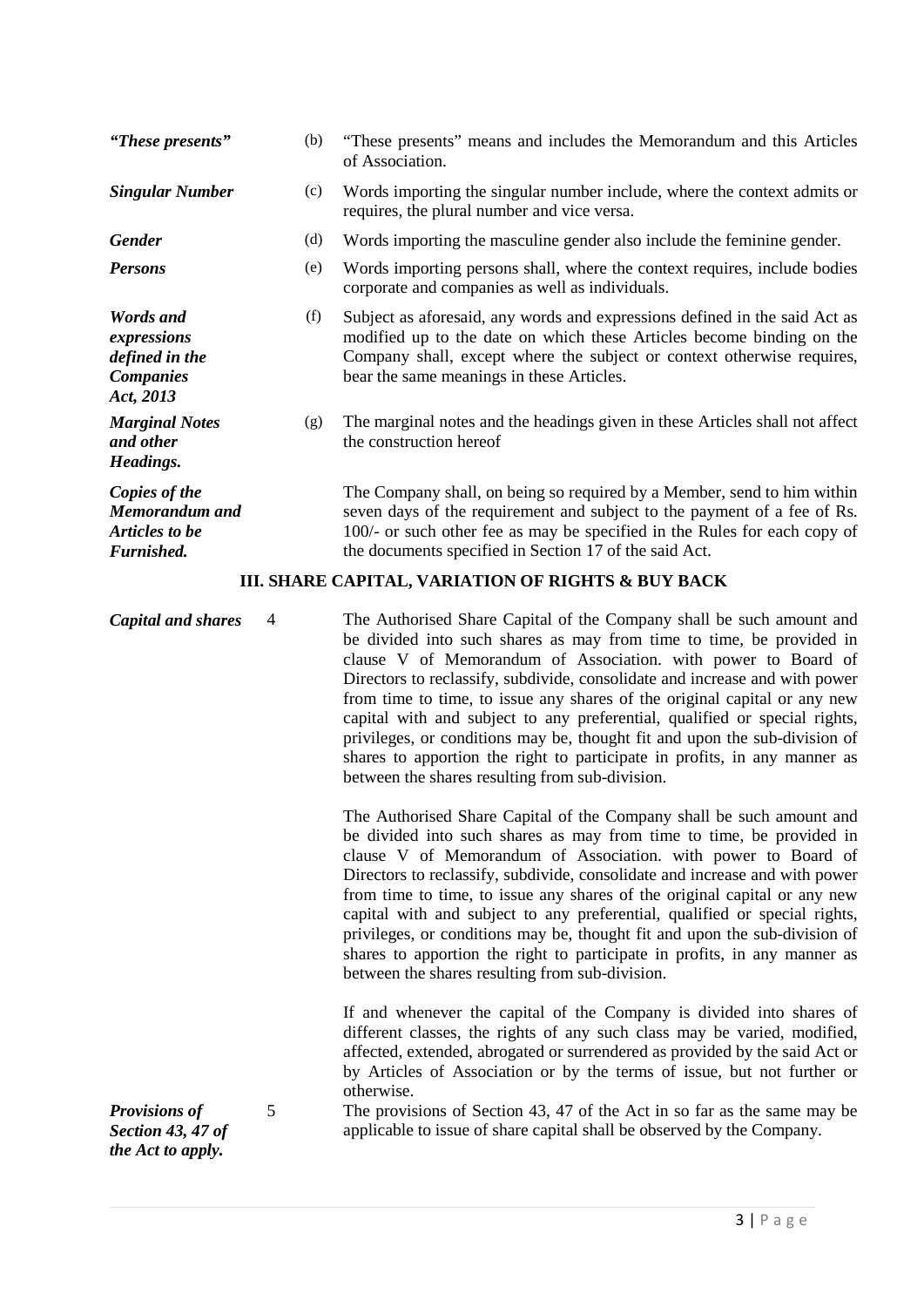| <b>Restrictions on</b><br><b>Allotment</b>                                          | 6 |     | The Directors shall have regard to the restrictions on the allotment of<br>shares imposed by Section 39 and 40 of the said Act so far as those<br>restrictions are binding on the Company.                                                                                                                                                                                                                                                                                                                                                                                                                                            |
|-------------------------------------------------------------------------------------|---|-----|---------------------------------------------------------------------------------------------------------------------------------------------------------------------------------------------------------------------------------------------------------------------------------------------------------------------------------------------------------------------------------------------------------------------------------------------------------------------------------------------------------------------------------------------------------------------------------------------------------------------------------------|
| <b>Commission for</b><br>placing shares                                             | 7 | (1) | The Company may at any time pay a commission to any person in<br>(i)<br>consideration of his subscribing, or agreeing to subscribe (whether<br>absolutely or conditionally) for any shares in or debentures of the<br>Company or procuring or agreeing to procure subscription (whether<br>absolute or conditional) for any shares in or debentures of the<br>Company and the provisions of Section 40 of the said Act shall be<br>observed and complied with. Such commission shall not exceed the<br>maximum permissible rate as prescribed in the Rules. Such<br>commission may be paid in cash or by the allotment of Securities. |
|                                                                                     |   |     | (ii)<br>Company shall not pay any commission to any underwriter on<br>securities which are not offered to public for subscription.                                                                                                                                                                                                                                                                                                                                                                                                                                                                                                    |
|                                                                                     |   |     | (iii)<br>The number of shares or debentures which persons have agreed to<br>for commission to subscribe absolutely or conditionally is disclosed<br>in the manner aforesaid.                                                                                                                                                                                                                                                                                                                                                                                                                                                          |
|                                                                                     |   | (2) | Nothing in this clause shall affect the power of the Company to pay such<br>brokerage as it may consider reasonable.                                                                                                                                                                                                                                                                                                                                                                                                                                                                                                                  |
|                                                                                     |   | (3) | A Vendor to, promoter of, other person who receives payment in shares,<br>debentures or money from the Company shall have and shall be deemed<br>always to have had power to apply any part of the shares, debentures or<br>money so received in payment of any commission the payment of which,<br>if made directly by the Company, would have been legal under this<br>Articles.                                                                                                                                                                                                                                                    |
|                                                                                     |   | (4) | The commission may be paid or satisfied (subject to the provisions of the<br>Act and these Articles) in cash or in share, debentures or debenture stock<br>of the Company, (whether fully paid or otherwise) or in any combination<br>thereof.                                                                                                                                                                                                                                                                                                                                                                                        |
| Company not to<br>give financial<br>assistance for<br>purchase of its<br>own shares | 8 |     | Except as provided by the Act, the Company shall not, except by reduction<br>of capital under the provision of Sections 66 or Section 242 of the said<br>Act, buy its own shares nor give, whether directly or indirectly, and<br>whether by means of a loan, guarantee, provision of security or otherwise<br>any financial assistance for the purpose of or in connection with a purchase<br>or subscription made or to be made by any person of or for any shares in<br>the Company or in its holding company.                                                                                                                     |
|                                                                                     |   |     | Provided that nothing in this Article shall be taken to prohibit:                                                                                                                                                                                                                                                                                                                                                                                                                                                                                                                                                                     |
|                                                                                     |   | 8.1 | the provision of money in accordance with any scheme approved by<br>(i)<br>the Company through Special Resolution and in accordance with the<br>requirements specified in the relevant Rules, for the purchase of, or<br>subscription for, fully paid up Shares in the Company, if the<br>purchase of, or the subscription for the Shares held by trustees for<br>the benefit of the employees or such Shares held by the employee of<br>the Company;                                                                                                                                                                                 |
|                                                                                     |   |     | (ii)<br>the giving of loans by the Company to persons in the employment of<br>the Company other than its Directors or Key Managerial Personnel,<br>for an amount not exceeding their salary or wages for a period of six<br>months with a view to enabling them to purchase or subscribe for                                                                                                                                                                                                                                                                                                                                          |

fully paid up Shares in the Company to be held by them by way of beneficial ownership. Nothing in this clause shall affect the right of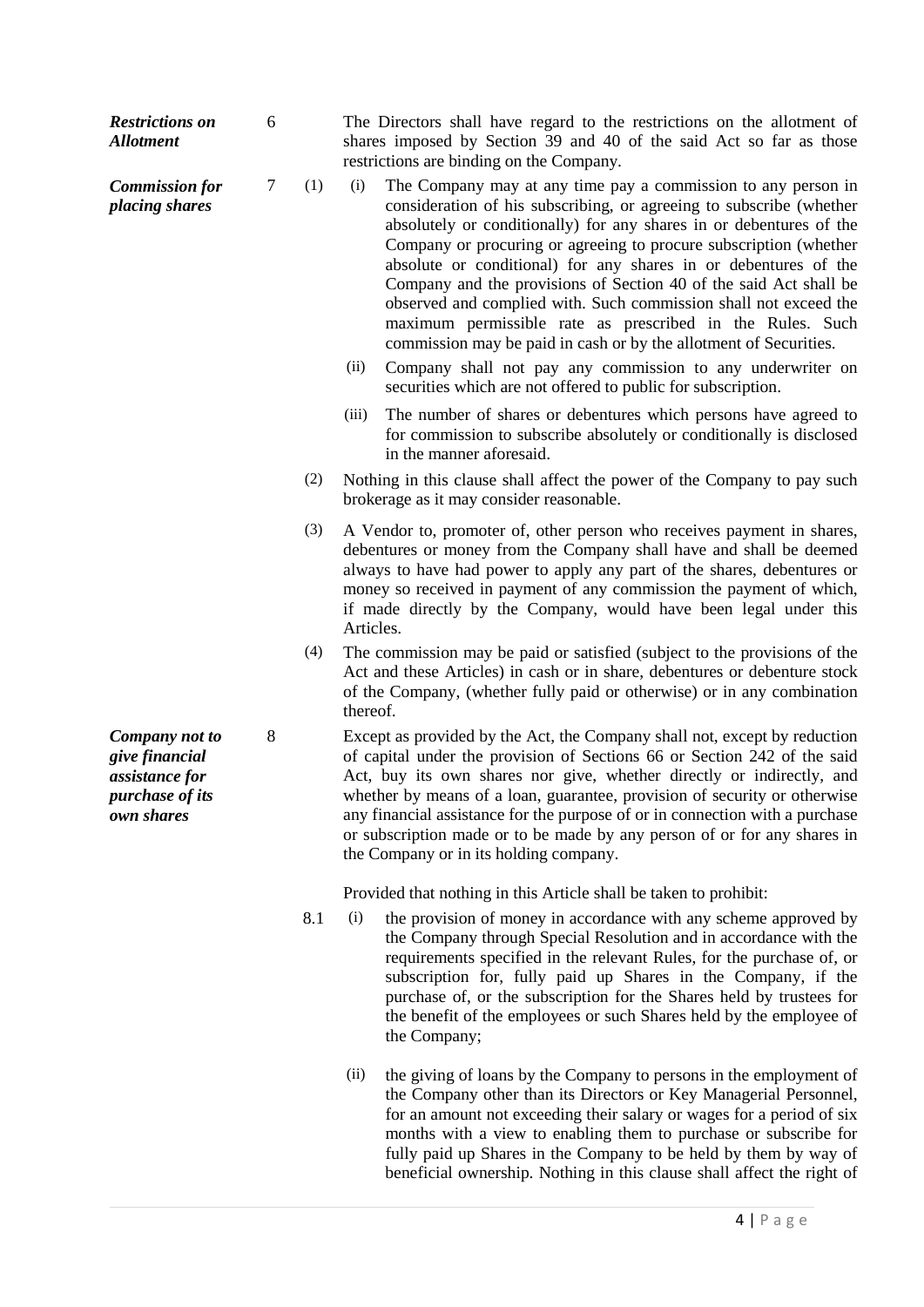|                                                             |    |     | the Company to redeem any shares issued under Section 55.                                                                                                                                                                                                                                                                                                                                                                                                                                                                                                                                                                                                                                                                                                                                                                                                                                                                                                                                                                         |
|-------------------------------------------------------------|----|-----|-----------------------------------------------------------------------------------------------------------------------------------------------------------------------------------------------------------------------------------------------------------------------------------------------------------------------------------------------------------------------------------------------------------------------------------------------------------------------------------------------------------------------------------------------------------------------------------------------------------------------------------------------------------------------------------------------------------------------------------------------------------------------------------------------------------------------------------------------------------------------------------------------------------------------------------------------------------------------------------------------------------------------------------|
| <b>Buy back of</b><br><b>Shares</b>                         |    | 8.2 | Notwithstanding what is stated in Articles 8.1 above, in the event it<br>is permitted by the Law and subject to such conditions, approvals or<br>consents as may be laid down for the purpose, the Company shall<br>have the power to buy-back its own shares, whether or not there is<br>any consequent reduction of Capital. If and to the extent permitted<br>by Law, the Company shall have the power to re-issue the shares so<br>bought back.                                                                                                                                                                                                                                                                                                                                                                                                                                                                                                                                                                               |
| <b>Issue of Securities</b><br>at a Premium                  | 9  |     | The Company shall have power to issue Securities at a premium and shall<br>duly comply with the provision of Sections 52 of the said Act.                                                                                                                                                                                                                                                                                                                                                                                                                                                                                                                                                                                                                                                                                                                                                                                                                                                                                         |
| <b>Issue of</b><br>redeemable<br>preference shares          | 10 |     | The Company may, subject to the provisions of Section 55 of the said Act,<br>issue preference shares which are liable to be redeemed and may redeem<br>such shares in any manner provided in the said section and may issue<br>shares up to the nominal amount of the shares redeemed or to be<br>redeemed. Where the Company has issued redeemable preference shares<br>the provisions of the said section shall be complied with. The manner in<br>which such shares shall be redeemed, shall be as provided by Article 80<br>unless the terms of issue otherwise provide.                                                                                                                                                                                                                                                                                                                                                                                                                                                      |
|                                                             |    |     | <b>IV. SHARES AND SHAREHOLDERS</b>                                                                                                                                                                                                                                                                                                                                                                                                                                                                                                                                                                                                                                                                                                                                                                                                                                                                                                                                                                                                |
| <b>Register of</b><br><b>Members</b>                        | 11 | (1) | The Company shall cause to be kept and maintained the following<br>registers namely:                                                                                                                                                                                                                                                                                                                                                                                                                                                                                                                                                                                                                                                                                                                                                                                                                                                                                                                                              |
|                                                             |    | (2) | (a) Register of members indicating separately for each class of equity and<br>preference shares held by each member residing in India or outside<br>India;<br>(b) Register of debenture-holders; and<br>(c) Register of any other security holders:<br>(d) Including an index in respect of each of the registers to be maintained<br>in accordance with Section 88 of the Act.<br>The Company shall also comply with the provisions of Sections 92 of the<br>Act as to filing Annual Returns.                                                                                                                                                                                                                                                                                                                                                                                                                                                                                                                                    |
|                                                             |    | (3) | The Company shall duly comply with the provisions of Section 94 of the<br>Act in regard to keeping of the Registers, Indexes, copies of Annual<br>Returns and giving inspection thereof and furnishing copies thereof.                                                                                                                                                                                                                                                                                                                                                                                                                                                                                                                                                                                                                                                                                                                                                                                                            |
| <b>Shares to be</b><br>numbered<br>progressively            | 12 |     | The shares in the capital shall be numbered progressively according to<br>their several classes                                                                                                                                                                                                                                                                                                                                                                                                                                                                                                                                                                                                                                                                                                                                                                                                                                                                                                                                   |
| <b>Shares</b> at the<br>disposal of the<br><b>Directors</b> | 13 |     | Subject to the provisions of the said Act and these Articles, the shares in<br>the capital of the Company for the time being (including any shares<br>forming part of any increased capital of the Company) shall be under the<br>control of the Directors who may issue, allot or otherwise dispose of the<br>same or any one of them to such persons on such proportion and on such<br>terms and conditions and either at a premium or at par or (subject to<br>compliance with the provisions of Section 54 of the Act) at a discount and<br>at such times as they may from time to time think fit and proper and with<br>the sanction of the Company in General Meeting to give to any person the<br>option to call for or be allotted shares of any class of the Company either<br>at par or at premium or subject aforesaid at a discount during such time<br>and for such consideration and such option being exercisable at such times<br>as the Directors think fit and may allot and issue shares in the capital of the |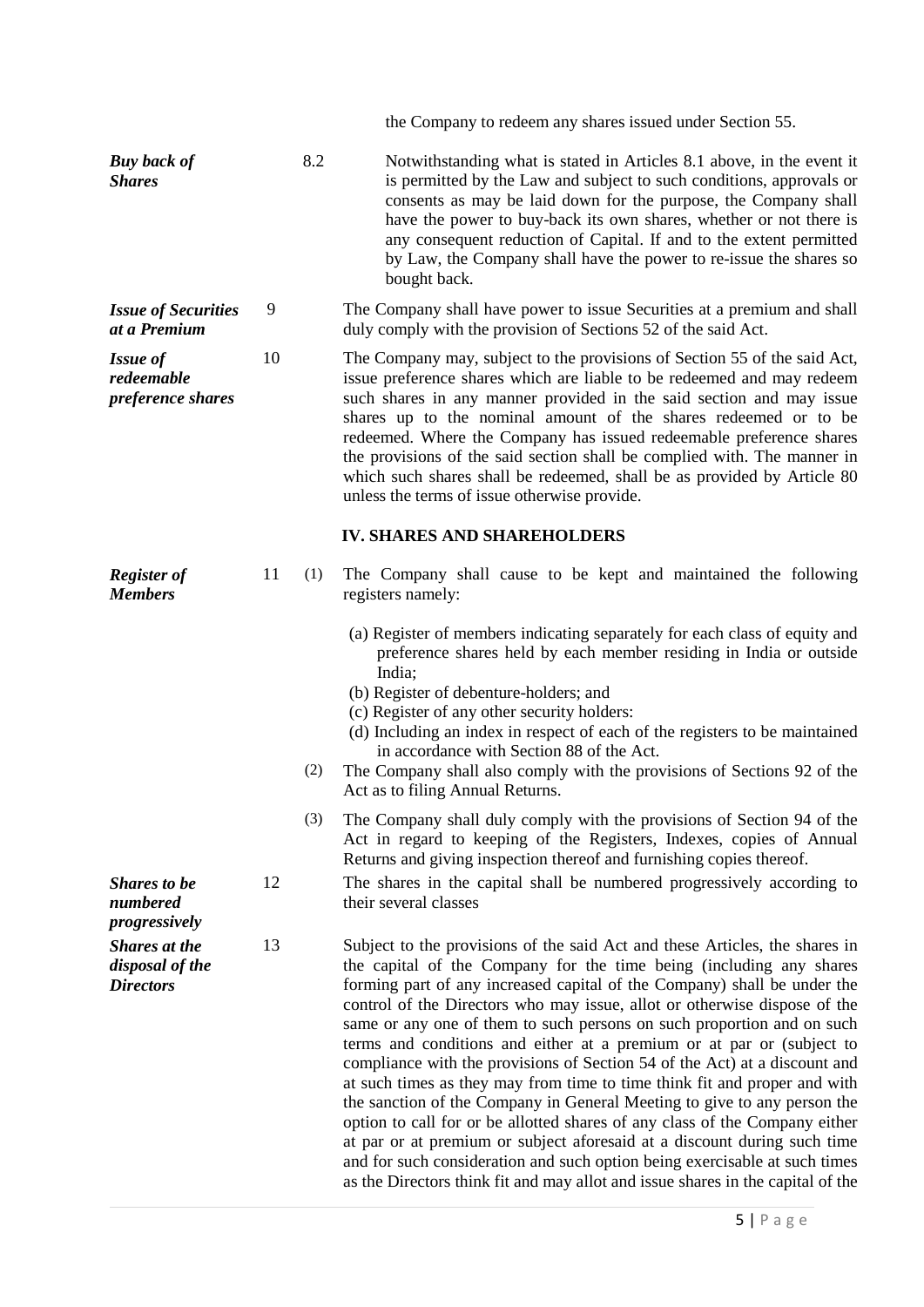|                                                                     |    |     | Company in lieu of services rendered to the Company or in the conduct of<br>its business; and any shares which may be so allotted may be issued as<br>fully paid up shares and if so issued shall be deemed to be fully paid up<br>shares.                                                                                                                                                                                                                                                                                                                                                                                                                                                                                                                                                                                                                                                                                                             |
|---------------------------------------------------------------------|----|-----|--------------------------------------------------------------------------------------------------------------------------------------------------------------------------------------------------------------------------------------------------------------------------------------------------------------------------------------------------------------------------------------------------------------------------------------------------------------------------------------------------------------------------------------------------------------------------------------------------------------------------------------------------------------------------------------------------------------------------------------------------------------------------------------------------------------------------------------------------------------------------------------------------------------------------------------------------------|
| <b>Every share</b><br>transferable etc.                             | 14 | (1) | The shares or other interest of any member in the Company shall be<br>movable property transferable in the manner provided by the Articles of<br>the Company.                                                                                                                                                                                                                                                                                                                                                                                                                                                                                                                                                                                                                                                                                                                                                                                          |
|                                                                     |    | (2) | Each share in the Company having a share capital shall be distinguished by<br>its appropriate number.                                                                                                                                                                                                                                                                                                                                                                                                                                                                                                                                                                                                                                                                                                                                                                                                                                                  |
|                                                                     |    | (3) | Certificates of Shares: A certificate under the Seal of the Company<br>specifying any shares held by any Member shall be prima facie evidence<br>of the title of the Member to such shares.                                                                                                                                                                                                                                                                                                                                                                                                                                                                                                                                                                                                                                                                                                                                                            |
| <b>Application of</b><br>premiums received<br>on issue of<br>shares | 15 | (1) | Where the Company issues shares at a premium, whether for cash or<br>otherwise, a sum equal to the aggregate amount of the value of the<br>premiums on those Shares shall be transferred to an amount to be called<br>"the securities premium account", and the provisions of the Act relating to<br>the reduction of the Share Capital of a company shall except as provided in<br>this clause, apply as if the securities premium account were paid-up share<br>capital of the Company.                                                                                                                                                                                                                                                                                                                                                                                                                                                              |
|                                                                     |    | (2) | The securities premium account may be applied by the Company for the<br>purposes permissible pursuant to the Act                                                                                                                                                                                                                                                                                                                                                                                                                                                                                                                                                                                                                                                                                                                                                                                                                                       |
| <b>Further issue of</b><br>capital                                  | 16 |     | The Company shall comply with the provisions of Section 62 of the Act<br>with regard to increasing the subscribed capital of the Company.                                                                                                                                                                                                                                                                                                                                                                                                                                                                                                                                                                                                                                                                                                                                                                                                              |
|                                                                     | 17 |     | If and whenever as the result of issue of new shares or any consolidation or<br>subdivision of shares, any shares become held by members in fractions the<br>Directors shall subject to the provisions of the Act and the Articles and to<br>the directions of the Company in general meeting, if any, sell those shares<br>which members hold in fractions for the best price reasonably obtainable<br>and shall pay and distribute to and amongst the members entitled to such<br>shares in due proportion, the net proceeds of the sale thereof. For the<br>purpose of giving effect to any such sale the Directors may authorize any<br>person to transfer the shares sold to the purchaser thereof comprised in any<br>such transfer and he shall not be bound to see to the application of the<br>purchase money nor shall his title to the shares be effected by any<br>irregularity or invalidity in the proceedings in reference to the sale. |
| Acceptance of<br><i>shares</i>                                      | 18 |     | An application signed by or on behalf of an applicant for shares in the<br>Company followed by an allotment of shares therein, shall be an<br>acceptance of shares within the meaning of these Articles;                                                                                                                                                                                                                                                                                                                                                                                                                                                                                                                                                                                                                                                                                                                                               |
|                                                                     |    |     | The Directors shall comply with the provisions of Sections 39 and 40 of<br>the Act so far as applicable.                                                                                                                                                                                                                                                                                                                                                                                                                                                                                                                                                                                                                                                                                                                                                                                                                                               |
| Deposit and call<br>etc. to be a debt<br>payable<br>immediately     | 19 |     | The money (if any) which the Directors shall, on the allotment of any<br>shares being made by them, require or direct to be paid by way of deposits,<br>calls or otherwise in respect of any shares allotted by them, shall,<br>immediately on the inscription of the name in the Register of Members as<br>the holder of such shares, become a debt due to and recoverable by the<br>Company from the allottee thereof, and shall be paid by him accordingly.                                                                                                                                                                                                                                                                                                                                                                                                                                                                                         |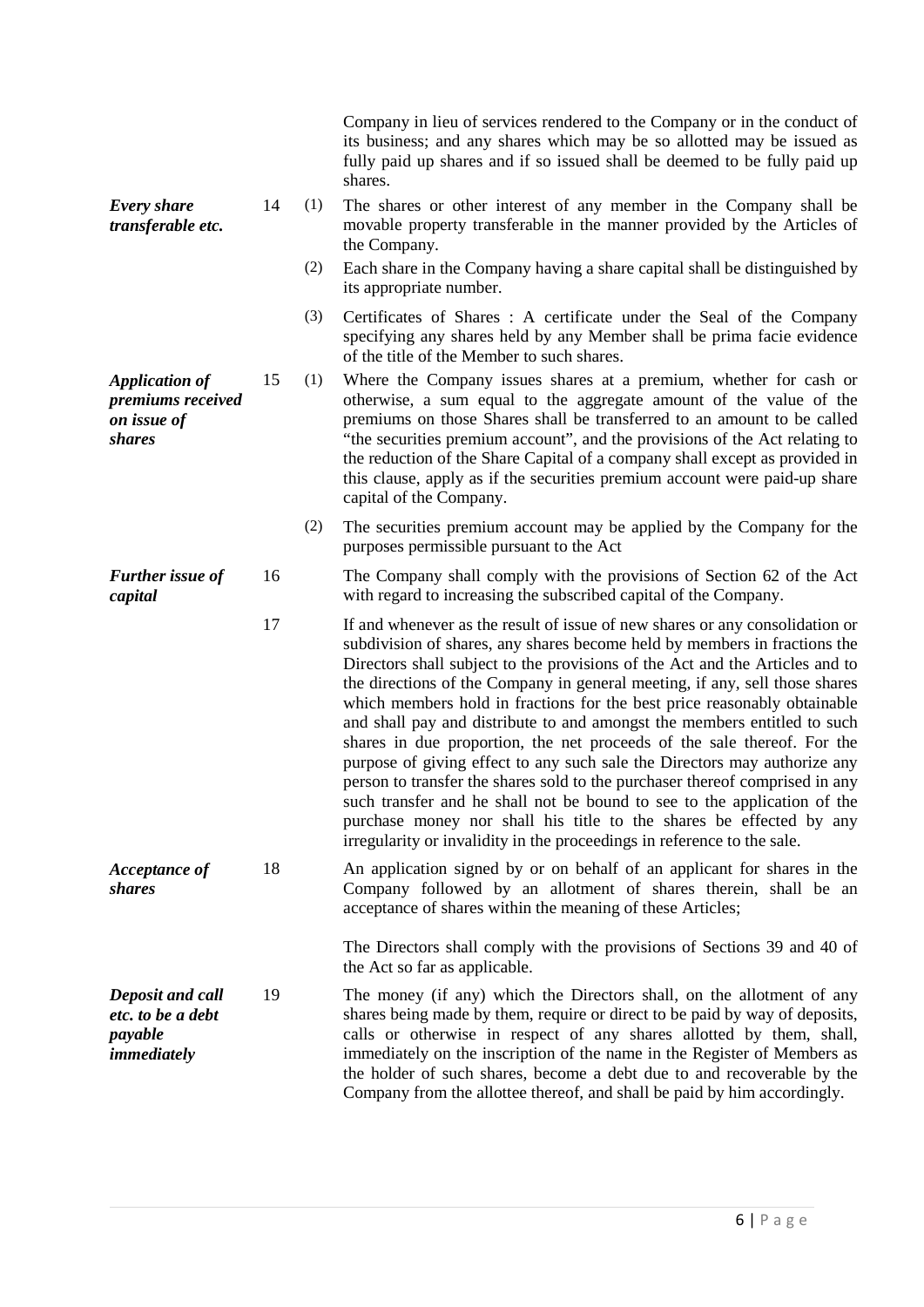| Calls on shares of<br>the same class to<br>be made on<br>uniform basis | 20 | Where any calls for further share capital are made on shares, such calls<br>shall be made on a uniform basis on all shares, falling under the same<br>class.<br><b>Explanation:</b> - For the purpose of this provision shares of the same<br>nominal value on which different amounts have been paid up shall not be<br>deemed to fall under the same class.                                                                                                                                                                                                                                                                                                                                                                                                                                                                                              |
|------------------------------------------------------------------------|----|------------------------------------------------------------------------------------------------------------------------------------------------------------------------------------------------------------------------------------------------------------------------------------------------------------------------------------------------------------------------------------------------------------------------------------------------------------------------------------------------------------------------------------------------------------------------------------------------------------------------------------------------------------------------------------------------------------------------------------------------------------------------------------------------------------------------------------------------------------|
| <b>Return of</b><br>allotment                                          | 21 | The Directors shall cause to be made the returns as to all allotments from<br>time to time made in accordance with the provisions of Section 39 of the<br>said Act.                                                                                                                                                                                                                                                                                                                                                                                                                                                                                                                                                                                                                                                                                        |
| <b>Installments on</b><br>shares to<br>be duly paid                    | 22 | If, by the conditions of allotment of any shares the whole or part of the<br>amount or issue price thereof shall be payable by installments, every such<br>installment shall, when, due, be paid to the Company by the person who<br>for the time being and from time to time shall be of the shares or his legal<br>representative.                                                                                                                                                                                                                                                                                                                                                                                                                                                                                                                       |
| Liability of<br><b>Members</b>                                         | 23 | Every member, or his executors or administrators or other representative,<br>shall pay to the Company the portion of the capital represented by his<br>share or shares, which may, for the time being, remain unpaid thereon, in<br>such amounts, at such time or times, and in such manner, as the Directors<br>shall, from time to time, in accordance with the Company's regulations,<br>require or fix for the payment thereof.                                                                                                                                                                                                                                                                                                                                                                                                                        |
| <b>Liability of Joint</b><br>holders                                   | 24 | If any share stands in the names of two or more persons all the joint-<br>holders of the share shall be severally as well as jointly liable for the<br>payment of all deposits, installments, and calls due in respect of such<br>shares, and for all incidents thereof according to the Company's<br>regulations; but the persons first named in the Register shall, as regards<br>service of notice, and all other matters connected with the Company,<br>except the transfer of the share and any other matter by the said Act or<br>herein otherwise provided, be deemed the sole holder thereof.                                                                                                                                                                                                                                                      |
| <b>Registered holder</b><br>only the owner of<br>the shares            | 25 | Save as herein or by laws otherwise expressly provided, the Company<br>shall be entitled to treat the registered holder of any share as the absolute<br>owner thereof, and accordingly shall not, except as ordered by a Court of<br>competent jurisdiction, or as by statute required, be bound to recognize<br>any benami trusts whatsoever or equitable, contingent, future, partial or<br>other claim to or interest in such share on the part of any other person<br>whether or not it shall have express or implied notice thereof; the Directors<br>shall, however be at liberty, at their sole discretion, to register any share in<br>the joint names of any two or more persons, and the survivor or survivors<br>of them.                                                                                                                       |
|                                                                        |    | <b>V. CERTIFICATES</b>                                                                                                                                                                                                                                                                                                                                                                                                                                                                                                                                                                                                                                                                                                                                                                                                                                     |
| Certificate of<br><i>shares</i>                                        | 26 | Subject to any statutory or other requirement having the force of law<br>governing the issue and signatures to and sealing of certificate to shares<br>and applicable to this Company for the time being in force the certificate<br>of title to shares and the duplicate thereof when necessary shall be issued<br>under the seal of the Company which shall be affixed in the presence of<br>and signed by (1) two Directors or persons acting on behalf of the<br>Directors under a duly registered power of attorney and (2) the Secretary<br>or some other person appointed by the Board for the purpose; a Director<br>may sign a share certificate by affixing signature thereon by means of any<br>machine, equipment or other mechanical means such as engraving in metal<br>or lithography but not by means of a rubber stamp, provided that the |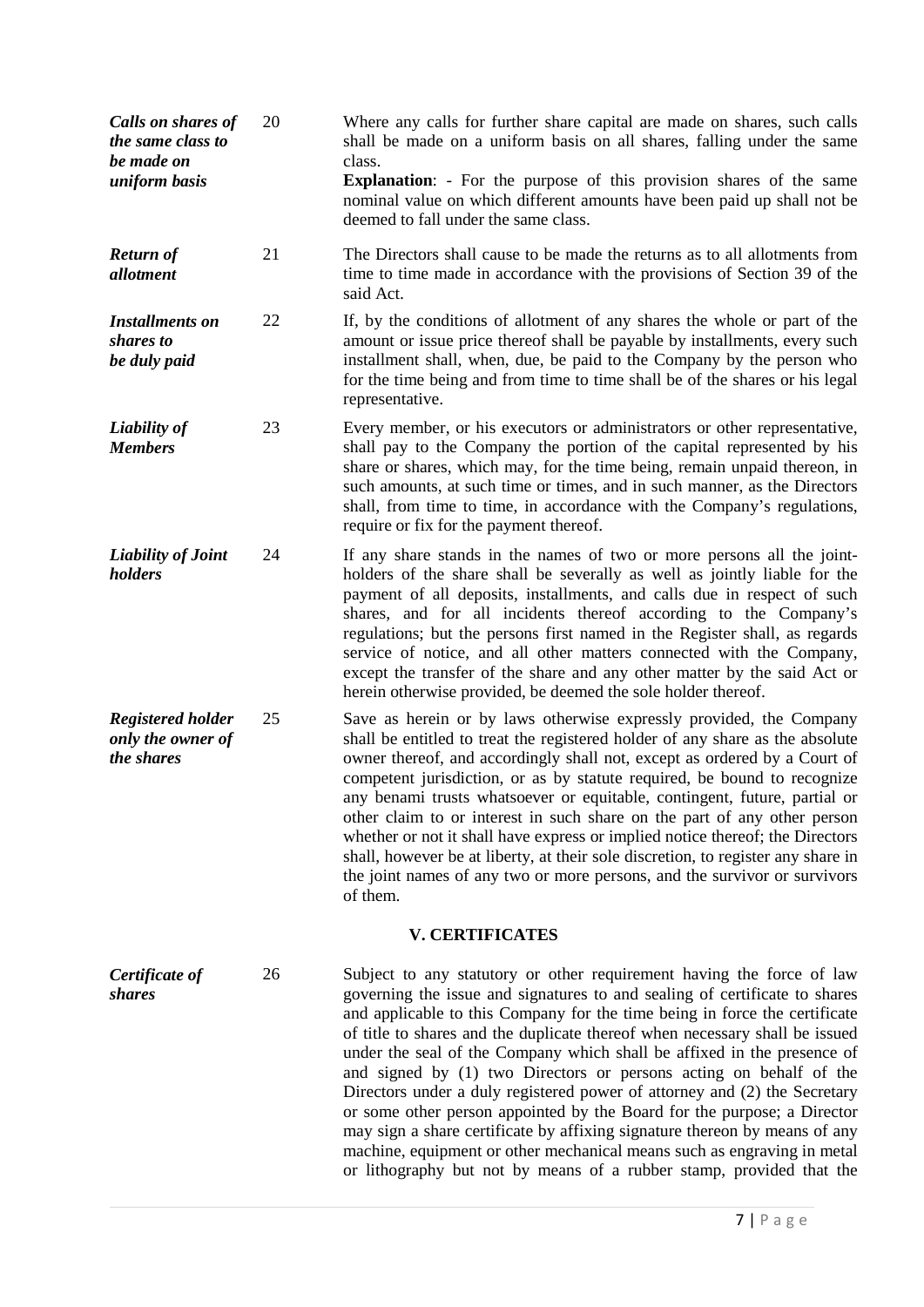*Members' right to Certificates*

*May be delivered to any one of Joint-holders*

*Shares in Depository form* Director shall be responsible for the safe custody of such machine, equipment or other materials used for the purpose.

- 27 (1) (i) Every member shall be entitled without payment to the certificate for all the Shares of each class or denomination registered in his name, or if the Board, so approve (upon paying such fees as the Board may from time to time determine) to several certificates, each for one or of such Shares and the Company shall complete such certificate within two months after the allotment or such period as may be determined at the time of the issue of such capital whichever is longer or within one month after registration of the transfer thereof as provided by Section 56 of the Act. Every certificate of shares shall have its distinctive number and be issued under the Seal of the Company and shall specify the number and denoting number of the shares in respect of which it is issued and the amount paid thereon and shall be in such form as the Board shall prescribe or approve provided that in respect of share or shares held jointly by several persons, the Company shall not be bound to issue more than one certificate and the delivery of a certificate for a share or shares to one of several joint-holders shall be deemed to be sufficient delivery to all.
	- (ii) A certificate of shares registered in the names of two or more persons, unless otherwise directed by them in writing, may be delivered to any one of them on behalf of them all.
	- (2) (i) Notwithstanding anything contained herein, the Company shall be entitled to dematerialise its shares, debentures and other securities pursuant to the Depositories Act, 1996 and to offer its shares, debentures and other securities for subscription in a dematerialised form.
		- (ii) Notwithstanding anything contained herein, the Company shall be entitled to treat the person whose names appear in the register of members as a holder of any share or whose names appear as beneficial owners of shares in the records of the Depository, as the absolute owner thereof and accordingly shall not (except as ordered by a Court of competent jurisdiction or as required by law) be bound to recognise any benami trust or equity or equitable contingent or other claim to or interest in such share on the part of any other person whether or not it shall have express or implied notice thereof.
		- (iii) Notwithstanding anything contained herein, in the case of transfer of shares or other marketable securities where the Company has not issued any Certificates and where such shares or other marketable securities are being held in an electronic and fungible form, the provisions of the Depositories Act, 1996 shall apply. Further, the provisions relating to progressive numbering shall not apply to the shares of the Company which have been dematerialised.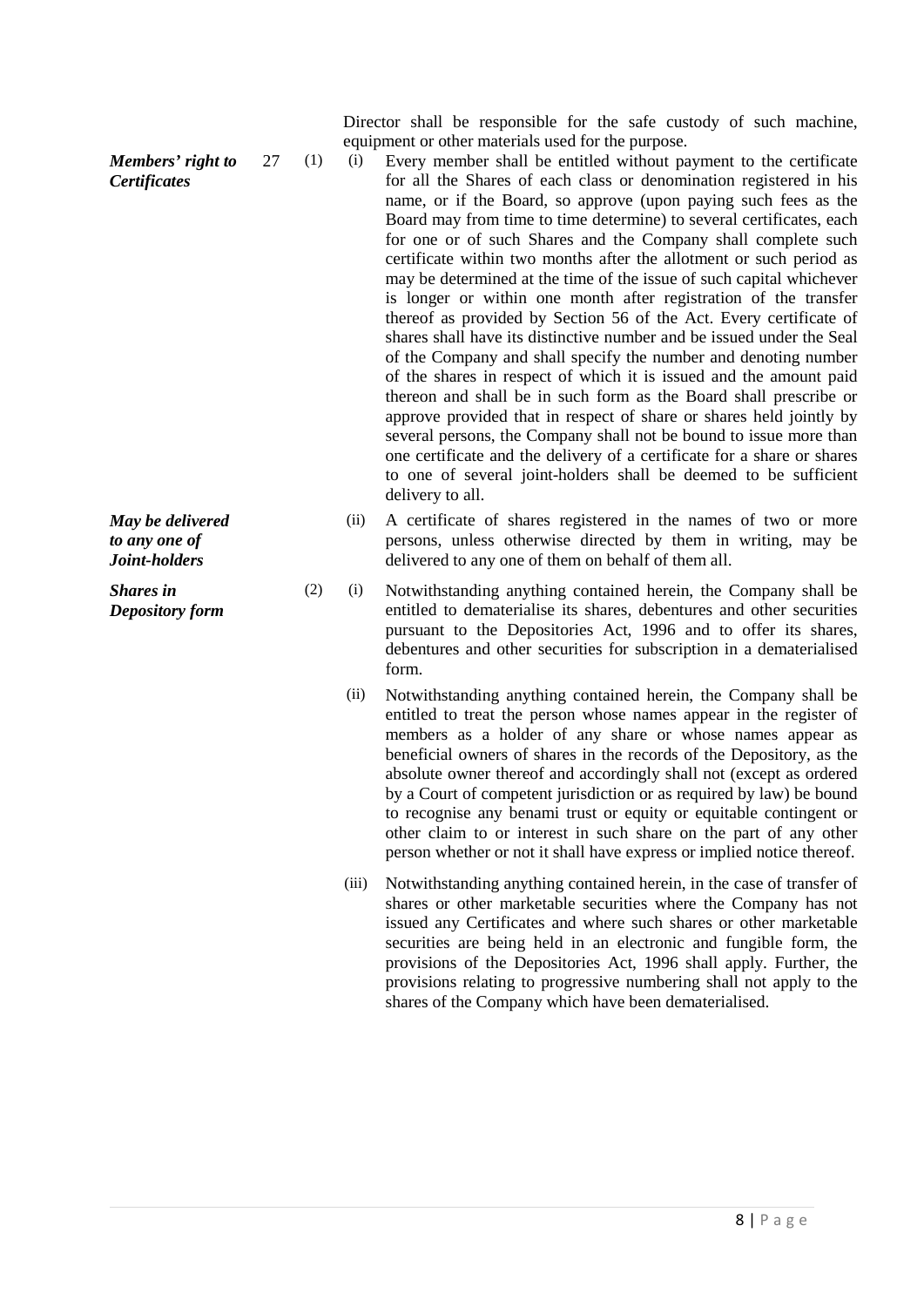| <b>Issue of new</b><br>certificate in place<br>of one defaced,<br>lost or destroyed | 28 | If any certificate be worn out, defaced, destroyed or lost or if there be no<br>further space on the back thereof for endorsement of transfer, then upon<br>production thereof to the Board, they, may order the same to be cancelled,<br>and may issue a new certificate in lieu thereof and if any certificate be lost<br>or destroyed then upon proof thereof to the satisfaction of the Board and<br>on such indemnity as the Board deem adequate being given, a new<br>certificate in lieu thereof shall be given to the party entitled to such lost or<br>destroyed certificate. A sum not exceeding Rs. 50/- shall be paid to the<br>Company for every certificate issued under this clause, as the Board may<br>fix from time to time, provided that no fee shall be charged for issue of<br>new certificate in replacement of those which are old, worn, decrepit out or<br>where the cages on the reverse for recording transfers have been fully<br>utilised. |
|-------------------------------------------------------------------------------------|----|--------------------------------------------------------------------------------------------------------------------------------------------------------------------------------------------------------------------------------------------------------------------------------------------------------------------------------------------------------------------------------------------------------------------------------------------------------------------------------------------------------------------------------------------------------------------------------------------------------------------------------------------------------------------------------------------------------------------------------------------------------------------------------------------------------------------------------------------------------------------------------------------------------------------------------------------------------------------------|
| <b>Board may waive</b><br>fees                                                      | 29 | The Board may waive payment of any fee generally or in any particular<br>case.                                                                                                                                                                                                                                                                                                                                                                                                                                                                                                                                                                                                                                                                                                                                                                                                                                                                                           |
| <b>Endorsement</b> on<br>certificate                                                | 30 | Every endorsement upon the certificate of any share in favour of any<br>transferee thereof shall be signed by such person for the time being<br>authorised by the Board in that behalf.                                                                                                                                                                                                                                                                                                                                                                                                                                                                                                                                                                                                                                                                                                                                                                                  |
| <b>Board to comply</b><br>with Rules                                                | 31 | The Board shall comply with requirements prescribed by any Rules made<br>pursuant to the said Act; relating to the issue and execution of share<br>certificates.                                                                                                                                                                                                                                                                                                                                                                                                                                                                                                                                                                                                                                                                                                                                                                                                         |
|                                                                                     |    | <b>VI. CALLS ON SHARES</b>                                                                                                                                                                                                                                                                                                                                                                                                                                                                                                                                                                                                                                                                                                                                                                                                                                                                                                                                               |
| Directors may<br>make calls                                                         | 32 | Subject to the provisions of Section 49 of the said Act, the Board may,<br>from time to time, by means of resolution passed at its meetings make such<br>calls as they may think fit upon the members in respect of moneys unpaid<br>on the share held by them respectively and not by the conditions of<br>allotment thereof made payable at fixed times, and each member shall pay<br>the amount of every call so made on him to the persons and at the times<br>and place appointed by the Board.                                                                                                                                                                                                                                                                                                                                                                                                                                                                     |
| Calls may be made<br>by Installments                                                |    | A call may be made payable by installments.                                                                                                                                                                                                                                                                                                                                                                                                                                                                                                                                                                                                                                                                                                                                                                                                                                                                                                                              |
| Call to date from<br>resolution                                                     | 33 | A call shall be deemed to have been made at the time when the resolution<br>of the Board authorising such call was passed and may be made payable<br>by members on a subsequent date to be specified by Directors.                                                                                                                                                                                                                                                                                                                                                                                                                                                                                                                                                                                                                                                                                                                                                       |
| <b>Notice of call</b>                                                               | 34 | Fourteen day's notice at least of every call made payable otherwise than on<br>allotment shall be given by the Company in the manner hereinafter<br>provided for the giving of notices specifying the time and place of<br>payment, and the person to whom such call shall be paid. Provided that<br>before the time for payment of such call the Board may by notice given in<br>the manner hereinafter provided revoke the same. The Board may, from<br>time to time at their discretion, extend the time fixed for the payment of<br>any call, and may extend such time as to all or any of the members who,<br>the Board may deem fairly entitled to such extension; but no member shall<br>be entitled to any such extension, except as a matter of grace and favour.                                                                                                                                                                                               |
| <b>Provisions</b><br><i>applicable to</i><br><i>installments</i>                    | 35 | If by the terms of issue of any share or otherwise any amount is payable at<br>any fixed time or by installments at fixed times, whether on account of the<br>share or by way of premium, every such amount or installments shall be<br>payable as if it were a call duly made by the Board and of which due<br>notice had been given, and all the provisions herein contained in respect of<br>calls shall relate to such amount or installments accordingly.                                                                                                                                                                                                                                                                                                                                                                                                                                                                                                           |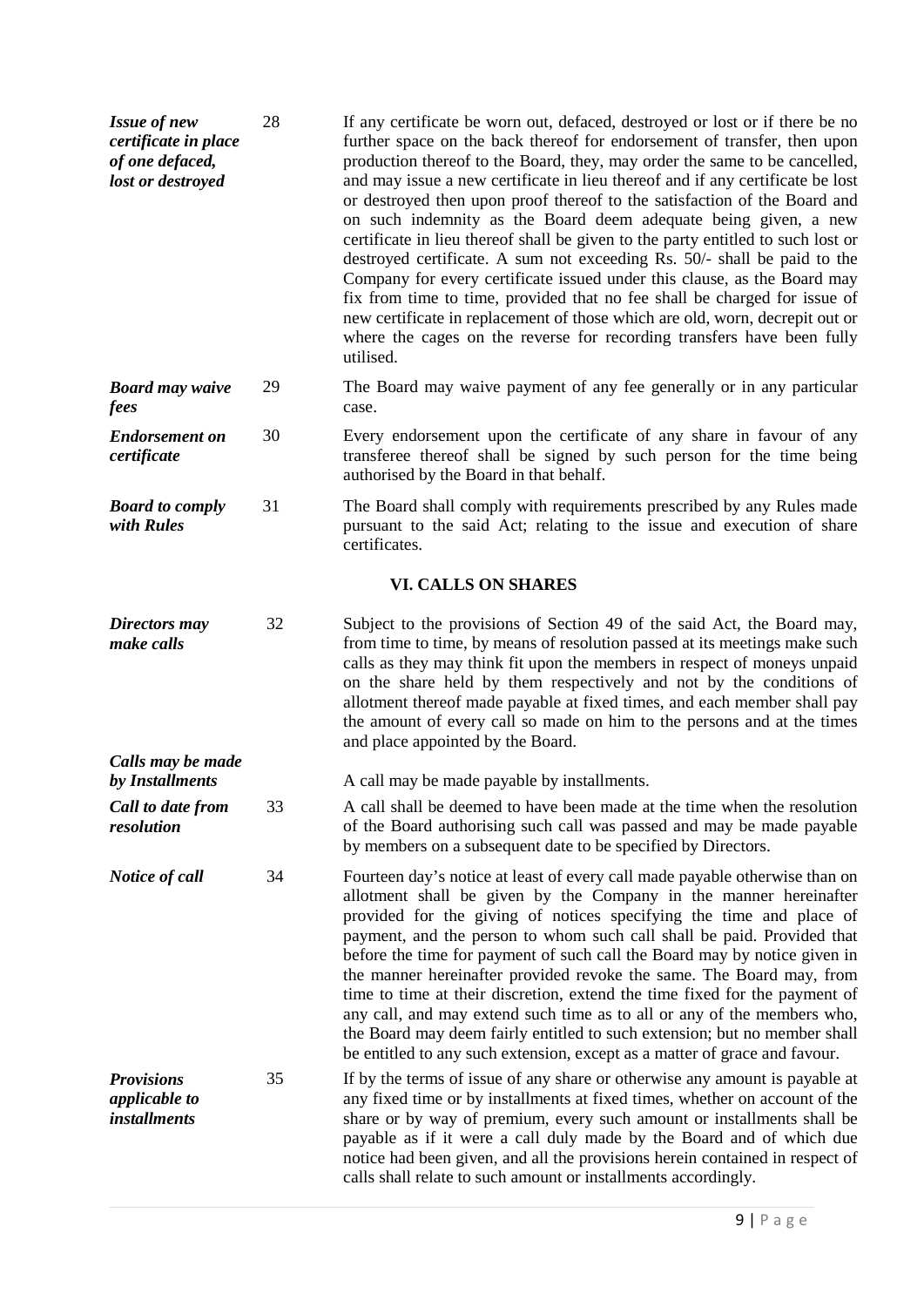*When interest on call or installment payable* 36 If the sum payable in respect of any call or such other amount or installments be not paid on or before the day appointed for payment thereof or any extension thereof as aforesaid, the holder for them time being of the share, in respect of which the call shall have been made, or such amount or installment shall be due, shall pay interest for the same, from the day appointed for the payment thereof to the time of actual payment at such rate not exceeding ten per cent per annum, as shall from time to time be fixed by the Board. Nothing in this Article shall however, be deemed to make it compulsory on the Board to demand or recover any such interest, and the payment of such interest, wholly or in part, may be waived by the Board if they think fit so to do.

> 37 Any money due from the Company to a member may, without the consent and notwithstanding the objection of such member, be applied by the Company in or towards the payment of any money due from him to the Company for calls or otherwise.

> 38 Neither a judgment nor a decree in favour of the Company for calls of other moneys due in respect of any shares nor any part-payment or satisfaction there under nor the receipt by the Company of a portion of any money which shall from time to time be due from any member to the Company in respect of his shares, either by way of principal or interest, nor any indulgence granted by the Company in respect of payment of any such money, shall preclude the forfeiture of such shares as hereinafter provided.

39 On the trial or hearing of any action or suit brought by the Company against any member or his legal representatives to recover any moneys claimed to be due to the Company for any call or other sum in respect of his shares, it shall be sufficient to prove that the name of the member in respect of whose shares the money is sought to be recovered, appears entered on the Register of Members as the holder, or one of the holders, at or subsequent to the date at which the money sought to be recovered is alleged to have become due, on the shares in respect of which such money is sought to be recovered, and that the amount claimed is not entered as paid in the books of the Company or the Register of Members and that the resolution making the call is duly recorded in the minute book, and that notice of such call was duly given to the member or his legal representatives sued in pursuance of these presents; and it shall not be necessary to prove the appointment of the Directors who made such call, not that a quorum of Directors was present at the meeting of the Board at which such call was made, nor that the meeting at which such call was made duly convened or constituted, nor any other matter whatsoever, but the proof of the matters aforesaid shall be conclusive evidence of the debts, and the same shall be recovered by the Company against the member or his representatives from whom the same is sought to be recovered unless it shall be proved, on behalf of such member or his representatives against the Company that the name of such member was improperly inserted in the register, or that the money sought to be recovered has actually been paid.

40 (1) The Board may, if they think fit, subject to the provisions of Section 50 of the Act receive from any member willing to advance the same, either in money or money's worth the whole or any part of the amount remaining

*Money due to members from the Company may be applied in payment* 

*Part payment on account to call etc. not to preclude forfeiture*

*of call or installment*

*Proof on trial on of suit on money on shares*

*Payment of unpaid share capital in advance Interest*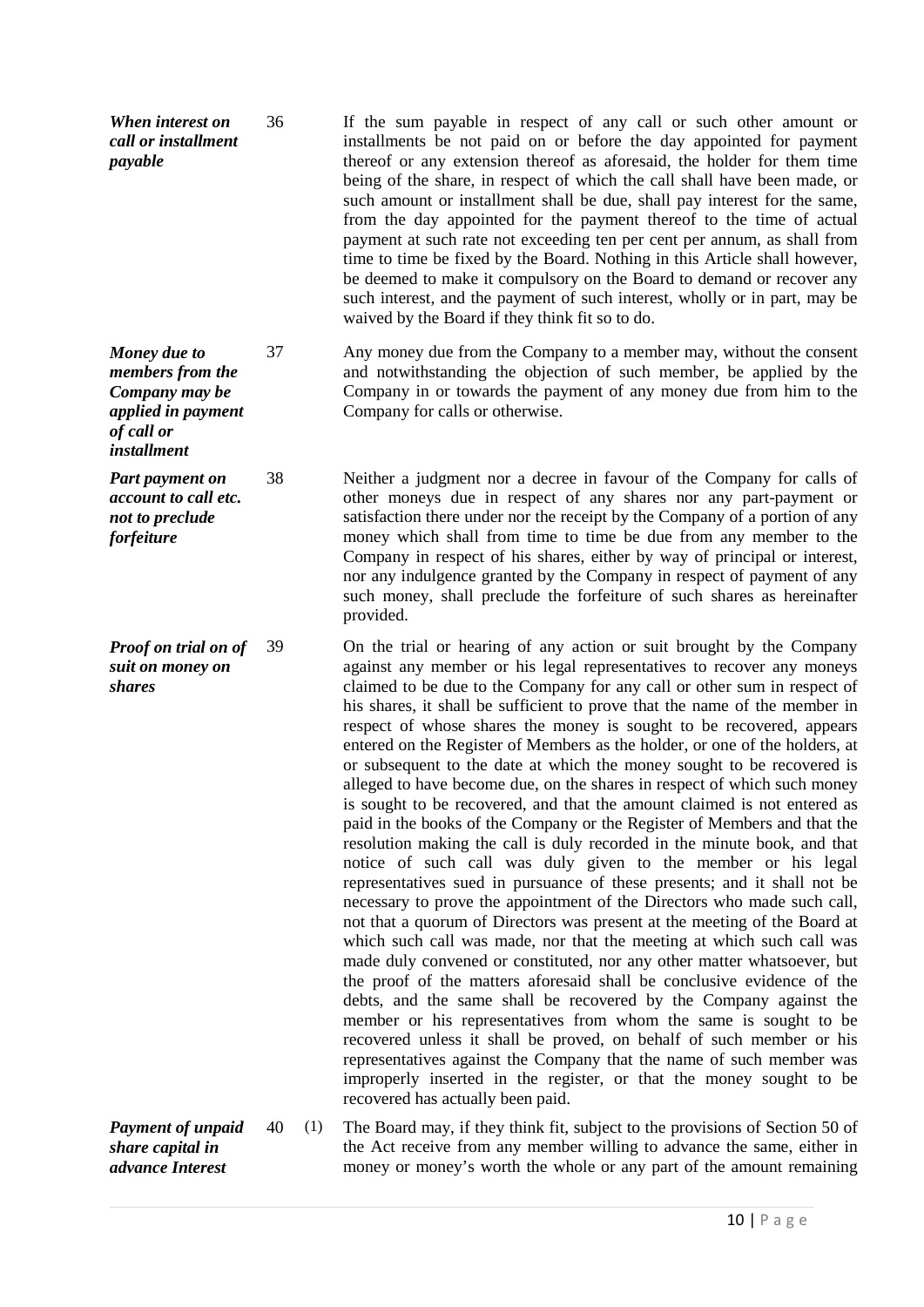| may be paid<br>thereon<br><b>Repayment of such</b><br><b>Advances Priority</b><br>of payment in case<br>of winding up |    |     | unpaid on the shares held by him beyond the sum actually called up and<br>upon the moneys so paid or satisfied in advance, or so much thereof, as<br>from time to time and at any time thereafter exceeds the amount of the<br>calls then made upon and due respect of the shares on account of which<br>such advances have been made, the Company may pay or allow interest at<br>such rate as the member paying such advance and the Board agree upon;<br>provided always that if at any time after the payment of any such money<br>the rate of interest so agreed to be paid to any such member appears to the<br>Board to be excessive, it shall be lawful for the Board from time to time to<br>repay to such member so much of money as shall then exceed the amount<br>of the calls made upon such shares, unless there be an express agreement<br>to the contrary; and after such repayment such member shall be liable to<br>pay, and such advance had been made, provided also that if at any time<br>after the payment of any money so paid in advance, the Company shall go<br>into liquidation, either voluntary or otherwise, before the full amount of<br>the money so advanced shall have become due by the member to the<br>Company for installments or calls, or any other manner, the member<br>making such advance shall be entitled (as between himself and the other<br>members) to receive back from the Company the full balance of such<br>moneys rightly due to him by the Company in priority to any payment to |
|-----------------------------------------------------------------------------------------------------------------------|----|-----|---------------------------------------------------------------------------------------------------------------------------------------------------------------------------------------------------------------------------------------------------------------------------------------------------------------------------------------------------------------------------------------------------------------------------------------------------------------------------------------------------------------------------------------------------------------------------------------------------------------------------------------------------------------------------------------------------------------------------------------------------------------------------------------------------------------------------------------------------------------------------------------------------------------------------------------------------------------------------------------------------------------------------------------------------------------------------------------------------------------------------------------------------------------------------------------------------------------------------------------------------------------------------------------------------------------------------------------------------------------------------------------------------------------------------------------------------------------------------------------------------------------------------------------------|
|                                                                                                                       |    |     | members on account of capital.                                                                                                                                                                                                                                                                                                                                                                                                                                                                                                                                                                                                                                                                                                                                                                                                                                                                                                                                                                                                                                                                                                                                                                                                                                                                                                                                                                                                                                                                                                              |
| No right to vote                                                                                                      |    | (2) | The member making such advance shall not, however, be entitled to any<br>voting rights in respect of the moneys so advanced by him until the same<br>would, but for such payment, become presently payable.                                                                                                                                                                                                                                                                                                                                                                                                                                                                                                                                                                                                                                                                                                                                                                                                                                                                                                                                                                                                                                                                                                                                                                                                                                                                                                                                 |
|                                                                                                                       |    |     | VII. FORFEITURE OF AND LIEN ON SHARES                                                                                                                                                                                                                                                                                                                                                                                                                                                                                                                                                                                                                                                                                                                                                                                                                                                                                                                                                                                                                                                                                                                                                                                                                                                                                                                                                                                                                                                                                                       |
| If call or<br>installment not<br>paid notice to be<br>given to member                                                 | 41 |     | If any member fails to pay any money due from him in respect of any call<br>made or amount or installment as provided in Article 35 on or before the<br>day appointed for payment of the same, or any such extension thereof as<br>aforesaid or any interest due on such call or amount or installment or any<br>expenses that may have been incurred thereon, the Directors or any person<br>authorised by them for the purpose may, at any time thereafter, during<br>such time as such money remains unpaid, or a judgement or a decree in<br>respect thereof remains unsatisfied in whole or in part, serve a notice in the<br>manner hereinafter provided for the serving of notices on such member or<br>any of his legal representatives or any of the persons entitled to the share<br>by transmission, requiring payment of the money payable in respect of<br>such share, together with such interest and all expenses (legal or<br>otherwise) incurred by the Company by reason of such non-payment.                                                                                                                                                                                                                                                                                                                                                                                                                                                                                                                             |
| Term of notice                                                                                                        | 42 |     | The notice shall name a day (not earlier than the expiration of fourteen<br>days from the date of the notice) and a place or places on or before and at<br>which the money due as aforesaid is to be paid. The notice may also state<br>that in the event of the non-payment of such money at or before the time<br>and the place appointed, the shares in respect of which the same owed will<br>be liable to be forfeited.                                                                                                                                                                                                                                                                                                                                                                                                                                                                                                                                                                                                                                                                                                                                                                                                                                                                                                                                                                                                                                                                                                                |
| In default of<br><i>payment shares</i><br>may be forfeited                                                            | 43 |     | If the requirements of any such notice as aforesaid are not complied with,<br>every or any share in respect of which the notice is given may, at any time<br>thereafter before payment of all calls or amounts or installments, interest<br>and expenses due in respect thereof, be forfeited by a resolution of the<br>Board to that effect. Such forfeiture shall include all dividends and<br>bonuses declared in respect of the forfeited shares and not actually paid                                                                                                                                                                                                                                                                                                                                                                                                                                                                                                                                                                                                                                                                                                                                                                                                                                                                                                                                                                                                                                                                  |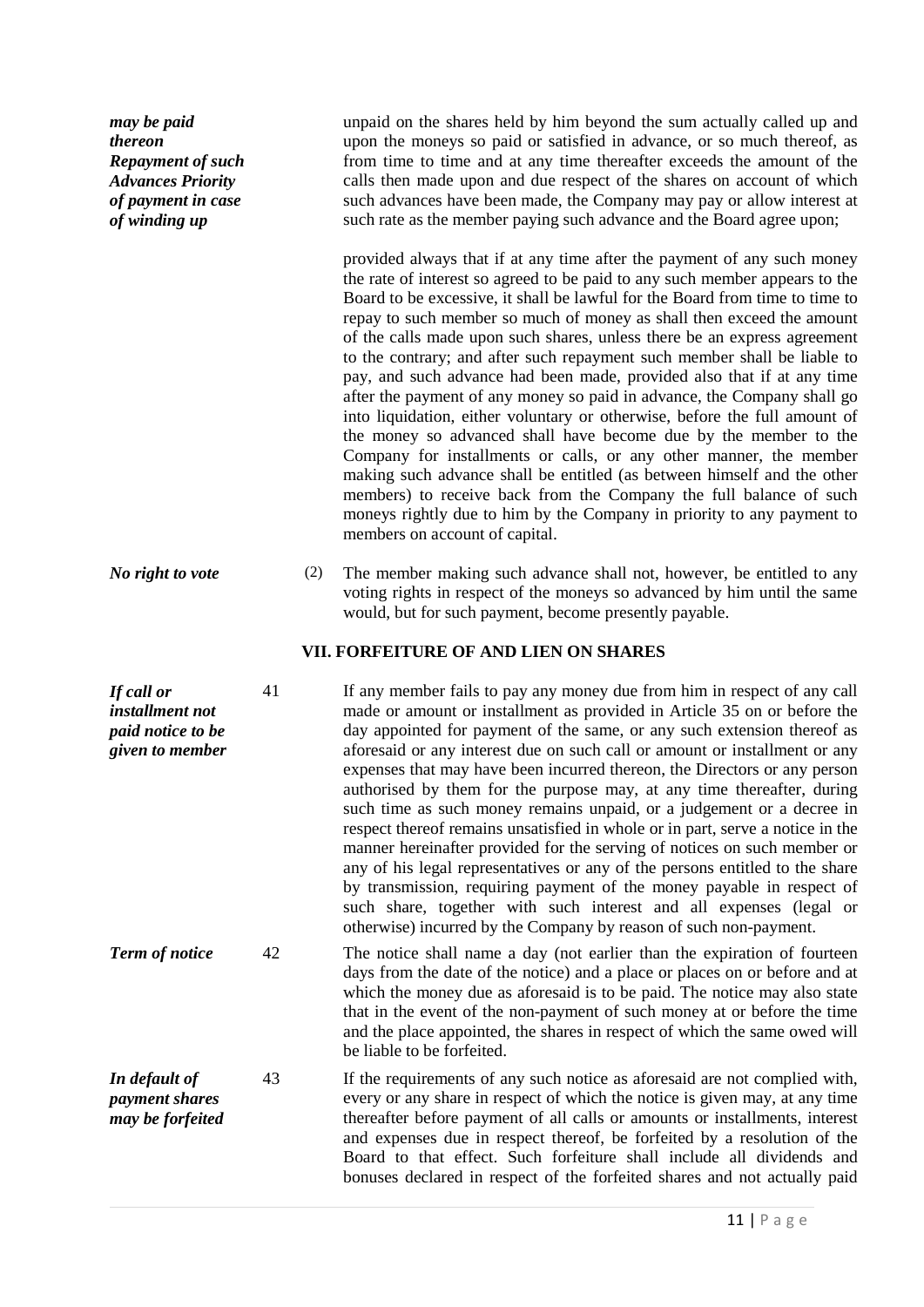before the forfeiture.

| Notice of<br>forfeiture<br><b>Entry of forfeiture</b><br>in<br>register of<br>members      | 44 | When any share shall have been so forfeited, notice of the forfeiture shall<br>be given to the member in whose name it stood immediately prior to the<br>forfeiture or to any of his legal representatives, or to any of the persons<br>entitled to the share by transmission and an entry of the forfeiture, with the<br>date thereof, shall forthwith be made in the Register of Members. The<br>provisions of this Article are, however, directory only and no forfeiture<br>shall in any manner be invalidated by any omission or neglect to give such<br>notice or to make such entry as aforesaid.                                                                                                                                                                                                                                                                                                                                                                                                                                                                                          |
|--------------------------------------------------------------------------------------------|----|---------------------------------------------------------------------------------------------------------------------------------------------------------------------------------------------------------------------------------------------------------------------------------------------------------------------------------------------------------------------------------------------------------------------------------------------------------------------------------------------------------------------------------------------------------------------------------------------------------------------------------------------------------------------------------------------------------------------------------------------------------------------------------------------------------------------------------------------------------------------------------------------------------------------------------------------------------------------------------------------------------------------------------------------------------------------------------------------------|
| <b>Forfeited shares</b><br>to become<br>property of the<br>Company and may<br>be sold etc. | 45 | Any share so forfeited shall be deemed to be the property of the Company<br>and the Board may sell, re-allot or otherwise dispose of the same, either to<br>the original holder thereof or to any other persons, and either by public<br>auction or by private sale and upon such terms and in such manner as the<br>Directors shall think fit.                                                                                                                                                                                                                                                                                                                                                                                                                                                                                                                                                                                                                                                                                                                                                   |
| Forfeiture may be<br>remitted or<br>annulled                                               | 46 | In the meantime, and until any share so forfeited shall be sold, re-allotted<br>or otherwise dealt with as aforesaid, the forfeiture thereof may at the<br>discretion and by a resolution of the Board, be remitted or annulled as a<br>matter of grace and favour but not as of right, upon such terms and<br>conditions as they think fit.                                                                                                                                                                                                                                                                                                                                                                                                                                                                                                                                                                                                                                                                                                                                                      |
| <b>Members still</b><br>liable to pay<br>money due<br>notwithstanding<br>the forfeiture    | 47 | Any member whose shares have been forfeited shall, notwithstanding the<br>forfeiture, remain liable to pay and shall forthwith pay to the Company all<br>calls, amounts, installments, interest expenses owing upon or in respect of<br>such shares at the time of the forfeiture, together with interest thereon,<br>from the time of the forfeiture until payment, at the rates, not exceeding<br>ten percent per annum as the Board may determine, in the same manner in<br>all respects as if the shares had not been forfeited, without any. deduction<br>or allowance for the value of the shares at the time to the forfeiture and the<br>Board may enforce the payment thereof if they think fit (but without being<br>under any obligation so to do) without entitling such member or his<br>representative to any remission of such forfeiture or to any compensation<br>for the same, unless the Directors shall think fit to make such<br>compensation, which they shall have full power to do, in such manner and<br>on such terms on behalf of the Company as they shall think fit. |
| <b>Effect</b> of<br>forfeiture                                                             | 48 | The forfeiture of a share shall involve the extinction of all interest in and<br>of all claims and demands against the Company of the member in respect<br>of the share and ail other right of them member incident to the share except<br>only such of those rights as by these Article are expressly saved.                                                                                                                                                                                                                                                                                                                                                                                                                                                                                                                                                                                                                                                                                                                                                                                     |
| Surrender of<br><i>shares</i>                                                              | 49 | The Directors may, subject to the provision of the Act, accept a surrender<br>of any share from or by any member desirous of surrendering those on<br>such terms as they think fit.                                                                                                                                                                                                                                                                                                                                                                                                                                                                                                                                                                                                                                                                                                                                                                                                                                                                                                               |
| Certificate of<br>forfeiture                                                               | 50 | A certificate in writing, under signature of one Director and countersigned<br>by any other person who may be authorised for the purpose by the Board,<br>that the call, amount or installment in respect of a share was made or was<br>due or the interest in respect of a call, amount or installment was or the<br>expenses were payable, as the case may be, the notice thereof as aforesaid<br>was given and default in payment was made and that the forfeiture of the<br>share was made by a resolution of the Board to the effect, shall be<br>conclusive evidence of the facts stated therein as against all persons                                                                                                                                                                                                                                                                                                                                                                                                                                                                     |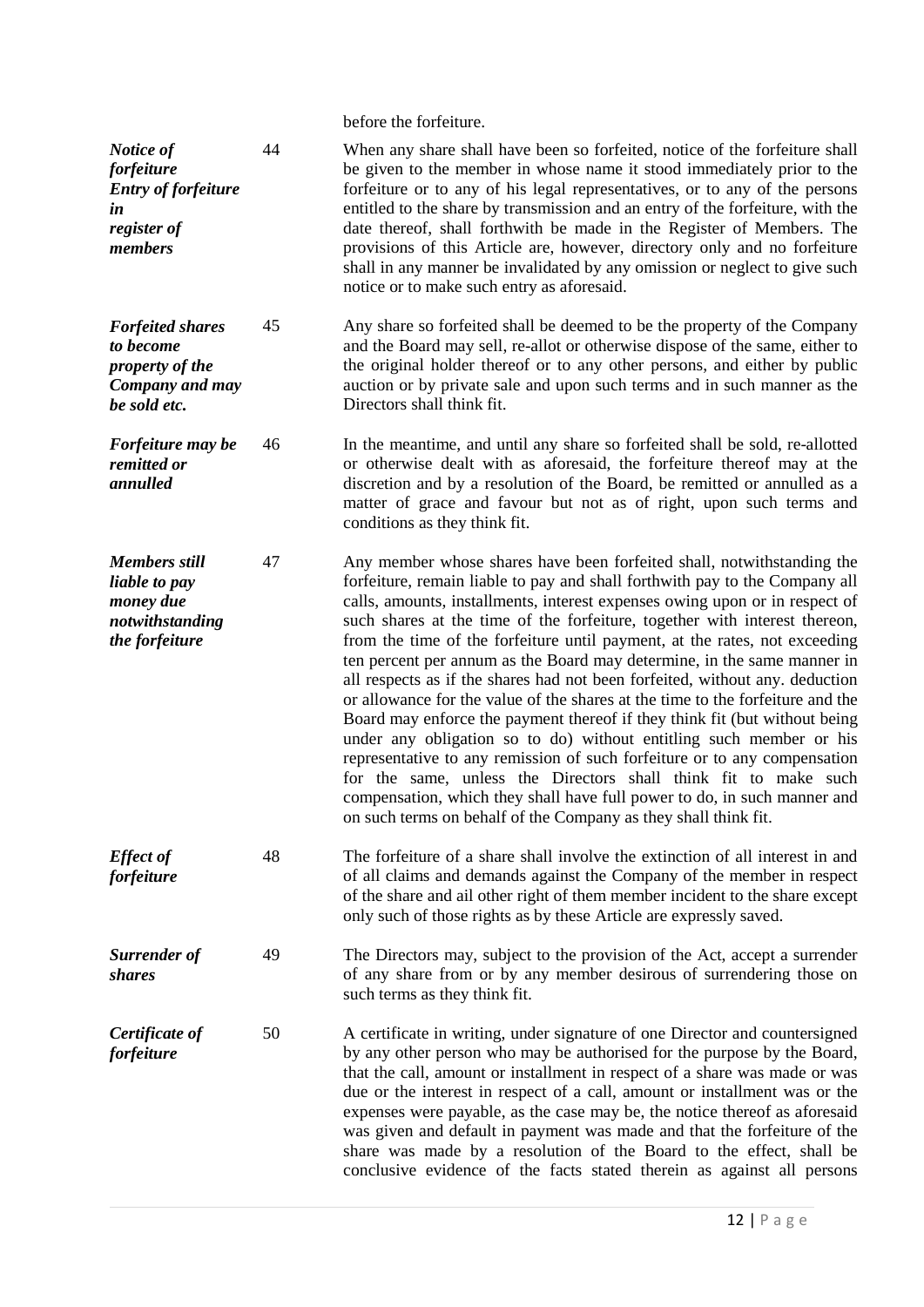|                                                                   |    | entitled to or interested in such share.                                                                                                                                                                                                                                                                                                                                                                                                                                                                                                                                                                                                                                                                                                                                                                                                                                                                                                                                                                                                                                                                                                                                |
|-------------------------------------------------------------------|----|-------------------------------------------------------------------------------------------------------------------------------------------------------------------------------------------------------------------------------------------------------------------------------------------------------------------------------------------------------------------------------------------------------------------------------------------------------------------------------------------------------------------------------------------------------------------------------------------------------------------------------------------------------------------------------------------------------------------------------------------------------------------------------------------------------------------------------------------------------------------------------------------------------------------------------------------------------------------------------------------------------------------------------------------------------------------------------------------------------------------------------------------------------------------------|
| <b>Title of Purchaser</b><br>and allottee For<br>forfeited Shares | 51 | The Company may receive the consideration, if any, given for the share on<br>any sale, re-allotment or other disposition thereof and the person to whom<br>such share is sold, re-allotted or disposed of may be registered as the holder<br>of the share and shall not be bound to see to the application of the<br>consideration, if any, nor shall his title to the share be affected by any<br>irregularity or invalidity in the proceedings in reference to the forfeiture,<br>sale, reallotment or other disposal of the share.                                                                                                                                                                                                                                                                                                                                                                                                                                                                                                                                                                                                                                   |
| Company's lien<br>on<br><i>shares</i>                             | 52 | The Company shall have a first and paramount lien upon all the shares not<br>being fully paid-up shares, registered in the name of each member (whether<br>solely or jointly with another or others) and upon the proceeds of sale<br>thereof, for all moneys from time to time due or payable by him to the<br>Company for calls made and all amounts or installments as provided by<br>Article 35 payable in respect of such shares and no equitable interest in any<br>shares shall be created except upon the footing and condition that Article 25<br>hereof is to have full effect. Any such lien shall extend to all dividends<br>from time to time declared in respect of such shares. Unless otherwise<br>agreed, the registration of a transfer of shares shall operate as a waiver of<br>the Company's lien, if any, on such shares<br>The Board may at any time declare any shares to be exempt, wholly or<br>partially from the provisions of this Article.                                                                                                                                                                                                |
| Lien enforced by<br>sale                                          | 53 | For the purpose of enforcing such lien, the Directors may sell, the shares<br>subject thereto in such manner as they think fit and transfer the same to the<br>name of the purchaser, without any consent and notwithstanding any<br>opposition on the part of the indebted member or any other person or<br>persons interested therein and a complete title to the shares which shall be<br>sold and transferred shall be acquired by the purchaser, by virtue of such<br>sale and transfer, against such indebted member and all persons claiming<br>with or under him whether he may be indebted to the Company in point of<br>fact or not. But no such sale shall be made until notice in writing stating the<br>amount due or specifying the liability of engagement and demanding<br>payment or fulfillment or discharge thereof and of the intention to sell in<br>default shall have been served upon such member or his heirs, executors,<br>administrators, representatives or persons and default shall have been made<br>by him or them in payment, fulfillment or discharge of such debts,<br>liabilities or engagements for seven days after such notice. |
| <b>Application of sale</b><br>proceeds member                     | 54 | The net proceeds of any such sale after payment of the costs of such sale,<br>shall be applied in or towards the satisfaction of such debts liabilities or<br>engagements and the residue (if any) paid to such or any of his executors,<br>administrators, representatives or assigns or any of the persons (if any)<br>entitled by transmission to the shares sold.                                                                                                                                                                                                                                                                                                                                                                                                                                                                                                                                                                                                                                                                                                                                                                                                   |
| <b>Execution of</b><br>instrument of<br>transfer                  | 55 | Upon any sale after forfeiture or upon any sale for enforcing a lien, in<br>purported exercise of the powers hereinbefore given, the Directors may<br>appoint some person or persons to execute an instrument of transfer of the<br>shares sold.                                                                                                                                                                                                                                                                                                                                                                                                                                                                                                                                                                                                                                                                                                                                                                                                                                                                                                                        |
| Validity of sale of<br>such shares                                | 56 | Upon any such sale after forfeiture or for enforcing a lien in purported<br>exercise of powers the Board shall cause the purchaser's name to be entered<br>in the Register in respect of the shares sold and shall issue to the purchaser                                                                                                                                                                                                                                                                                                                                                                                                                                                                                                                                                                                                                                                                                                                                                                                                                                                                                                                               |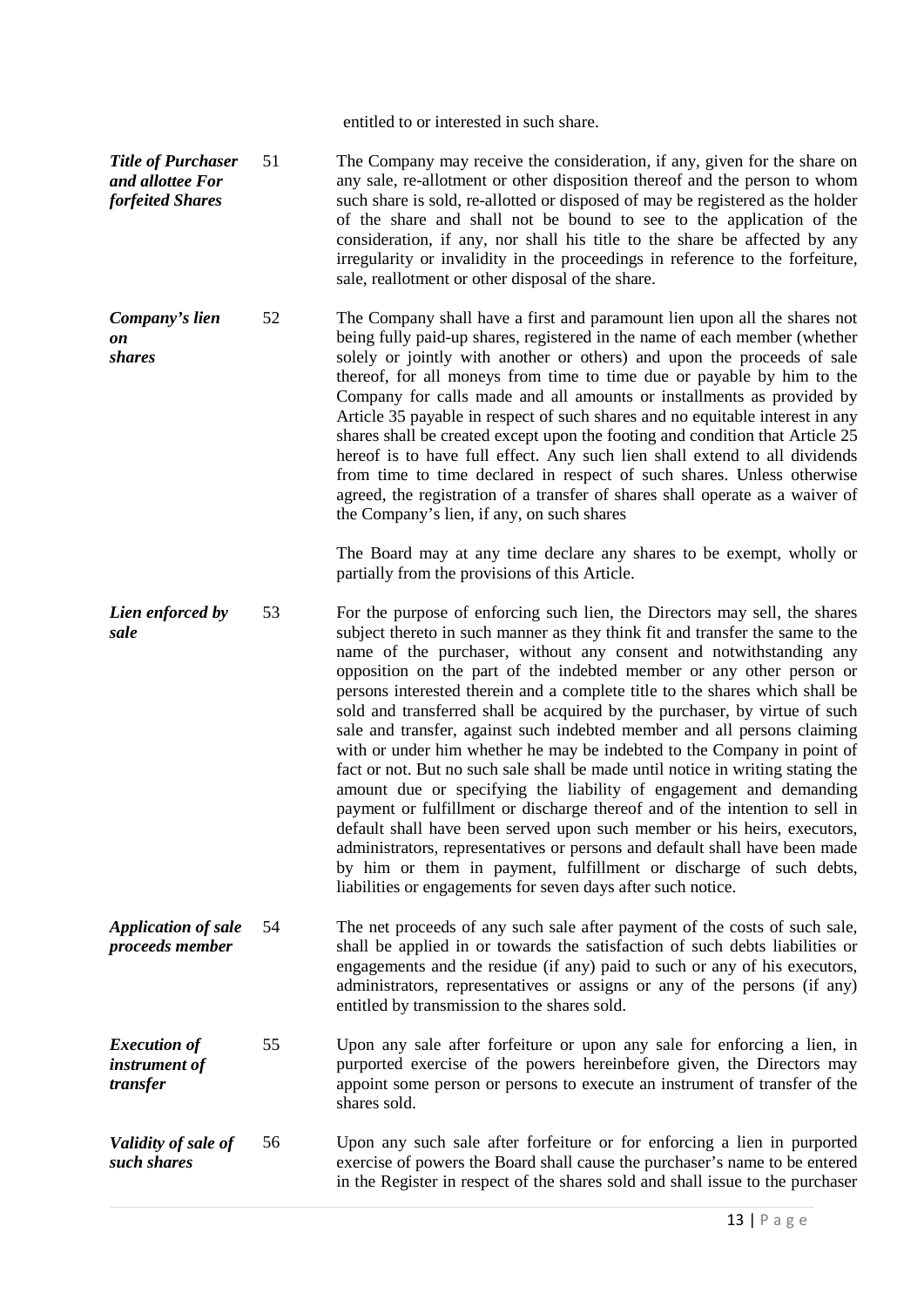a certificate such as is specified in Article 50 hereof in respect of the shares sold and the purchaser shall not be bound to see to the regularity of the proceedings or to the application of the purchase money and after his name has been entered in the Register in respect of such shares, the validity of the sale shall not be impeached by any person and the remedy of any person aggrieved by the sale shall be in damages only and against the Company exclusively.

#### **VIII. TRANSFER AND TRANSMISSION OF SHARES**

*Register of Transfers* 57 The Company shall keep a book called the 'Register of Transfers' and therein shall be fairly and distinctly entered the particulars of every transfer or transmission of any share in the Company.

- *Instrument of transfer to be executed by transferor and transferee* 58 No transfer shall be registered unless a proper instrument of transfer has been delivered to the Company. Every instrument of transfer (which shall be in the form specified in the Rules) shall be duly stamped, dated and shall be executed by or on behalf of the transferor and the transferee and in the case of a share held by two or more holders or to be transferred to the joint names of two or more transferees by all such joint holders or by all such joint transferees, as the case may be, several executors or administrators of a deceased member proposing to transfer the shares registered in the name of such deceased member shall all sign the instrument of transfer in respect of the share as if they were the joint-holders of the share. The instrument of transfer shall specify the name, address and occupation, if any, of the transferee.
- *Death of one or more joint holders* 59 In the case of the death of any one or more of the persons named in the Register as the joint-holders of any share, the survivor or survivors shall be the only persons recognised by the Company as having any title to or interest in such share, but nothing herein contained shall be taken to release the estate of the deceased joint-holder from any liability on the shares held by him jointly with any other person.
- *Title of share Of deceased member* 60 (1) On the death of a member, the survivor or survivors where the member was a joint holder, and his nominee or nominees or legal representatives where he was a sole holder, shall be the only persons recognised by the company as having any title to his interest in the shares.
	- (2) Where there is no, nominee, the executors or administrators of a deceased member not being one of several joint-holders shall be the only persons recognised by the Company as having any title to the shares registered in the name of such deceased member, and the Company shall not be bound to recognise such executors or administrators, unless they shall have first obtained probate or letters of administration or other legal representation, as the case may be, provided nevertheless, the Directors, in any case where they in their absolute discretion think fit, may dispense with the production of Probate or Letters of Administration or such other legal representation, upon such terms as to indemnity or otherwise as they may deem fit and under the next Article, register the name of any person who claims to be absolutely entitled to the shares standing in the name of the deceased member as a member in respect of such shares.
	- 61 Subject to the provisions of the last preceding Article, any person to whom the right to any share has been transmitted in consequence of the death or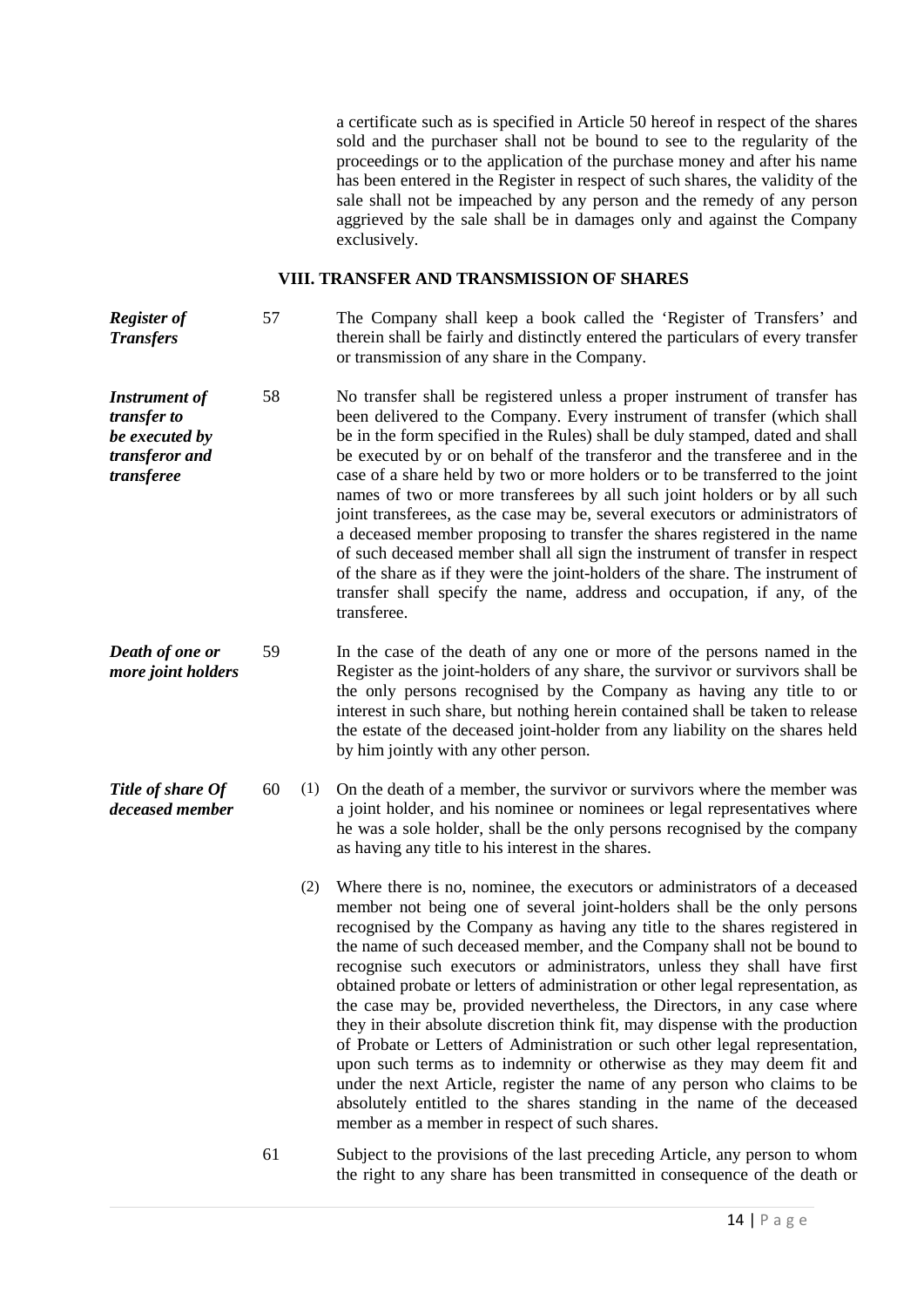|                                                                                              |    |     | insolvency of any member or otherwise by operation of law may, with the<br>consent of the Board (which they shall not be under any obligation to give)<br>and upon his producing such evidence that he sustains the character in<br>respect of which he proposes to act under the Article and of his title as the<br>Directors think sufficient be registered as a member in respect of such<br>shares. This clause is hereinafter referred to as the 'transmission clause'.<br>A transfer of the share or other interest in the Company of a deceased<br>member thereof made by his legal representative shall, although the legal<br>representative is not himself a member be as valid as if he had been a<br>member at the time of effecting the transmission.                                                                                                                                                                                                                                                                                                                                                            |
|----------------------------------------------------------------------------------------------|----|-----|-------------------------------------------------------------------------------------------------------------------------------------------------------------------------------------------------------------------------------------------------------------------------------------------------------------------------------------------------------------------------------------------------------------------------------------------------------------------------------------------------------------------------------------------------------------------------------------------------------------------------------------------------------------------------------------------------------------------------------------------------------------------------------------------------------------------------------------------------------------------------------------------------------------------------------------------------------------------------------------------------------------------------------------------------------------------------------------------------------------------------------|
| <b>Evidence of</b><br>transmission<br>to be verified                                         | 62 |     | Every transmission of a share shall be verified in such a manner as the<br>Directors may require and the Company may refuse to register any such<br>transmission until the same be so verified or unless an indemnity be given<br>to the Company with regard to such registration which the Directors at their<br>discretion shall consider sufficient;                                                                                                                                                                                                                                                                                                                                                                                                                                                                                                                                                                                                                                                                                                                                                                       |
| <b>Rights of such</b>                                                                        | 63 |     | provided nevertheless, that there shall not be any obligation on the<br>Company or the Directors to accept any indemnity, the Directors shall have<br>the same right to refuse to register a person entitled by transmission to any<br>shares or his nominee as if he were the transferee named in an ordinary<br>transfer presented for registration.<br>A person entitled to share by transmission may, until the Directors                                                                                                                                                                                                                                                                                                                                                                                                                                                                                                                                                                                                                                                                                                 |
| person                                                                                       |    |     | otherwise determine as provided in Article 129, receive and give discharge<br>for any dividends, bonuses or other moneys payable in respect of the<br>share, but he shall not be entitled to vote at any meetings of the Company<br>and to any of the rights and privileges of a member, unless and until he<br>shall have become a member in respect of the shares.                                                                                                                                                                                                                                                                                                                                                                                                                                                                                                                                                                                                                                                                                                                                                          |
| Procedure on<br>application<br>for transfer                                                  | 64 |     | An application for the registration of a transfer of shares or other interest of<br>a member in the Company may be made either by the transferor or the<br>transferee.<br>Where such application is made by the transferor and relates to partly paid<br>shares, the transfer shall not be registered unless the Company gives notice<br>of the application to the transferee and the transferee makes no objection to<br>the transfer within two weeks from the delivery of the notice.                                                                                                                                                                                                                                                                                                                                                                                                                                                                                                                                                                                                                                      |
| <b>Transfer to be left</b><br>at office with<br>certificate and<br>with evidence of<br>title | 65 | (1) | It shall not be lawful for the Company to register a transfer of any shares<br>unless the proper instrument of transfer duly stamped, dated and executed<br>by or on behalf of the Transferor and by or on behalf of the Transferee and<br>specifying the name and address and occupation of the Transferee has been<br>delivered to the Company along with the scrip and if no such scrip is in<br>existence, along with the letter of allotment of the shares. Where the proper<br>instrument of transfer is not received by the Company within a period of<br>two months from the date on which the instrument is dated, the Directors<br>may at their sole discretion be entitled to seek such documentation<br>including indemnities as it may deem fit, from both the transferor and<br>transferee, or from the person who has lodged the same for transfer, and the<br>Board may at its sole discretion be entitled to give effect to the transfer on<br>receipt of such documentation and indemnities (save where an order of a<br>competent court is produced, the Board shall then give effect to the<br>transfer). |
|                                                                                              |    | (2) | If the Company refuses to register the transfer of any shares, the Company<br>shall within one month from the date on which the instrument of transfer is                                                                                                                                                                                                                                                                                                                                                                                                                                                                                                                                                                                                                                                                                                                                                                                                                                                                                                                                                                     |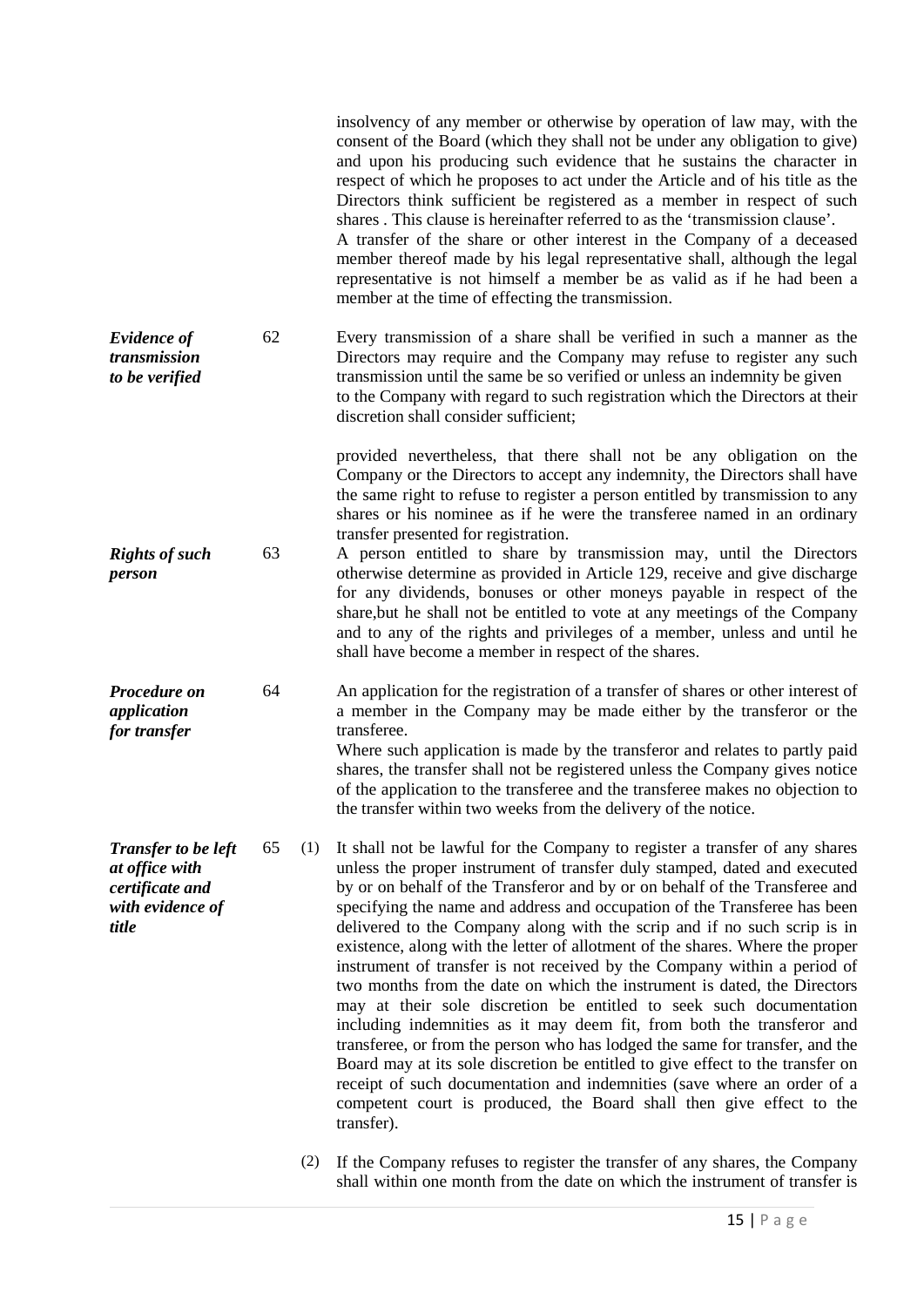lodged with the Company send to the Transferee and the Transferor notice of the refusal as provided in Article 66.

- (3) Nothing in clause (1) shall prejudice any power of the Company to register as shareholder any person to whom the right to any share has been transmitted by operation of law.
- (4) Nothing in this Article shall prejudice any power of the Company to refuse to register the transfer of any share

66 The Board may, at its absolute and uncontrolled discretion and without assigning or being under any obligation to give any reason, decline to register or acknowledge any transfer or transmission of shares and in particular, may so decline in any case in which the Company has a lien upon the shares or any of them or in the case of shares not fully paid-up whilst any moneys called or payable at a fixed time in respect of the shares desired to be transferred or any of them remain unpaid or unless the transferee is approved by the Board. Nothing in Section 56 of the Act shall prejudice this power to refuse to register the transfer of or the transmission by operation of law of the right to, any shares or interest of a member in or debentures of the Company. The registration of a transfer shall be conclusive evidence of the approval by the Board of the transferee, but so far only as regards the share or shares in respect of which the transfer is so registered and not further or otherwise and not so as to debar the Board to refuse registration of any further shares applied for. If the Board refuses to register the transfer or transmission of any shares notice of the refusal shall within two months from the date on which the instrument of transfer on intimation of transmission was delivered to the Company be sent to the Transferee and the Transferor or to the person giving intimation of the transmission, as the case may be.

*Transferor to remain holder of*  67 The Transferor shall be deemed to remain the holder of the shares until the name of the transferee shall be entered in the Register of Members.

*Registered transfer to remain with Company* 68 Every instrument of transfer which shall be registered shall remain in the custody of the Company. If the transfer relates to the only share or all the shares comprised in the certificate, such certificate or a new certificate in lieu thereof shall, after the registration of the transfer, be delivered to the transferee and if the transfer relates only to a part of the shares comprised in the certificate, the same shall, on registration of the transfer be retained by the Directors and cancelled and new certificates will be issued to the transferor and the transferee in respect of the shares respectively, held by them.

*Transfer books and Register may be closed for not more than 45 days in the year* 69 The Directors shall have power on giving seven days' notice by advertisement as required by Section 91 of the Act to close the Transfer Book and Register of Members of such period or periods of time in every year as to them may seem expedient, but not exceeding 45 days in any year and not exceeding 30 days at any one time.

*Directors may decline to register transfers*

*shares till transfer* 

*registered*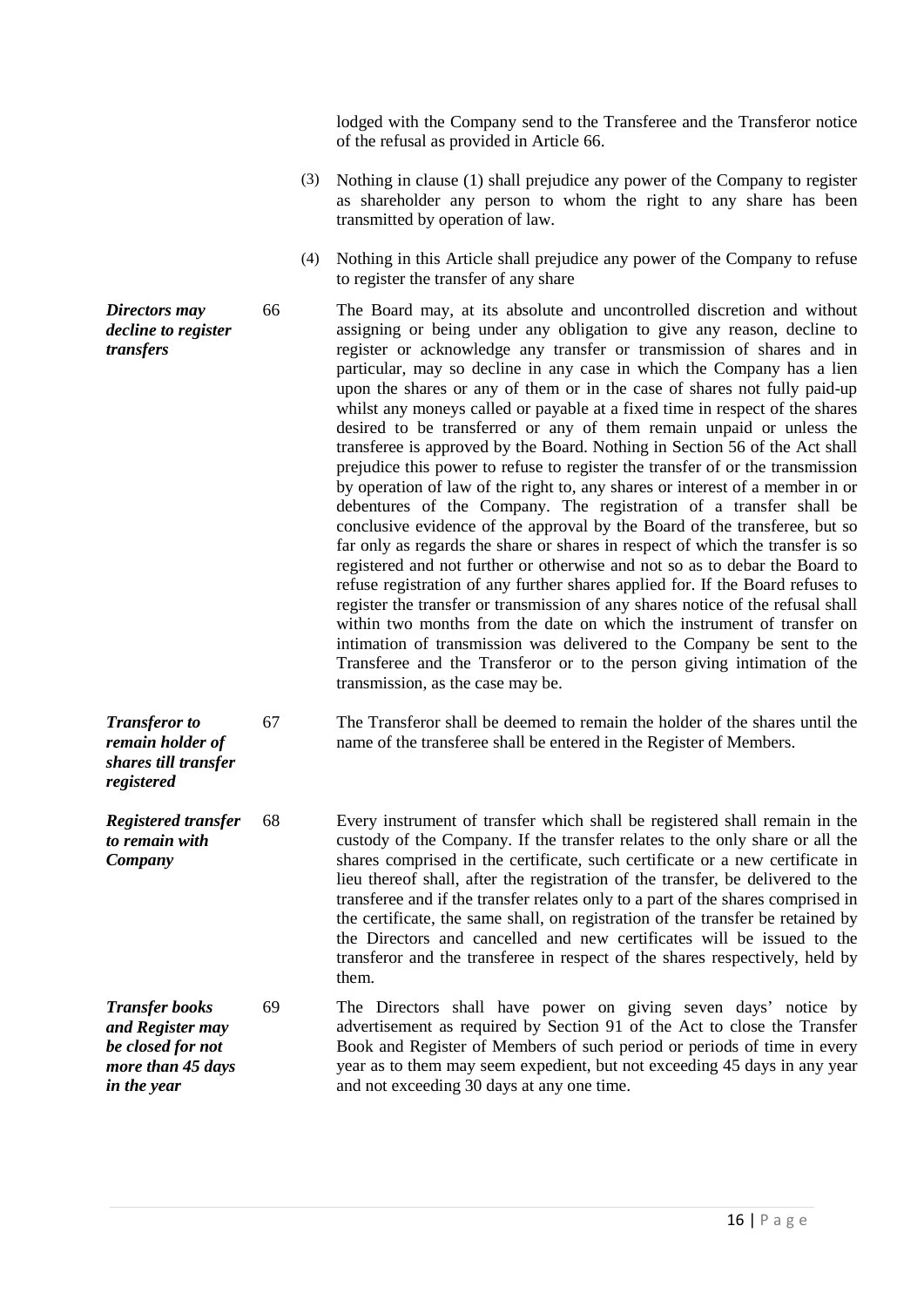| The Company not      | 70 | The Company shall incur no liability or responsibility whatever in              |
|----------------------|----|---------------------------------------------------------------------------------|
| liable for disregard |    | consequence of its registering or giving effect to any transfer of shares       |
| of any               |    | made or purporting to be made, by an apparent legal owner thereof (as           |
| notice prohibiting   |    | shown or appearing in the Register of Members), to the prejudice of any         |
| registration of a    |    | person or persons having or claiming any equitable right, title or interest to  |
| transfer             |    | or in the same shares, notwithstanding that the Company may have had            |
|                      |    | notice of such equitable right title or interest or prohibiting registration of |
|                      |    | such transfer and may have entered such notice or referred thereto in any       |
|                      |    | book of the Company; and the Company shall not be bound or required to          |
|                      |    | regard or attend or give effect to any notice which may be given to it of any   |
|                      |    | equitable right, title or interest or be under any liability whatsoever for     |
|                      |    | refusing or neglecting so to do, though it may have been entered or referred    |
|                      |    | to in some books of the Company; but the Company shall nevertheless be at       |
|                      |    | liberty to regard and attend to any such notice and give effect thereto, if the |
|                      |    | Directors shall so think fit.                                                   |
|                      |    |                                                                                 |

*Transfer of debentures* 71 The provision of these Articles shall mutatis mutandis apply to the transfer or transmission by operation of law of debentures of the Company

## **IX. ALTERATION OF SHARE CAPITAL**

- 72 The Company may by Ordinary Resolution so alter the conditions of its Memorandum of Association as :-
	- (1) to increase its share capital by such amount as it thinks expedient by issuing new shares;
	- (2) to consolidate and divide all or any of its share capital into shares of larger amount than its existing shares;
	- (3) to convert all or any of its fully paid-up shares into stock and reconvert that stock into fully paid-up shares of any denominations;
	- (4) to sub-divide its shares or any of them into shares of smaller amount than is fixed by its Memorandum of Association, so however that in the subdivision the proportion between the amount paid and the amount, if any, unpaid on each reduced share shall be the same as it was in the case of the share from which the reduced share is derived.
	- (5) to cancel any shares which, at the date of the passing of the resolution in that behalf, have not been taken or agreed to be taken by any person and diminish the amount of its share capital by the amount of the shares so cancelled.
- 73 The Directors may from time to time without any sanction of the Company, whenever all the shares in the issued capital shall not have been subscribed and whether all the shares for the time being subscribed shall have been fully called up or not, issue further shares of such value as they may think fit out of the unsubscribed balance of the issued capital. Such further shares shall be issued upon such terms and conditions (and if preference shares upon such conditions as to redemption) and with such rights and privileges annexed thereto as the Board shall direct and in particular, such shares may be issued with a preferential or qualified right to dividend and in the distribution of assets of the Company and subject to the provisions of Section 47 of the said Act with a special or without any right of voting and the Board may dispose of such shares or any of them either at par or at a premium, to any members or any class thereof or in such other manner as the Board may think most beneficial to the Company.

*Increase of Capital by The Directors and how carried into effect*

*Company may alter its Capital in certain ways*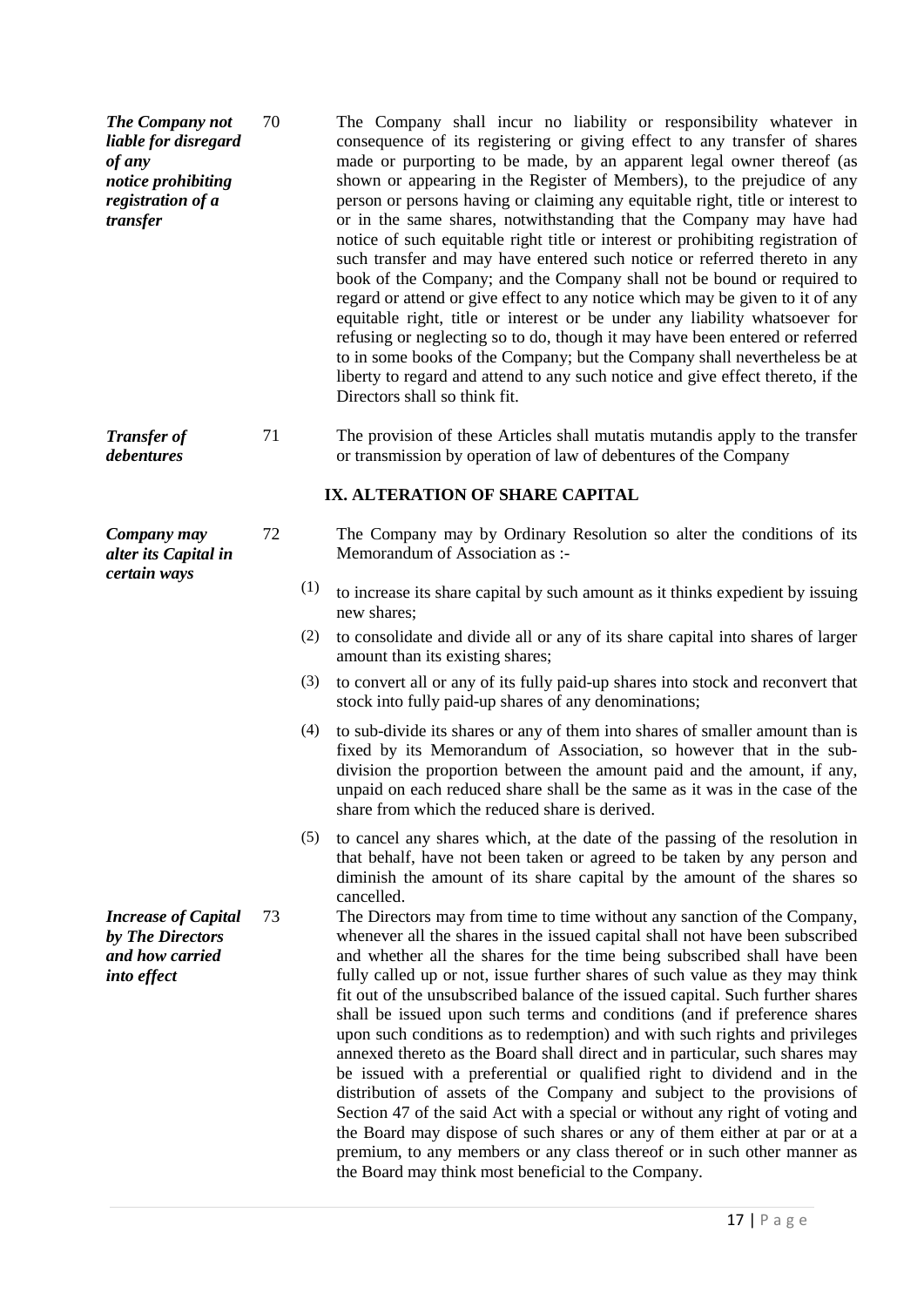*Further Issue of capital*

- 74 (1) Where it is proposed to increase the subscribed capital of the Company by the issue of new shares
	- (i) such new shares shall be offered to the persons who, at the date of the offer are holders of the equity shares of the Company, in proportion, as nearly as circumstances admit to the capital paidup on these shares at that date;
	- (ii) the offer aforesaid shall be made by notice specifying the number of shares offered and limiting a time not being less than fifteen days and not exceeding thirty days from the date of the offer within which the offer, if not accepted, will be deemed to have been declined;
	- (iii) The offer aforesaid shall be deemed to include a right exercisable by the person concerned to renounce the shares offered to him or any of them in favour of any other person; and the notice shall contain a statement of this right;
	- (iv) after the expiry of the time specified in the notice aforesaid or on receipt of earlier intimation from the person to whom such notice is given that he declines to accept the shares offered, the Board of Directors may dispose of them in such manner as they think most beneficial to the Company.
	- (v) To employees under a scheme of employees' stock option, subject to Special Resolution passed by the company and subject to such conditions as may be specified in the relevant Rules.
	- (vi) To any persons, by way of passing a Special Resolution to that effect, whether or not those persons include the persons referred to in clause (a) or clause (b), either for cash or for a consideration other than cash, if the price of such shares is determined by the valuation report of a registered valuer subject to such conditions as may be specified in the relevant Rules.
	- (2) Whenever any shares are to be offered to the members the Directors may dispose of any such shares which, by reason of the proportion borne by them to the number of persons entitled to such offer or by reason of any other difficulty in apportioning the same cannot in the opinion of the Directors be conveniently offered to the members.
	- (3) The right to issue further shares provided in this clause, shall include a right to the Company, to issue any instrument, including Global Depositary Receipt.
- 75 Except so far as otherwise provided by the conditions of issue or by these presents, any capital raised by creation of new shares shall be considered as part of the capital and shall be subject to the provisions herein contained with reference to the payment of calls and installments, transfer, transmission, forfeiture, lien, surrender; voting and otherwise in all respects as if it had been the original capital.
- 76 The Directors shall, whenever there is a change in the share capital, file with the Registrar of Companies notice of the increase of the capital as provided by Section 64 of the said Act within thirty days after the passing of the resolution authorising the increase.

*How far new share In original capital*

*Notice of increase of capital*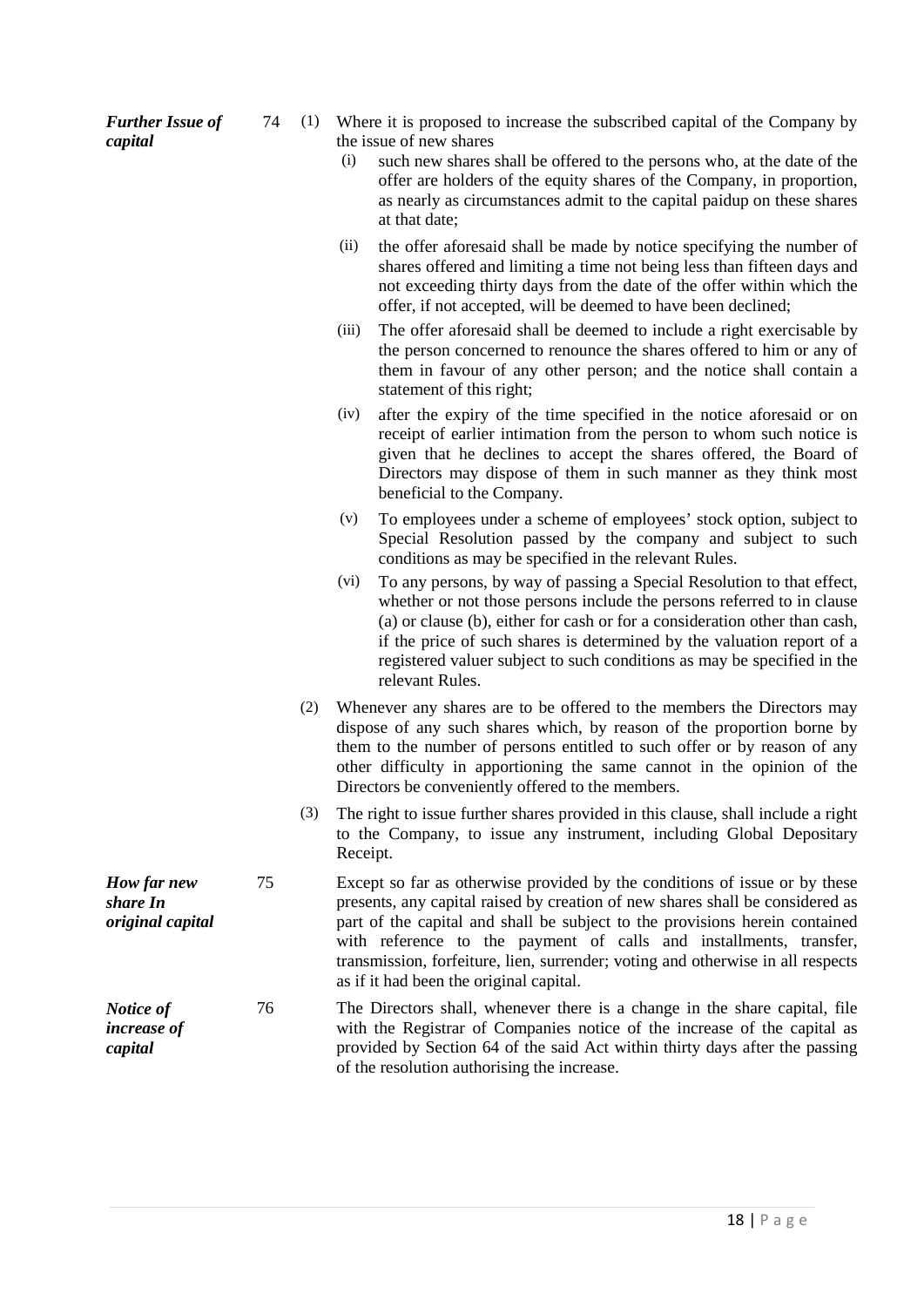| <b>Transfer of</b><br><b>Stock</b>                                                   | 77 | (1) | When any shares shall have been converted into stock, the several holders<br>of such stock may thenceforth transfer their respective interests therein or<br>any part of such interest, in the same manner and subject to the same<br>regulations as and subject to which shares in the Company's capital may be<br>transferred or as near thereto as circumstances will admit. But the Board<br>may from time to time, if they think fit, fix the minimum amount of stock<br>transferable and restrict or forbid the transfer of fractions of that minimum,<br>but with full power, nevertheless, at the discretion to waive such rules in<br>any particular case.                                                                                                                                                                                                                                                                                                                                                                                                                             |
|--------------------------------------------------------------------------------------|----|-----|-------------------------------------------------------------------------------------------------------------------------------------------------------------------------------------------------------------------------------------------------------------------------------------------------------------------------------------------------------------------------------------------------------------------------------------------------------------------------------------------------------------------------------------------------------------------------------------------------------------------------------------------------------------------------------------------------------------------------------------------------------------------------------------------------------------------------------------------------------------------------------------------------------------------------------------------------------------------------------------------------------------------------------------------------------------------------------------------------|
|                                                                                      |    | (2) | Notice of such conversion of shares into stock or reconversion of stock into<br>shares shall be filed with the Registrar of Companies as provided in the said<br>Act.                                                                                                                                                                                                                                                                                                                                                                                                                                                                                                                                                                                                                                                                                                                                                                                                                                                                                                                           |
| <b>Rights of stock-</b><br>holders                                                   | 78 |     | The stock shall confer on the holders thereof respectively the same<br>privileges and advantages, as regards participation in profits and voting at<br>meetings of the Company and for other purposes, as would have been<br>conferred by shares of equal amount in the capital of the Company of the<br>same class as the shares from which such stock was converted but no such<br>privileges or advantages, except the participation in profits of the Company<br>or in the assets of the Company on a winding up, shall be conferred by any<br>such aliquot part of, consolidated stock as would not, if existing in shares,<br>have conferred such privileges or advantages. No such conversion shall<br>affect or prejudice any preference or other special holders of the share and<br>authenticated by such evidence (if any) as the provisions herein contained<br>shall, so far as circumstances will admit, apply to stock as well as to shares<br>and the words "share" and "shareholder" in these presents shall include<br>"stock" and "stock-holder".<br>X. REDUCTION OF CAPITAL |
|                                                                                      |    |     |                                                                                                                                                                                                                                                                                                                                                                                                                                                                                                                                                                                                                                                                                                                                                                                                                                                                                                                                                                                                                                                                                                 |
| <b>Reduction of</b><br>capital                                                       | 79 |     | The Company may from time to time by Special Resolution, in such<br>manner specified in the Act and subject to such consents as may be required<br>under any other law for the time being in force, reduce in any manner:                                                                                                                                                                                                                                                                                                                                                                                                                                                                                                                                                                                                                                                                                                                                                                                                                                                                       |
|                                                                                      |    |     | $(1)$ its share capital<br>(2) any capital redemption reserve account; or<br>(3) any securities premium account.                                                                                                                                                                                                                                                                                                                                                                                                                                                                                                                                                                                                                                                                                                                                                                                                                                                                                                                                                                                |
| <b>Provisions</b><br>relating to the<br>redemption of<br>preference<br><i>shares</i> | 80 | (1) | Subject to the provisions of Section 55 of the said Act, whenever any<br>preference shares are issued which are or at the option of the Company are<br>to be liable to be redeemed, the following provisions shall take effect.                                                                                                                                                                                                                                                                                                                                                                                                                                                                                                                                                                                                                                                                                                                                                                                                                                                                 |
|                                                                                      |    |     | (i)<br>No such shares shall be redeemed except out of the profits of the<br>Company which would otherwise be available for dividend or out of<br>the proceeds of a fresh issue of shares made for the purposes of the<br>redemption.                                                                                                                                                                                                                                                                                                                                                                                                                                                                                                                                                                                                                                                                                                                                                                                                                                                            |
|                                                                                      |    |     | (ii)<br>No such shares shall be redeemed unless are fully paid.                                                                                                                                                                                                                                                                                                                                                                                                                                                                                                                                                                                                                                                                                                                                                                                                                                                                                                                                                                                                                                 |
|                                                                                      |    |     | The premium, if any payable on redemption must be provided for out<br>(iii)<br>of the profits of the Company or out of the Company's Securities<br>Premium Account before the shares are redeemed.                                                                                                                                                                                                                                                                                                                                                                                                                                                                                                                                                                                                                                                                                                                                                                                                                                                                                              |
|                                                                                      |    |     |                                                                                                                                                                                                                                                                                                                                                                                                                                                                                                                                                                                                                                                                                                                                                                                                                                                                                                                                                                                                                                                                                                 |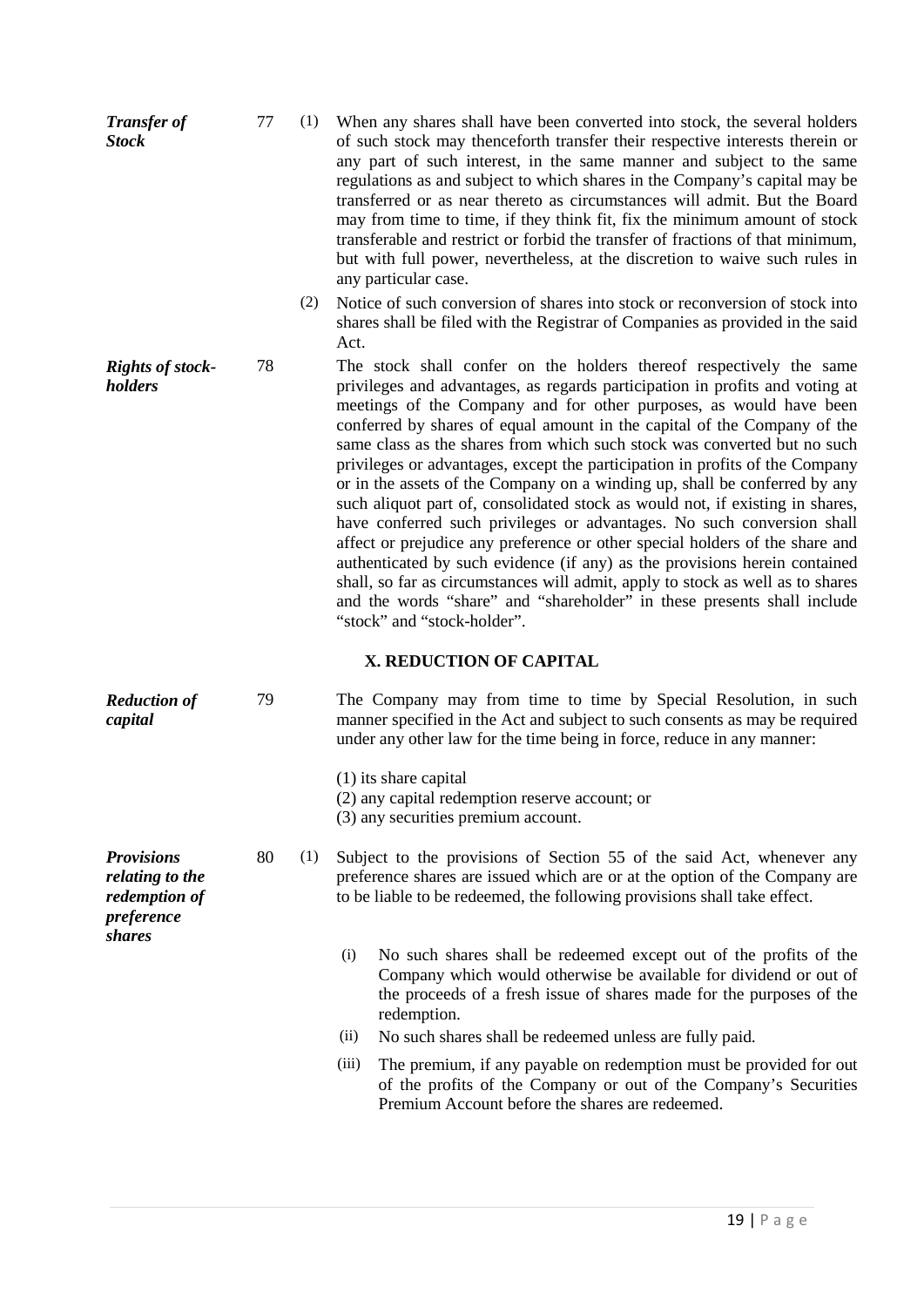- (iv) Where any such shares are redeemed otherwise than out of the proceeds of a fresh issue there shall, out of profits which would otherwise have been available for dividend be transferred to the Capital Redemption Reserve Account, a sum equal to the nominal amount of the share redeemed.
- (2) Subject to the provisions of Section 55 of the Act and these Articles the redemption of preference shares hereunder may be effected in accordance with the terms and conditions of their issue and in the absence of any such terms and conditions in such manner as the Directors may think fit.
- (3) The redemption of preference shares under this provision by the Company shall not be taken as reducing the amount of its authorised share capital.
- (4) Where the Company has redeemed or is about to redeem any preference shares, it shall never have power to issue shares up to the nominal amount of the shares redeemed or to be redeemed as if those shares had never been issued; and accordingly the share capital of the Company shall not, for the purpose of calculating the fees payable under Section 385 of the said Act, be deemed to be increased by the issue of shares in pursuance of this Article.

Provided that, where new shares are issued before the redemption of the old shares, the new shares shall not so far as related to stamp duty, be deemed to have been issued in pursuance of this Article unless the old shares are redeemed within one month after the issue of the new shares.

(5) The Capital Redemption Reserve Account may, notwithstanding anything in this Article, be applied by them Company, in paying up unissued shares of the Company to be issued to members of the Company as fully paid bonus shares.

## **XI. MODIFICATION OF RIGHTS**

- *Power to modify rights* 81 (1) Whenever the share capital by reason of issue of Preference Shares or otherwise is divided into different classes of shares, all or any of the rights and privileges attached to each class may, subject to the provisions of Section 48 of the Act, be varied, commuted, affected, abrogated or dealt with by agreement between the Company and any person purporting to contract on behalf of that class provided such agreement is ratified in writing by holders of at least three-fourths of nominal value of the issued shares of the class or is sanctioned by Special Resolution passed at a separate meeting of the holders of the shares of that class and supported by the votes of the holders of not less than three-fourths of the shares of that class.
	- (2) This Article is not to derogate from any power the Company would have if this Article were omitted and in particular the powers under Chapter XV of the said Act or Chapter V of the Companies Act, 1956, whichever is in force for the time being.

The dissentient members shall have the right to apply to Tribunal in accordance with the provisions of Section 48 of the Act.

*Article 81 not to derogate from company's powers*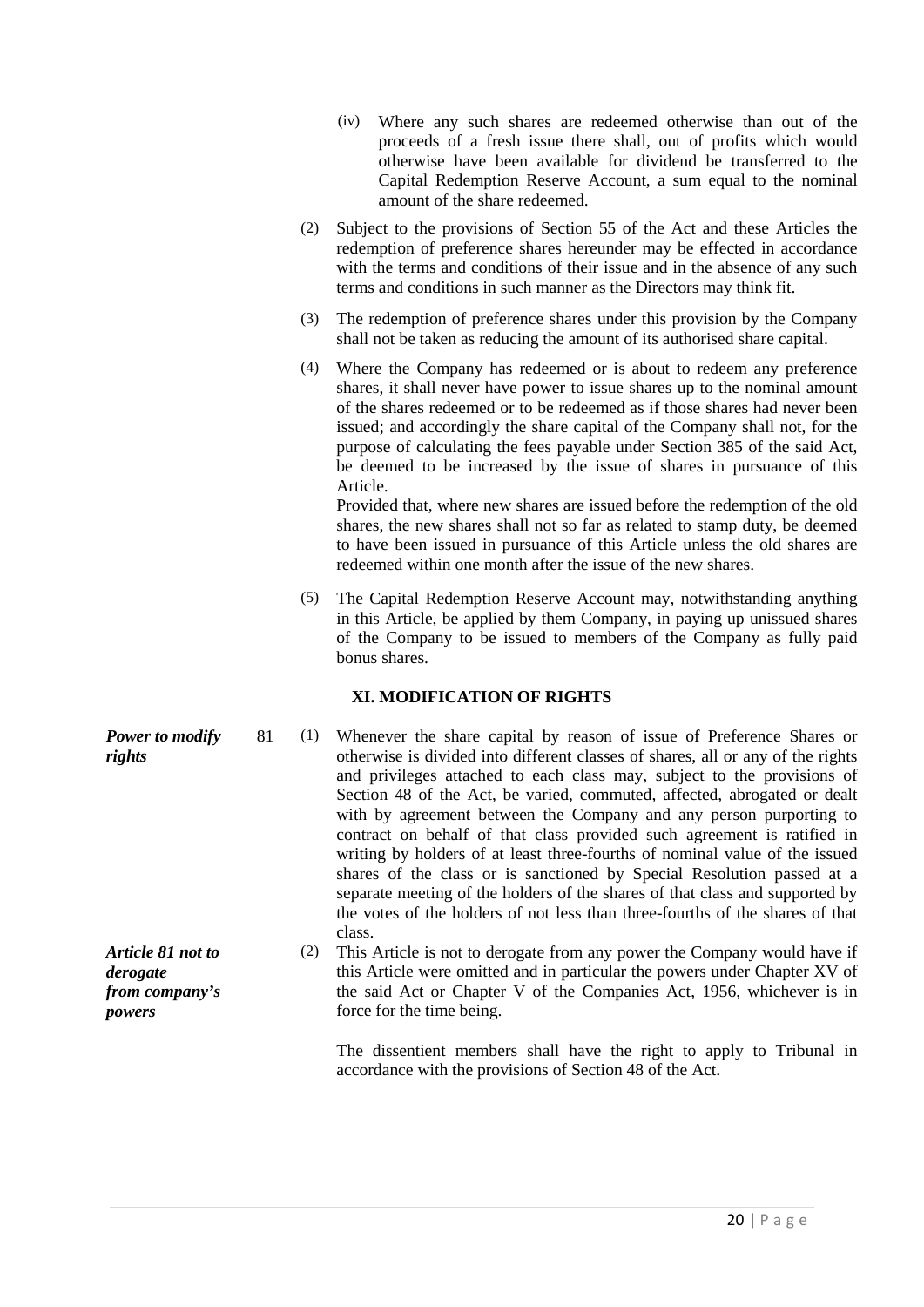# **XII. JOINT HOLDERS**

| <b>Joint Holders</b>                                                               | 82 | (1) | Where two or more persons are registered as the holders of any Securities<br>they shall be deemed (so far as the Company is concerned) to hold the same<br>as joint tenants with benefits of survivorship subject to the following and<br>other provisions contained in these Articles.                                                                                                                                                                                                                                                                                                                                                                                                                                                                                                                                                                                                                                                                                                                                                                                                                                 |
|------------------------------------------------------------------------------------|----|-----|-------------------------------------------------------------------------------------------------------------------------------------------------------------------------------------------------------------------------------------------------------------------------------------------------------------------------------------------------------------------------------------------------------------------------------------------------------------------------------------------------------------------------------------------------------------------------------------------------------------------------------------------------------------------------------------------------------------------------------------------------------------------------------------------------------------------------------------------------------------------------------------------------------------------------------------------------------------------------------------------------------------------------------------------------------------------------------------------------------------------------|
| No transfer to<br>more than<br>three persons                                       |    | (2) | The Company shall be entitled to decline to register more than three<br>persons as the joint holders of any Securities.                                                                                                                                                                                                                                                                                                                                                                                                                                                                                                                                                                                                                                                                                                                                                                                                                                                                                                                                                                                                 |
| <b>Liabilities of</b><br>holders                                                   |    | (3) | The joint holders of any Security shall be liable severally as well as jointly<br>for and in respect of all calls or installments and other payments which<br>ought to be made in respect of such Securities.                                                                                                                                                                                                                                                                                                                                                                                                                                                                                                                                                                                                                                                                                                                                                                                                                                                                                                           |
| <b>Death of Joint</b><br>holders                                                   |    | (4) | On the death of any one or more of such joint holders the survivor or<br>survivors shall be the only person or persons recognised by the Company as<br>having any title to the share but the Board may require such evidence of<br>death as they may deem fit and nothing herein contained shall be taken to<br>release the estate of a deceased joint holder from any liability on shares held<br>by him jointly with any other person.                                                                                                                                                                                                                                                                                                                                                                                                                                                                                                                                                                                                                                                                                |
| <b>Receipt of one</b><br>sufficient                                                |    | (5) | Any one of such joint holders may give effectual receipts for any dividends<br>or other moneys payable in respect of such Security.                                                                                                                                                                                                                                                                                                                                                                                                                                                                                                                                                                                                                                                                                                                                                                                                                                                                                                                                                                                     |
| Delivery of<br>Certificate<br>and giving of<br>notices to<br>first named<br>holder |    | (6) | Only the person whose name stands first in the Register of Members (or<br>them relevant register maintained for that Security) as one of the joint<br>holders of any shares shall be entitled to delivery of the certificate relating<br>to such or to receive notices (which expression shall be deemed to include<br>all Documents) from the Company and any notice given to such person<br>shall be deemed notice to all the joint holders.                                                                                                                                                                                                                                                                                                                                                                                                                                                                                                                                                                                                                                                                          |
| <b>Votes of Joint</b><br>holder                                                    |    | (7) | Any one of two or more joint holders may vote at any meeting (including<br>voting by postal ballot and by electronic voting) either personally or by an<br>agent duly authorised under a power of attorney or by proxy in respect of<br>such shares as if he were solely entitled thereto and if more than one of such<br>joint holders be present at any meeting personally or by proxy or by<br>attorney that one of such persons so present whose name stands first or<br>higher (as the case may be) on the Register in respect of such Security shall<br>alone be entitled to vote in respect thereof. Provided always that a person<br>present at any meeting personally shall be entitled to vote in preference to a<br>person, present by an agent, duly authorised under a power of attorney or<br>by proxy although the name of such persons present by an agent or proxy<br>stands first in the Register in respect of such shares. Several executors of a<br>deceased member in whose (deceased member's) sole name any Security<br>stands shall for the purpose of this subclause be deemed joint holders. |
|                                                                                    |    |     | XIII. GENERAL MEETING                                                                                                                                                                                                                                                                                                                                                                                                                                                                                                                                                                                                                                                                                                                                                                                                                                                                                                                                                                                                                                                                                                   |
| <b>Annual General</b><br><b>Meeting</b>                                            | 83 |     | The Company shall, in addition to any other meetings which are hereinafter<br>referred to as "Extraordinary General Meeting", hold a General Meeting<br>which shall be styled its Annual General Meeting at the intervals and in<br>accordance with the provisions of the Act.                                                                                                                                                                                                                                                                                                                                                                                                                                                                                                                                                                                                                                                                                                                                                                                                                                          |
| Directors may<br>call<br><b>Extraordinary</b>                                      | 84 |     | The Directors may call Extraordinary General Meetings of the Company<br>whenever they think fit and such meetings shall be held at such place and<br>time as the Directors think fit.                                                                                                                                                                                                                                                                                                                                                                                                                                                                                                                                                                                                                                                                                                                                                                                                                                                                                                                                   |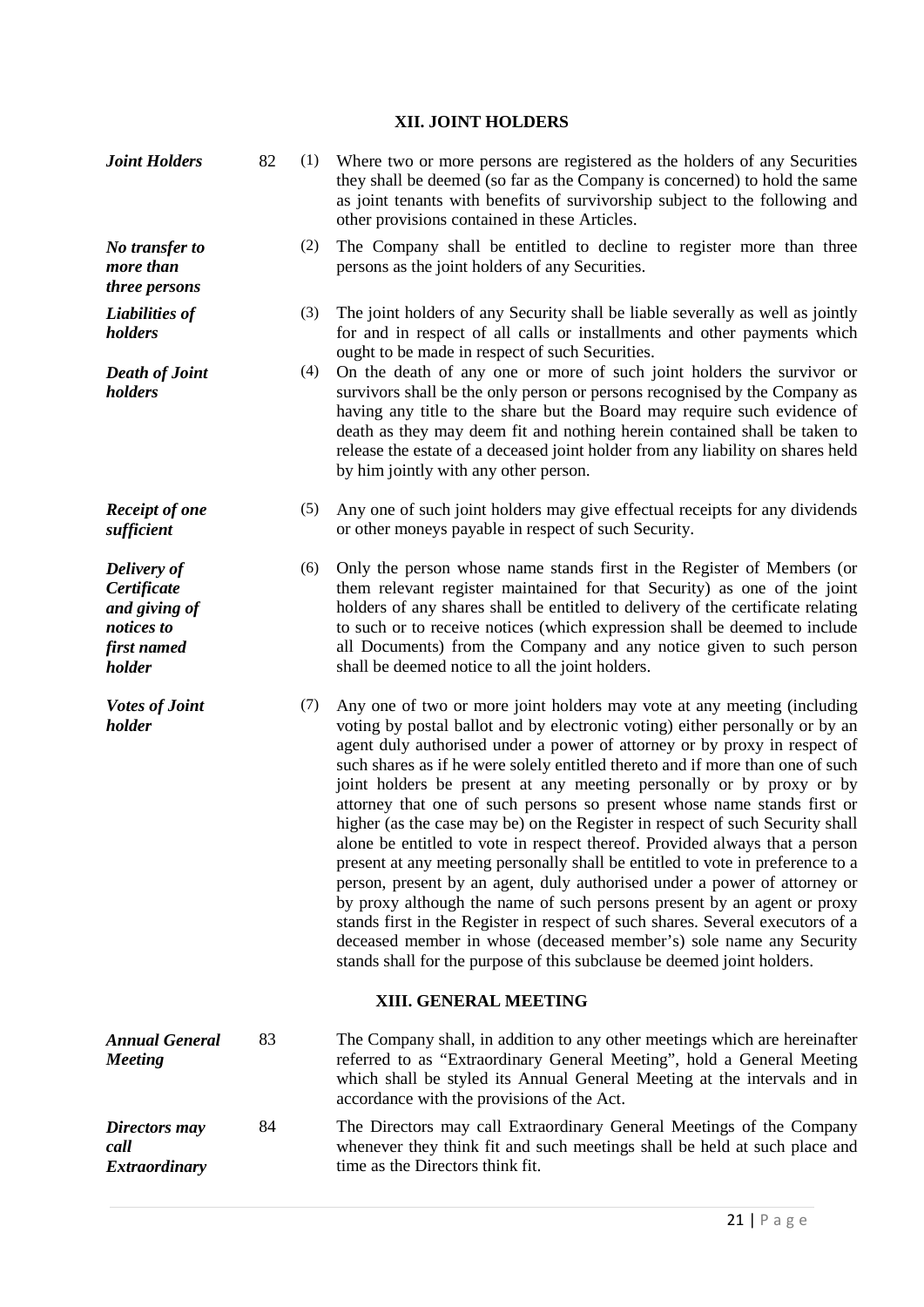| <b>General</b>          |  |
|-------------------------|--|
| <b>Meetings</b>         |  |
| Power of                |  |
| <b>Tribunal to call</b> |  |
| <b>General Meeting</b>  |  |

85 (1) If the default is made in holding an Annual General Meeting in accordance with Section 96 of the Act, the Tribunal may, notwithstanding anything in the Act, (or in the Articles of the Company) on the application of any member of the Company, call or direct the calling of a General Meeting of the Company, and give such ancillary or consequential directions as the Central Government thinks expedient in relation to the calling, holding and conducting of the meeting.

**Explanation**: - The directions that may be given, may include a direction that one member of the Company so present in person or by proxy shall be deemed to constitute a meeting.

- (2) A General Meeting held in pursuance of sub-clause (i) shall subject to any directions of the Tribunal be deemed to be an Annual General Meeting of the Company.
- 86 (1) The Board of Directors of the Company shall on the requisition of such number of members of the Company as is specified in sub-clause (4) forthwith proceed duly to call an Extraordinary General Meeting of the Company.
	- (2) The requisition shall set-out the matters for the consideration of which the meeting is to be called shall be signed by the requisitionists and shall be sent to the Registered Office of the Company.
	- (3) The requisition may consist of several documents in like form each signed by one or more requisitionists.
	- (4) The number of members entitled to requisition a meeting in regard to any matter shall be such number of them as hold both on the date of such requisition and on the date of receipt of the requisition not less than onetenth of such of the paid-up capital of the Company as at that date carries the right of voting in regard to that matter.
	- (5) Where two or more distinct matters are specified in the requisition, the provisions of sub-clause (4) shall apply separately in regard to each such matters and the requisition shall accordingly be valid only in respect of these matters in respect to which the conditions specified in that sub-clause is fulfilled.
	- (6) If the Board does not, within twenty one days from the date of the receipt of a valid requisition in regard to any matters, proceed duly to call a meeting for the consideration of those matters on a day not later than forty five days from the date of receipt of the requisition, the meeting may be called and held by the requistionists themselves within a period of three months from the date of the requisition.

**Explanation**:- For the purposes of this sub-clause, the Board shall in the case of a meeting at which a resolution is to be proposed as a Special Resolution, be deemed not to have duly convened the meeting if they do not give such notice thereof as is required by sub-section (2) of Section 114.

*Calling of Extraordinary General Meeting on requisition*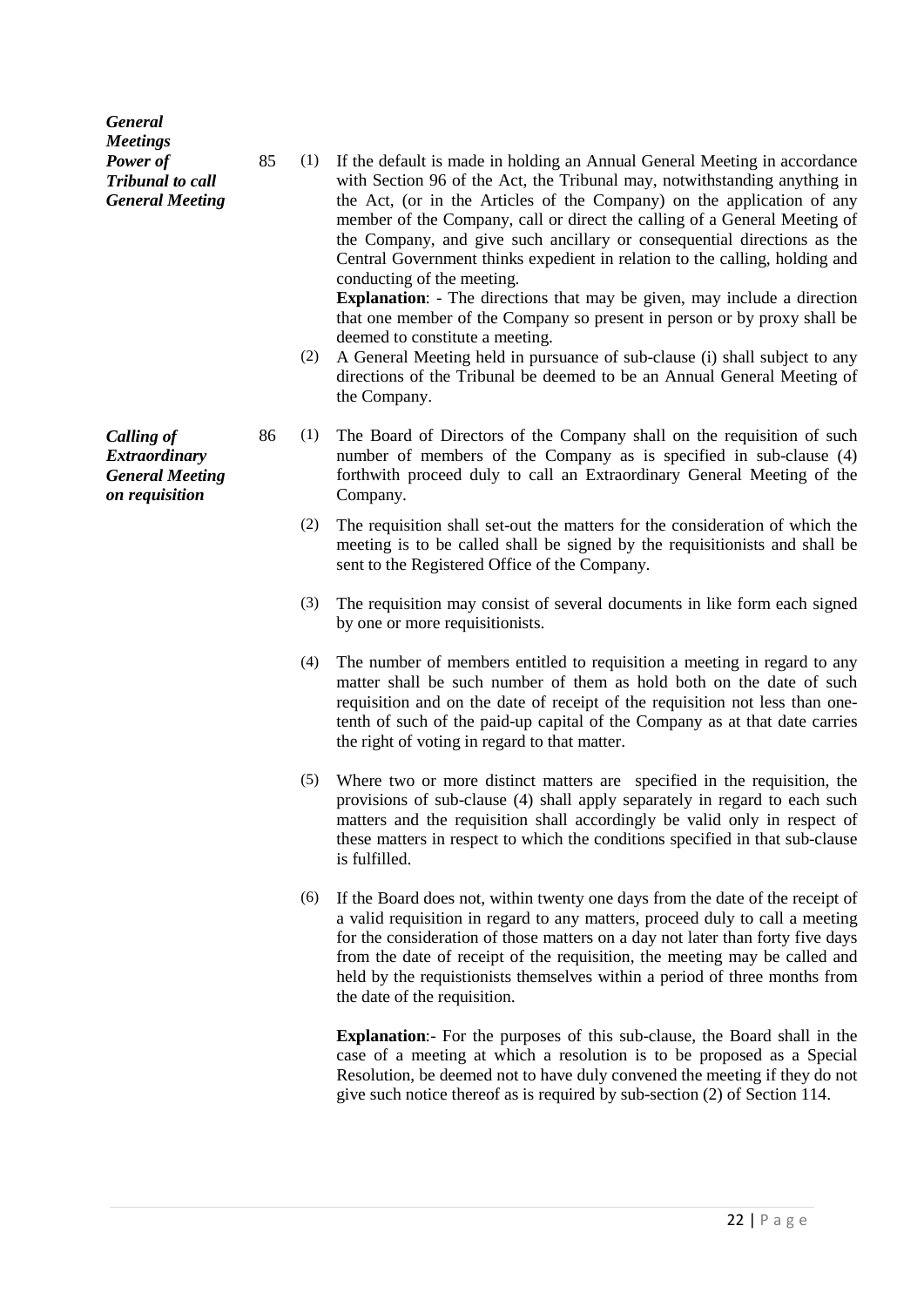|                                                                                                          |    | (7) | A meeting called under sub-clause (6) by the requisitionists or any of them<br>(a) shall be called in the same manner as nearly as possible as that in which<br>meetings are to be called by the Board; but<br>(b) shall not be held after the expiration of three months from the date of<br>the deposit of the requisition.<br>(c) shall convene meeting at Registered office or in the same city or town<br>where Registered office is situated and such meeting should be<br>convened on working day. |
|----------------------------------------------------------------------------------------------------------|----|-----|-----------------------------------------------------------------------------------------------------------------------------------------------------------------------------------------------------------------------------------------------------------------------------------------------------------------------------------------------------------------------------------------------------------------------------------------------------------------------------------------------------------|
|                                                                                                          |    | (8) | Where two or more persons hold any shares or interest in a Company<br>jointly, a requisition or a notice calling a meeting signed by one or only<br>some of them shall for the purposes of this Section have the same force and<br>effect as if it has been signed by all of them.                                                                                                                                                                                                                        |
|                                                                                                          |    | (9) | Any reasonable expenses incurred by the requisitionists by reasons of the<br>failure of the Board duly to call a meeting shall be repaid to the<br>requisitionists by the Company; and any sum so repaid shall be retained by<br>the Company out of any sums due or to become due from the Company by<br>way of fees or other remuneration for their services to such of the Directors<br>as were in default Length of Notice for calling meeting                                                         |
| <b>Notice</b>                                                                                            | 87 | (1) | A General Meeting of the Company may be called by giving at least clear<br>twenty one day's notice in writing or through electronic mode but a General<br>Meeting may be called after giving shorter notice if consent is given in<br>writing or by electronic mode by not less than ninety five percent of the<br>members entitled to vote at such meeting.                                                                                                                                              |
|                                                                                                          |    |     | Provided that where any members of the Company are entitled to vote only<br>on some resolution or resolutions to be moved at meeting and not on others,<br>those members shall be taken into account for the purposes of this clause in<br>respect of the former resolution or resolutions and not in respect of the<br>latter.                                                                                                                                                                           |
| <b>Contents of</b><br><b>Notice</b>                                                                      |    | (2) | Notice of every general meeting of the Company shall specify the place,<br>date, day and the hour of the meeting and shall contain a statement of the<br>business to be transacted thereat                                                                                                                                                                                                                                                                                                                |
| <b>To whom notice</b><br>to be given                                                                     |    |     | (3) Such notice shall be given<br>i. to every member of the Company, legal representative of any deceased<br>Member or the assignee of an insolvent Member;<br>ii. to the auditor or auditors of the Company; and<br>iii. to every Director of the Company.                                                                                                                                                                                                                                               |
|                                                                                                          |    |     | iv. to every trustee for the debenture holder of any debentures issued by<br>them Company.                                                                                                                                                                                                                                                                                                                                                                                                                |
| <b>Omission to give</b><br>notice or non-<br>receipt of notice<br>shall not<br>invalidate<br>proceedings |    | (4) | The accidental omission to give notice to or the non-receipt of notice by,<br>any member or other person to whom it should be given shall not invalidate<br>the proceedings at the meeting.                                                                                                                                                                                                                                                                                                               |
| <b>Proxy</b>                                                                                             |    | (5) | In every notice calling a meeting of the Company there shall appear with<br>reasonable prominence a statement that a member entitled to attend and<br>vote is entitled to appoint a proxy or where that is allowed one or more<br>proxies, to attend and vote instead of himself and that a proxy need not be a<br>member.                                                                                                                                                                                |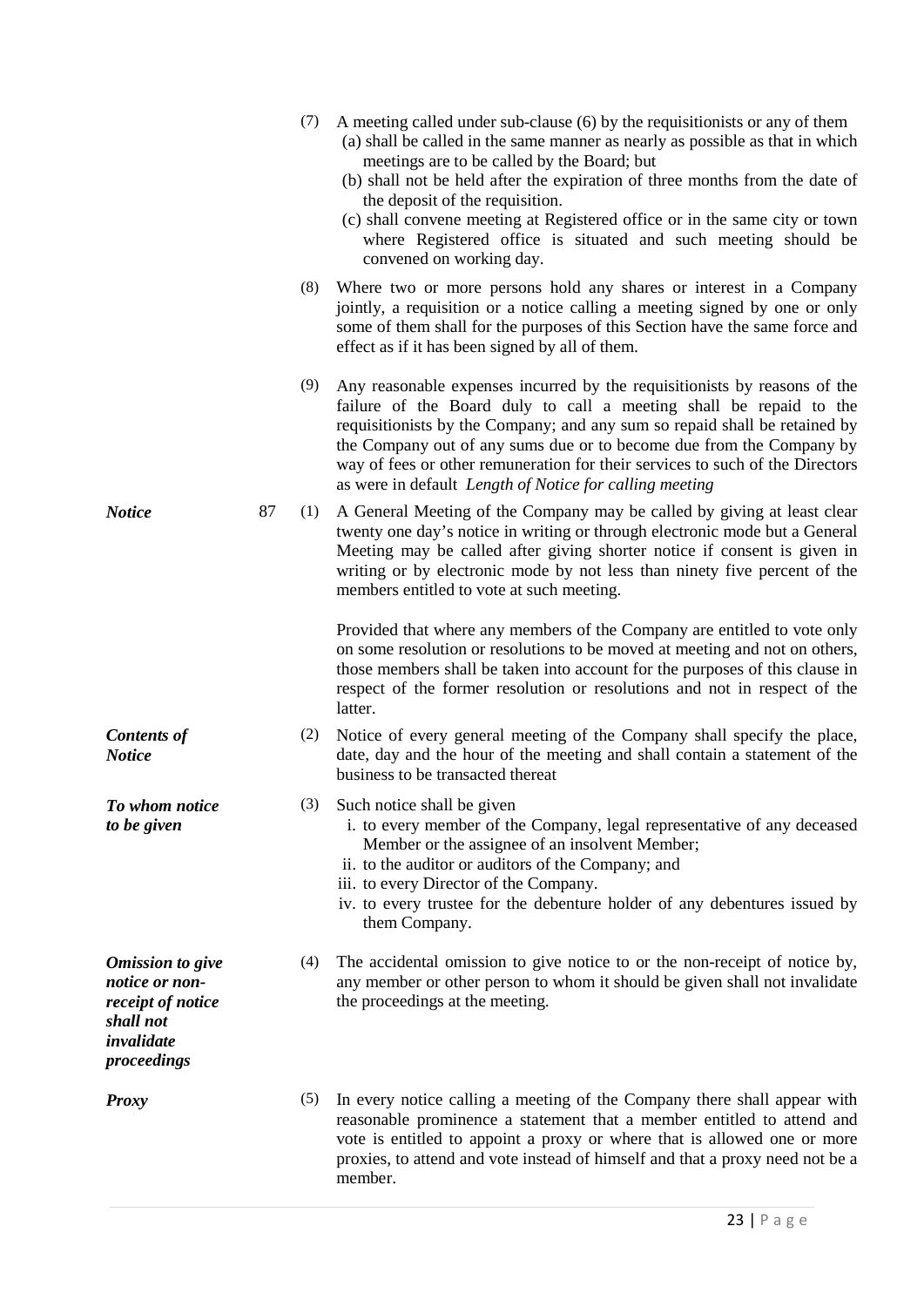| <b>Explanatory</b><br><b>statements</b>                                          |    | (6) | Where any items of business to be transacted at the meeting are deemed to<br>be special as provided in Article 88 there shall be annexed to the notice of<br>the meeting a statement setting out all materials facts concerning each such<br>item of business namely:                                                                                                                                                                                                                                                                                                                   |
|----------------------------------------------------------------------------------|----|-----|-----------------------------------------------------------------------------------------------------------------------------------------------------------------------------------------------------------------------------------------------------------------------------------------------------------------------------------------------------------------------------------------------------------------------------------------------------------------------------------------------------------------------------------------------------------------------------------------|
|                                                                                  |    | (a) | The nature of concern or interest, financial or otherwise, if any of the<br>following persons, in respect of each item of:<br>every Director and the Manager; if any;<br>(i)<br>every other Key Managerial Personnel; and<br>(ii)<br>relatives of the persons mentioned in sub-clause (i) and (ii);<br>(iii)                                                                                                                                                                                                                                                                            |
|                                                                                  |    | (b) | Any other information and facts that may enable members to understand the<br>meaning, scope and implementation of the items of business and to take<br>decision thereon.                                                                                                                                                                                                                                                                                                                                                                                                                |
| <b>Inspection of</b><br>documents<br>referred in the<br>explanatory<br>statement |    | (7) | Where any item of business consists of the according of approval to any<br>document by the meeting the time and place where the document can be<br>inspected shall be specified in the statement aforesaid.                                                                                                                                                                                                                                                                                                                                                                             |
| <b>Business to be</b><br>transacted at<br>meetings                               | 88 |     | In the case of an Annual General Meeting all business to be transacted at<br>the meeting shall be deemed special with the exception of business relating<br>to                                                                                                                                                                                                                                                                                                                                                                                                                          |
|                                                                                  |    |     | (i) the consideration of the Financial Statements, (including the consolidated<br>financial statements, if applicable), and the Reports of the Board of<br>Directors and Auditors,<br>(ii) the declaration of a dividend,<br>(iii) the appointment of Directors in the place of those retiring; and<br>(iv) the appointment of and the fixing of the remuneration of the Auditors.<br>In the case of any other meeting all business shall be deemed special.                                                                                                                            |
| <b>Circulation of</b><br>members<br>resolutions                                  | 89 |     | Upon a requisition of members complying with Section 111 of the said Act,<br>the Directors shall comply with the obligations of the Company under the<br>said Act relating to circulation of members' resolutions and statements                                                                                                                                                                                                                                                                                                                                                        |
| Certificate<br>conclusive as<br>to Meeting<br>having been<br>duly called         | 90 |     | A certificate in writing, signed by the Secretary or by a Director or some<br>officer or agent appointed by the Board for the purpose, to the effect that<br>according to the best of its belief the notices convening the meeting have<br>been duly given shall be prima facie evidence thereof.                                                                                                                                                                                                                                                                                       |
| <b>Security</b><br>arrangement at<br>venue of<br>meetings.                       | 91 |     | The Board, and the persons authorized by it, shall have the right to take<br>and/or make suitable arrangements for ensuring the safety of any meeting -<br>whether a general meeting or a meeting of any class of Security, or of the<br>persons attending the same, and for the orderly conduct of such meeting,<br>and notwithstanding anything contained in this Articles, any action, taken<br>pursuant to this Article in good faith shall be final and the right to attend<br>and participate in such meeting shall be subject to the decision taken<br>pursuant to this Article. |
|                                                                                  |    |     | XIV. PROCEEDINGS AT GENERAL MEETINGS AND ADJOURNMENT THEREOF                                                                                                                                                                                                                                                                                                                                                                                                                                                                                                                            |

| <b>Business which</b>    | 92 | No General Meeting, Annual or Extraordinary, shall be competent to enter     |
|--------------------------|----|------------------------------------------------------------------------------|
| may not be               |    | upon, discuss or transact any business a statement of which has not been     |
| <i>transacted at the</i> |    | specified in the notice convening the meeting except as provided in the said |
| meeting                  |    | Act.                                                                         |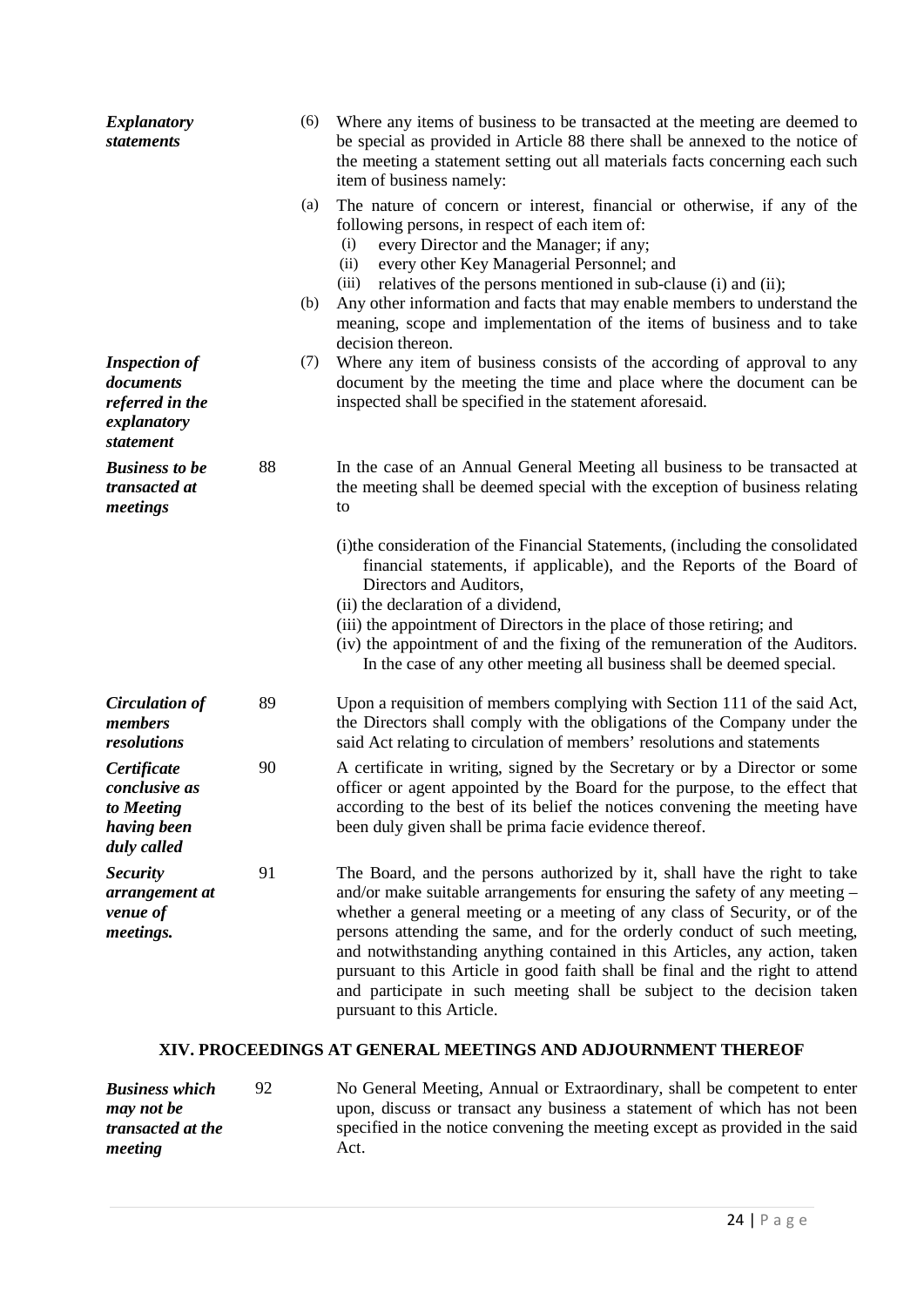| <b>Presence of</b><br><i>Quorum</i>                                                         | 93 | No business shall be transacted at any General Meeting, unless the requisite<br>quorum is present at the time when the meeting proceeds to business. The<br>quorum for a general meeting shall be the presence in person of such<br>number of members as specified in Section 103 of the Act. Subject to<br>Article $82(7)$ when more than one of the joint-holders of a share is present<br>only one of them shall be counted for ascertaining the quorum. Several<br>executors or administrators of a deceased person in whose sole name shares<br>stand shall for the purpose of this clause be deemed joint holders thereof.                                                                                                                                                                                                                                                                                                                                                                                                                                                                                                                                                                                                                                                                                                                                                                                                                                |
|---------------------------------------------------------------------------------------------|----|-----------------------------------------------------------------------------------------------------------------------------------------------------------------------------------------------------------------------------------------------------------------------------------------------------------------------------------------------------------------------------------------------------------------------------------------------------------------------------------------------------------------------------------------------------------------------------------------------------------------------------------------------------------------------------------------------------------------------------------------------------------------------------------------------------------------------------------------------------------------------------------------------------------------------------------------------------------------------------------------------------------------------------------------------------------------------------------------------------------------------------------------------------------------------------------------------------------------------------------------------------------------------------------------------------------------------------------------------------------------------------------------------------------------------------------------------------------------|
| If quorum not<br>present, when<br>meeting to be<br>dissolved and<br>when to be<br>adjourned | 94 | If, within half an hour from the time appointed for holding the meeting, a<br>quorum of members is not present, the meeting if convened by or upon such<br>requisition of members as aforesaid shall be dissolved, but in any other case<br>it shall stand adjourned pursuant to the provisions of sub-section (2) of<br>section 103 of the Act.                                                                                                                                                                                                                                                                                                                                                                                                                                                                                                                                                                                                                                                                                                                                                                                                                                                                                                                                                                                                                                                                                                                |
| <b>Adjourned</b><br>meeting to<br>transact business<br>even If no<br>quorum present         | 95 | If at such adjourned meeting a quorum of members is not present within<br>half an hour from the time appointed for holding the meeting, the members<br>present, whatever their number, shall be a quorum and may transact the<br>business and decide upon all matters which could properly have been<br>disposed of at the meeting from which the adjournment took place, if a<br>quorum had been present thereat.                                                                                                                                                                                                                                                                                                                                                                                                                                                                                                                                                                                                                                                                                                                                                                                                                                                                                                                                                                                                                                              |
| <b>General Meeting</b>                                                                      | 96 | The Chairman of the Board (whether Member or not) shall if present and<br>willing, be entitled to take the chair at every General Meeting, whether<br>Annual or Extraordinary, but if there be no such Chairman or in case of his<br>being present or being unwilling or failing to take the chair within fifteen<br>minutes of the time appointed for holding such meeting, the members<br>present shall choose another Director (whether Member or not) as<br>Chairman and if all the Directors present decline to take the chair or if there<br>be no Director present, then the members present shall choose one of their<br>own members to be Chairman of the meeting. If a poll is demanded it shall<br>be taken forthwith in accordance with the provisions of sub-section (2) of<br>section 104. The Chairman elected on a show of hands shall exercise all the<br>powers of the Chairman for the purpose of such poll. If some other person<br>is elected Chairman as a result of such poll, he shall be the Chairman for the<br>rest of the meeting.<br>The Chairman be permitted to hold the position of both the Chairman of the<br>and/or<br>Meeting<br>Board<br>General<br>well<br>as<br>Managing<br>as<br>Director/CEO/equivalent position thereof in the Company as per the<br>recommendations of the appropriate committee of the Directors and<br>approved by the Board of Directors and as permitted by applicable laws<br>from time to time |
| When chair<br>vacant business<br>confined to<br>election of<br>Chairman                     | 97 | No business shall be transacted at any General Meeting, except the election<br>of Chairman, whilst the chair is vacant.                                                                                                                                                                                                                                                                                                                                                                                                                                                                                                                                                                                                                                                                                                                                                                                                                                                                                                                                                                                                                                                                                                                                                                                                                                                                                                                                         |
| Chairman with<br>consent<br>of members may<br>adjourn<br>meeting                            | 98 | The Chairman may, with the consent of a majority of the members<br>personally present at any meeting, adjourn such meeting from time to time<br>and from place to place in the city, town or village where the Registered<br>Office of the Company be situate but no business shall be transacted at any<br>adjourned meeting other than the business left unfinished at the meeting<br>from which the adjournment took place. A resolution passed at an<br>adjourned meeting of the Company shall be treated as having been passed                                                                                                                                                                                                                                                                                                                                                                                                                                                                                                                                                                                                                                                                                                                                                                                                                                                                                                                             |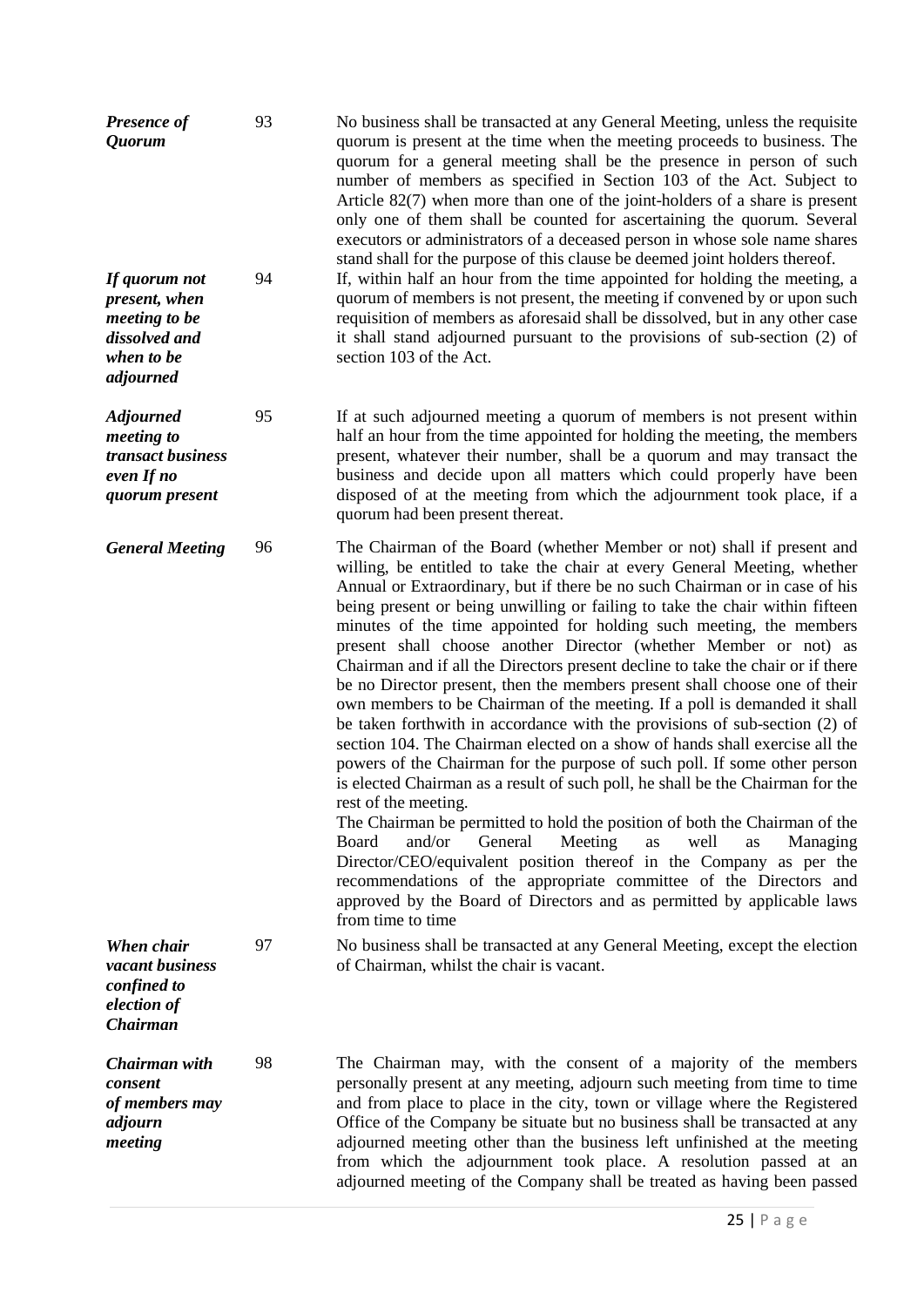on the date on which it was in fact passed and shall not be deemed to have been passed on any earlier date.

99 Whenever any meeting is adjourned for thirty days or more notice of such adjourned meeting shall be given as in the case of an original meeting.

100 (1) At any General Meeting, a resolution put to vote of the meeting shall, unless a poll is demanded under Section 109, or if the voting is carried out electronically be decided on a show of hands. Such voting in a general meeting or by postal ballot shall also include electronic voting in a General Meeting or Postal Ballot as permitted by applicable laws from time to time.

(2) A declaration by the Chairman in pursuance of clause (1) hereof that on a show of hands a resolution has or has not been carried or has or has not been carried either unanimously or by a particular majority and an entry to that effect in the book containing the minutes of the proceedings of the Company, shall be conclusive evidence of the fact, without proof of the number of proportion of the votes cast in favour of or against such resolution.

101 In case of an equality of votes the Chairman of any meeting shall both on the show of hands and at a poll (if any) held pursuant to a demand made at such meeting, have a second or casting vote.

102 (1) (a) The Company shall cause minutes of all proceedings of General Meetings of any class of shareholders or creditors, and every resolution passed by postal ballot and of all proceedings at meetings of its Board of Directors or of committees of the Board, to be entered in books kept for the purpose

- (b) The minutes of each meeting shall contain a fair and correct summary of the proceedings thereat.
- (c) All appointments of officers made at any time of the meetings aforesaid shall be included in the minutes of the meeting.
- (d) In case of a meeting of the Board of Directors or of a Committee of the Board, the minutes shall also contain :
	- (i) the names of the Directors present at the meeting; and the names of the Directors who are present through video or other audio-visual means.
	- (ii) in the case of each resolution passed at the meeting, the name of them Directors, if any, dissenting from or not concurring on the resolution.
- (e) There shall not be included in the minutes, any matter which, in the opinion of the Chairman of the meeting :

(i) is or could reasonably be regarded as defamatory of any person; (ii) is irrelevant to the interests of the Company; *or* (iii) is detrimental to the interests of the Company.

**Explanation**: - The Chairman shall exercise an absolute discretion in regard to the inclusion or non-inclusion of any matter in the minutes on the grounds specified in this Article.

**adjournment Chairman's declaration of result of voting by show of hands** *Chairman's declaration of result of voting by show of hands conclusive. Casting vote Of the Chairman Minutes of Proceedings Of General Meetings, of Board and Other* 

**Notice of** 

*meeting*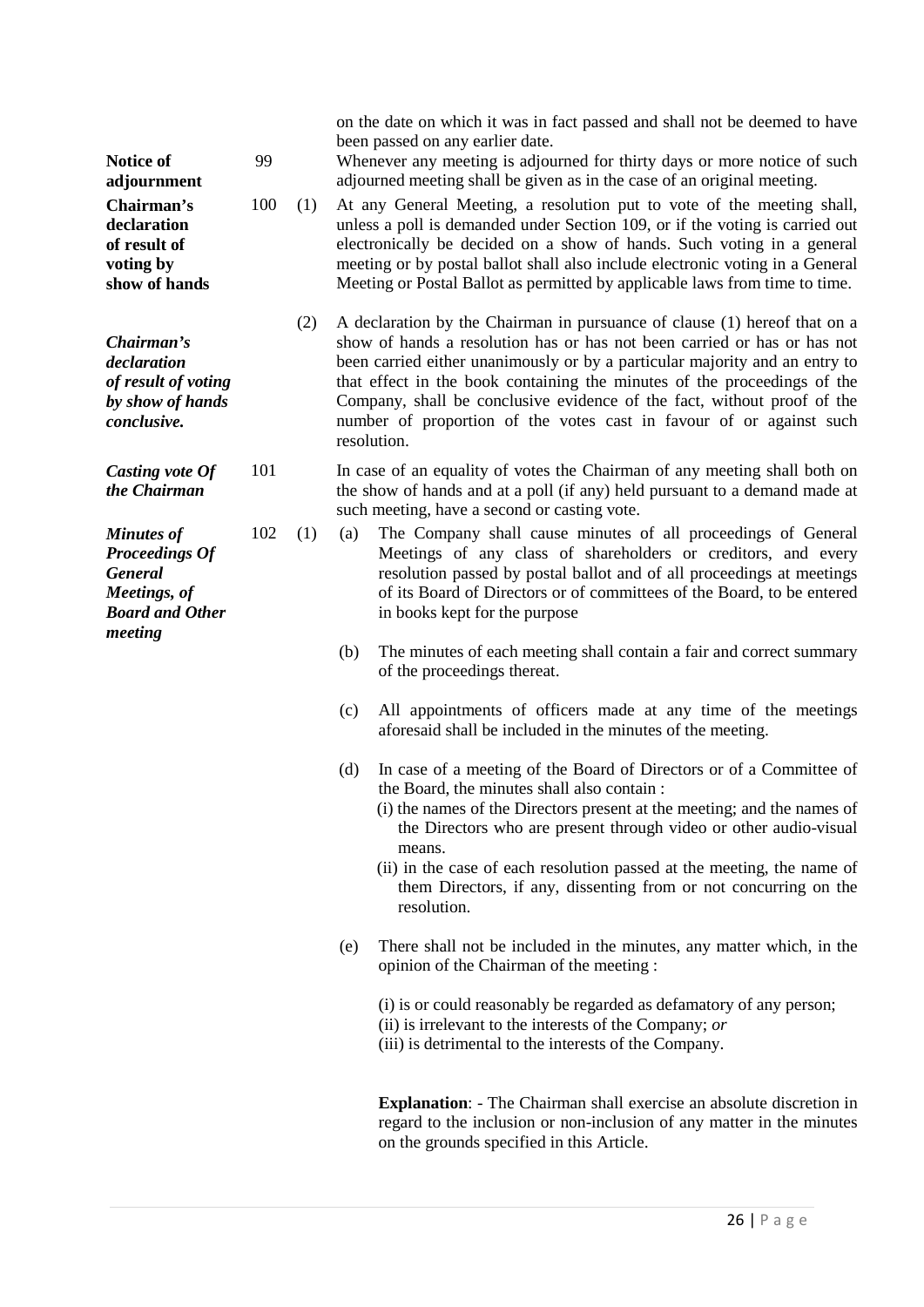| <b>Minutes to be</b><br>evidence                                                    |     | (2) | Any such minute, if purporting to be signed by the Chairman of the meeting<br>at which the proceedings took place or by the Chairman of the next<br>succeeding meeting, shall be evidence of the proceedings.                                                                                                                                                                                                                                                                                                                                                                                                                                                                             |
|-------------------------------------------------------------------------------------|-----|-----|-------------------------------------------------------------------------------------------------------------------------------------------------------------------------------------------------------------------------------------------------------------------------------------------------------------------------------------------------------------------------------------------------------------------------------------------------------------------------------------------------------------------------------------------------------------------------------------------------------------------------------------------------------------------------------------------|
| <b>Presumption to</b><br>be drawn<br>where minutes<br>duly drawn and<br>signed      |     | (3) | Where the minutes have been kept in accordance with clause (1) hereof;<br>then until the contrary is proved, the meeting shall be deemed to have been<br>duly called and held and all proceedings thereat to have duly taken place<br>and the resolution passed by circulation, postal ballot or other permitted<br>means shall be construed to have been duly passed, and in particular all<br>appointments of Directors, Key Managerial Personnel, Auditors or<br>Company Secretary in practice, made at the meeting shall be<br>deemed to be valid, including the matters that are required to be transacted<br>at a meeting of the Board as specified in Section 179 of the said Act. |
| <b>Inspection of</b><br><b>Minute Books of</b><br><b>General Meeting</b>            | 103 | (1) | The books containing the minutes of the proceedings of General Meetings<br>of the Company shall –                                                                                                                                                                                                                                                                                                                                                                                                                                                                                                                                                                                         |
|                                                                                     |     |     | (a)<br>be kept at the registered office of the Company; and                                                                                                                                                                                                                                                                                                                                                                                                                                                                                                                                                                                                                               |
|                                                                                     |     |     | be open during business hours to the inspection of any member<br>(b)<br>without charge subject to such reasonable restrictions as the Company<br>may impose so however that not less than two hours in each day are<br>allowed for inspection.                                                                                                                                                                                                                                                                                                                                                                                                                                            |
|                                                                                     |     | (2) | Any member shall be entitled to be furnished within seven working days<br>after he has made request in that behalf to the Company with a copy of any<br>Minutes referred to in sub-clause (1) on payment of Rs.10/- for every page<br>or part thereof required to be photocopied and that the Company shall<br>comply with provisions of Section 119 of the Act.                                                                                                                                                                                                                                                                                                                          |
| Other registers                                                                     | 104 |     | The provisions contained in Article 103 shall mutatis mutandis apply to<br>other registers maintained under the provisions of the said Act, that can be<br>inspected by an eligible person.                                                                                                                                                                                                                                                                                                                                                                                                                                                                                               |
| <b>Publication of</b><br>reports of<br>proceedings of<br><b>General Meeting</b>     | 105 |     | No document purporting to be a report of the proceedings of any General<br>Meeting of the Company shall be circulated or advertised at the expense of<br>the Company unless it includes the matters required by Section 118 of the<br>Act to be contained in the Minutes of the proceedings of such meeting.                                                                                                                                                                                                                                                                                                                                                                              |
|                                                                                     |     |     | XV. VOTING RIGHTS AND PROXY                                                                                                                                                                                                                                                                                                                                                                                                                                                                                                                                                                                                                                                               |
| <b>Indebted</b><br>members not to<br>vote                                           | 106 |     | No member shall be entitled to exercise any voting right on any question<br>either personally or by proxy or upon poll (including voting by electronic<br>means) in respect of any shares registered in his name on which any calls or<br>other sums presently payable by him have not been paid or in regard to<br>which the Company has or has exercised any right of lien.                                                                                                                                                                                                                                                                                                             |
| <b>Restrictions on</b><br>exercise of voting<br>rights in other<br>cases to be void | 107 |     | A member is not prohibited from exercising his voting right on the ground<br>that he has held his share or other interest in the Company for any specified<br>period preceding the date on which the vote is taken, or on any other<br>ground not being a ground set out in Article 106.                                                                                                                                                                                                                                                                                                                                                                                                  |
| Vote of person of<br>unsound mind                                                   | 108 |     | A member of unsound mind or in respect of whom an order has been made<br>by any court having jurisdiction in lunacy, may vote, whether on a show of<br>hands or at a poll by his committee or other legal guardian and not<br>otherwise, and any such committee or guardian may, on a poll, vote by<br>proxy.                                                                                                                                                                                                                                                                                                                                                                             |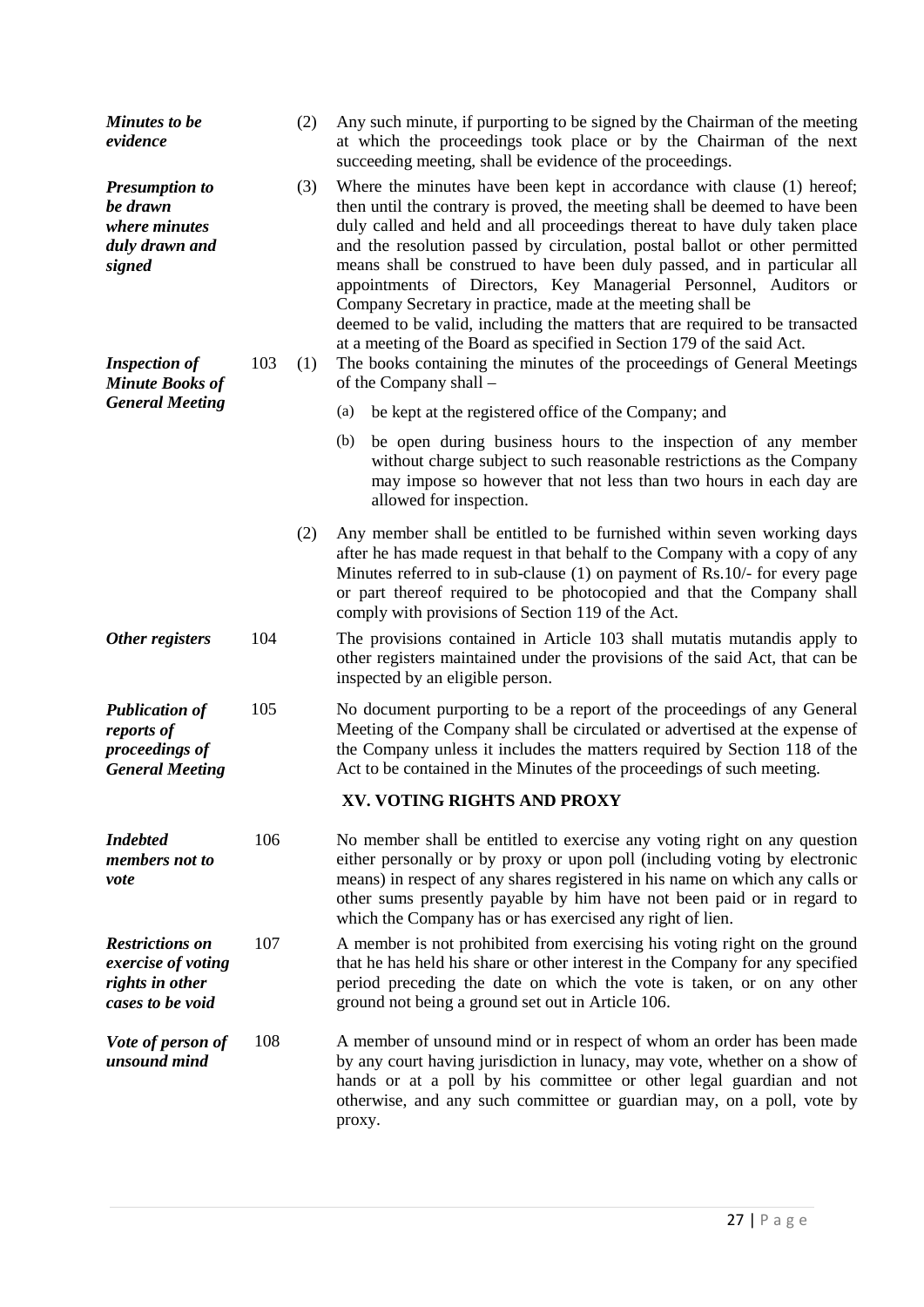- *Votes in respect of Securities under dispute* 109 Notwithstanding anything contained in this Articles, where the title to any Securities is under dispute before any court, where no injunction subsists (or direction made) as to the exercise of voting rights or other rights of a member including the rights attached to such Securities, the Board shall be entitled to suspend any such right aforesaid.
- *Representation of corporations* 110 A Member being a Body Corporate (whether a company within the meaning of the said Act or not) may by resolution of its Board of Directors or other governing body authorise such persons as it thinks fit to act as its representative at any meeting of the Company, or at any meeting of any class of members of the Company. A person authorised by resolution as aforesaid shall be entitled to exercise the same rights and powers (including the right to vote by proxy) on behalf of the Body Corporate which he represents as that body could exercise if it were a member, creditor or holder of debentures of the Company.
- *Number of votes to which member is entitled* 111 (1) Subject and without prejudice to any special privileges or restrictions or conditions for the time being attached to or affecting the preference or other special classes of shares, if any, issued by and for the time being forming part of the capital of the Company every member, entitled to vote under the provisions of these presents and not disqualified by the provisions of Articles 106, 108 and 109 or by any other Article shall on a show of hands have one vote and upon a poll every member, present in person or proxy or agent duly authorised by a power-of-attorney or representative duly authorised and not disqualified as aforesaid, shall have voting rights in proportion to his share of the paid-up equity capital of the Company subject however to any limits imposed by law. But no member shall have voting right in respect of any moneys paid in advance as provided by Article 40(b).

*No voting by proxy on show of hands*

- (2) No member not personally present shall be entitled to vote on a show of hands unless such member is a Body Corporate present by proxy or by a representative duly authorised under Section 113 of the Act in which case such proxy or representative may vote on a show of hands as if he were a member of the Company.
	- (3) A Member may exercise his vote, in respect of items of business to be transacted for which notice is issued, by electronic means in accordance with Section 108, and shall vote only once.
- *Right to use votes differently* 112 On a poll taken at a meeting of the Company a member entitled to more than one vote, or his proxy or other person entitled to vote for him, as the case may be, need not, if he votes, use all his votes or cast in the same way all the votes he uses. A member or his proxy who votes shall be deemed to have used all his votes unless he expressly gives written notice to the contrary at the time he casts any votes.
- *Instrument of proxy to be in writing* 113 Any member entitled to attend and vote at a meeting of the Company shall be entitled to appoint another person (whether a member or not) as his proxy to attend and vote instead of himself but a proxy so appointed shall not have any right to speak at the meeting and shall not be entitled to vote except on a poll. A person shall (a) not act as proxy for more than 50 Members and holding in aggregate not more than 10% of the total share capital of the Company; (b) not act as proxy for more than one Member, if that Member holds more than 10% of the total share capital of the Company.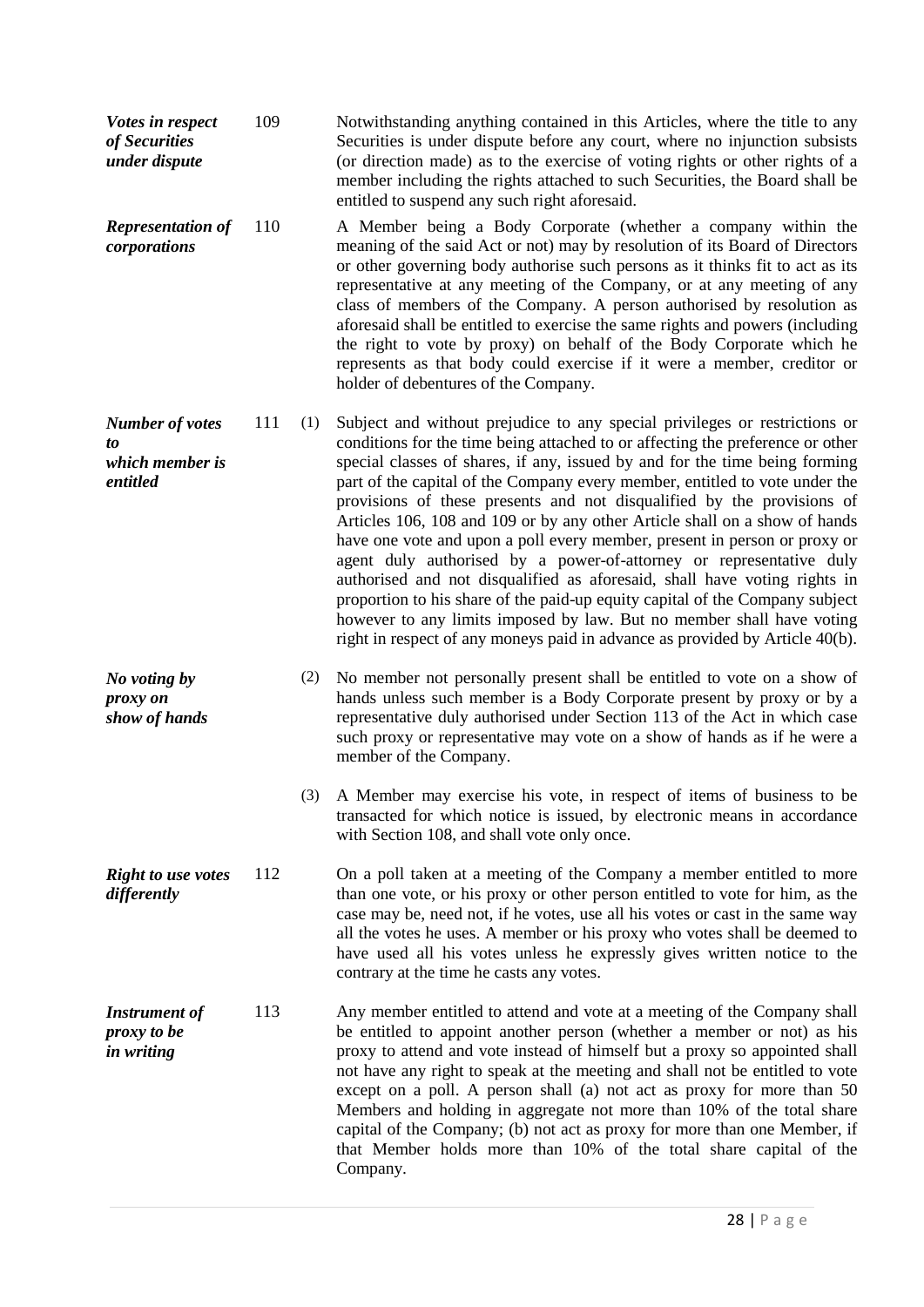| <b>Proxy may</b> | 114 | The instrument appointing a proxy shall be in writing and shall be signed             |
|------------------|-----|---------------------------------------------------------------------------------------|
| demand poll      |     | by the appointer or his attorney duly authorized in writing. If the appointer         |
|                  |     | is a Body Corporate such instrument shall be under its seal or be signed by           |
|                  |     | an officer or an attorney duly authorised by it, or by the persons authorised         |
|                  |     | to act as the representative of such company under Article 110. Any                   |
|                  |     | instrument appointing a proxy to vote at a meeting shall be deemed to                 |
|                  |     | include the power to demand or join in the demand for a poll on behalf of             |
|                  |     | the appointer, where a poll has not been ordered to be carried out<br>electronically. |

*Instrument of proxy to be deposited at the Registered Office* 115 No instrument of proxy shall be treated as valid and no person shall be allowed to vote or act as proxy at any meeting under an instrument of proxy, unless such instrument of proxy and power-of attorney or other authority (if any) under which it is signed or a notarially certified copy of that power or authority shall have been deposited at the Registered Office of the Company at least forty-eight hours before the time appointed for holding the meeting or adjourned meeting at which the persons named in such instrument proposes to vote. An instrument appointing a proxy or an attorney permanently or for a certain period once registered with the Company need not be again registered before each successive meeting and shall be in force until the same shall be revoked. Notwithstanding that a power-of-attorney or other authority has been registered in the records of the Company, the Company may by notice in writing addressed to the member or to attorney at least seven days before the date of a meeting require him to produce the original power-of attorney or authority and unless the same is thereupon deposited with the Company the attorney shall not be entitled to vote at such meeting unless the Directors in their absolute discretion excuse such non-production and deposit.

*Custody of the instrument of appointment* 116 If any such instrument of appointment be confined to the objects of appointing an attorney or proxy or substitute, it shall remain, permanent or for such time as the Directors may determine in the custody of the Company and if embracing other objects, a copy thereof, examined with the original shall be delivered to the Company to remain in the custody of Company.

*Form of Proxy* 117 The instrument appointing a proxy whether for a specified meeting or otherwise shall be in Form MGT-11(or such other form as may be specified by the rules, if amended, from time to time)

*Vote of proxy how far valid* 118 (1) A vote given in pursuance of an instrument of proxy shall be valid, notwithstanding the previous death of the principal or the revocation of the proxy or any power-of-attorney under which such proxy was signed or the transfer of the shares in respect of which the vote is given provided no intimation in writing of the death, revocation or transfer shall have been received at the Registered Office of the Company before the vote is given.

> (2) In case of e-voting, a Member shall be deemed to have exercised his voting rights by himself, even if any other person had voted using the login credentials of that Member.

*Time for objection to vote* 119 No objection shall be made to the validity of any vote except at the meeting or adjourned meeting or poll at which such vote shall be tendered and every vote whether given personally or by proxy, and not disallowed at such meeting or poll, shall be deemed valid for all purposes of such meeting or poll whatsoever.

*Chairman sole judge of the*  120 The Chairman of any meeting shall be the sole judge of the validity of every vote tendered at such meeting and the Chairman present at the taking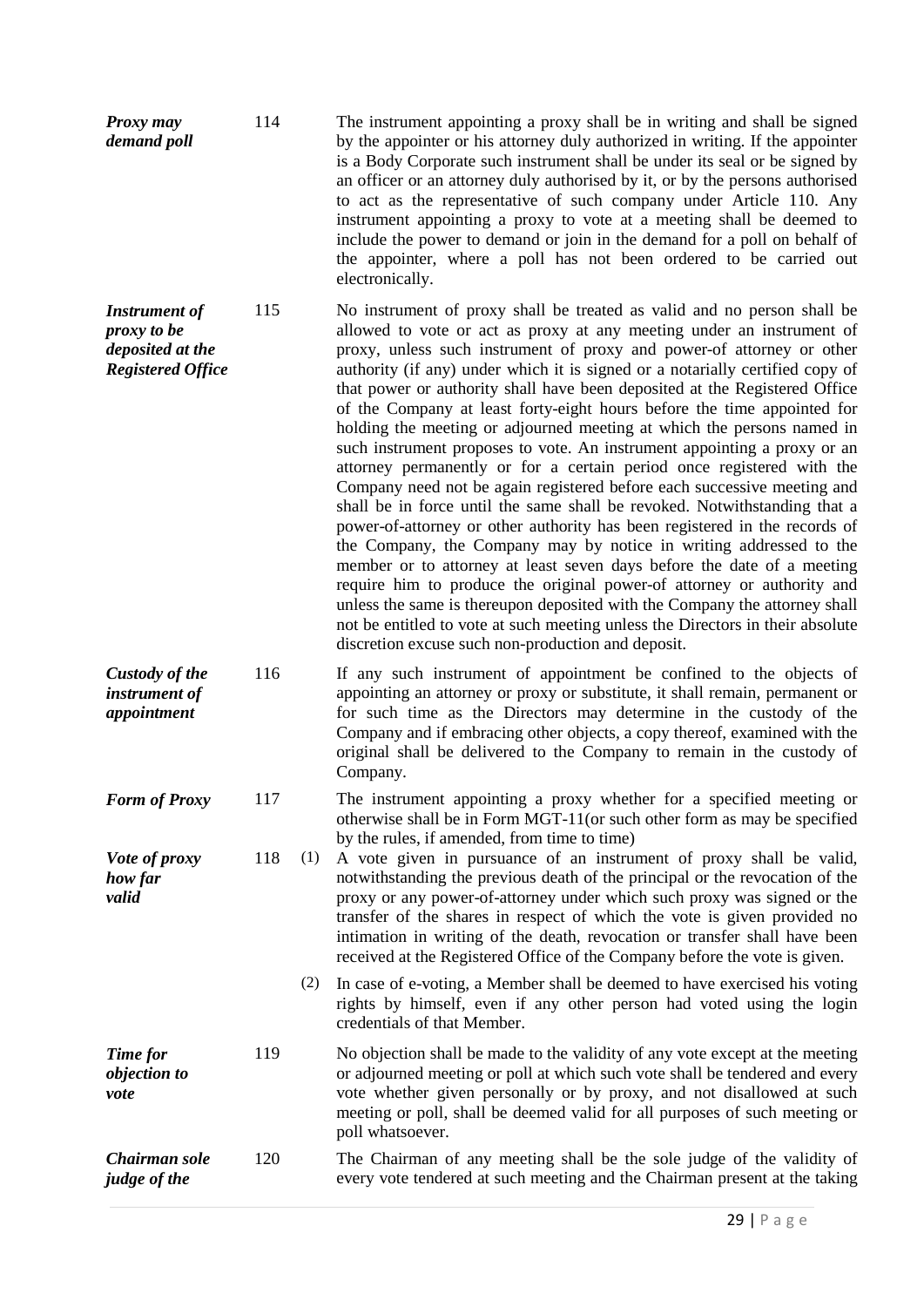*validity of a vote* of a poll shall be the sole judge of the validity of every vote tendered at such poll. The Chairman shall be assisted by a scrutinizer, appointed by the Board for this purpose.

# **XVI. CAPITALISATION OF PROFITS AND DIVIDENDS**

| The Company in<br><b>General Meeting</b><br>may declare a<br><b>Dividend</b>                            | 121 | The Company in General Meeting may declare a dividend to be paid to the<br>members according to their respective rights and interests in the profits, and<br>may fix the time for the payment thereof.                                                                                                                                                                                                                                                                                                                                                                                      |
|---------------------------------------------------------------------------------------------------------|-----|---------------------------------------------------------------------------------------------------------------------------------------------------------------------------------------------------------------------------------------------------------------------------------------------------------------------------------------------------------------------------------------------------------------------------------------------------------------------------------------------------------------------------------------------------------------------------------------------|
| Equal rights of<br><b>Shareholders</b>                                                                  | 122 | Any share holder whose name is entered in the Register of Members of the<br>Company shall enjoy the rights and be subject to the same liabilities as all<br>other shareholders of the same class.                                                                                                                                                                                                                                                                                                                                                                                           |
| Power of<br><b>Directors to</b><br>limit dividend                                                       | 123 | No larger dividend shall be declared than is recommended by the Directors,<br>but the Company in General Meeting may declare a smaller dividend.                                                                                                                                                                                                                                                                                                                                                                                                                                            |
| Dividends In<br>proportion to the<br>amount paid up.                                                    | 124 | Unless the Company otherwise resolves, dividends shall be paid in<br>proportion to the amount paid up or credited as paid up on each share,<br>where a larger amount is paid up or credited as paid up on some share than<br>on others. Provided always that any capital paid up on a share during the<br>period in respect of which a dividend is declared shall unless otherwise<br>resolved be only entitled the holder of such share to a proportionate amount<br>of such dividend from the date of payment.                                                                            |
| Capital advanced<br>on Interest not to<br>earn dividends                                                | 125 | Capital paid-up in advance of calls shall not confer a right to dividend or to<br>participate in profits.                                                                                                                                                                                                                                                                                                                                                                                                                                                                                   |
| Dividends out of<br>profits only and<br>not to carry<br>interest what to<br>be deemed profits           | 126 | No dividends shall be payable except out of profits of the Company of the<br>year or any other undistributed profits and no dividend shall carry interest<br>against the Company. The declaration of the Directors as to the amount of<br>the net profits of the Company shall be conclusive.                                                                                                                                                                                                                                                                                               |
| Ad-interim<br>dividend                                                                                  | 127 | The Directors may, from time to time, declare and pay to the members such<br>interim dividend as in their judgment the position of the Company justifies.                                                                                                                                                                                                                                                                                                                                                                                                                                   |
| No member to<br>receive<br>dividend while<br>indebted<br>to the Company                                 | 128 | No member shall be entitled to receive payment of any dividend in respect<br>of any share or shares on which the Company has a lien, or whilst any<br>amount due or owing from time to time to the Company, either alone or<br>jointly with any other person or persons, in respect of such share or shares,<br>or on any other account whatsoever, remains unpaid, and the Directors may<br>retain, apply and adjust such dividend in or towards satisfaction of all debts,<br>liabilities, or engagements in respect of which the lien exists, and of all<br>such money due as aforesaid. |
| <b>Retention of</b><br>dividends until<br>completion of<br>transfer under<br>the transmission<br>clause | 129 | The Directors may retain the dividends payable upon shares in respect of<br>which any person is under the transmission clause entitled to become a<br>member, or which any person under the same clause is entitled to transfer,<br>until such person shall become a member in respect thereof or shall duly<br>transfer the same.                                                                                                                                                                                                                                                          |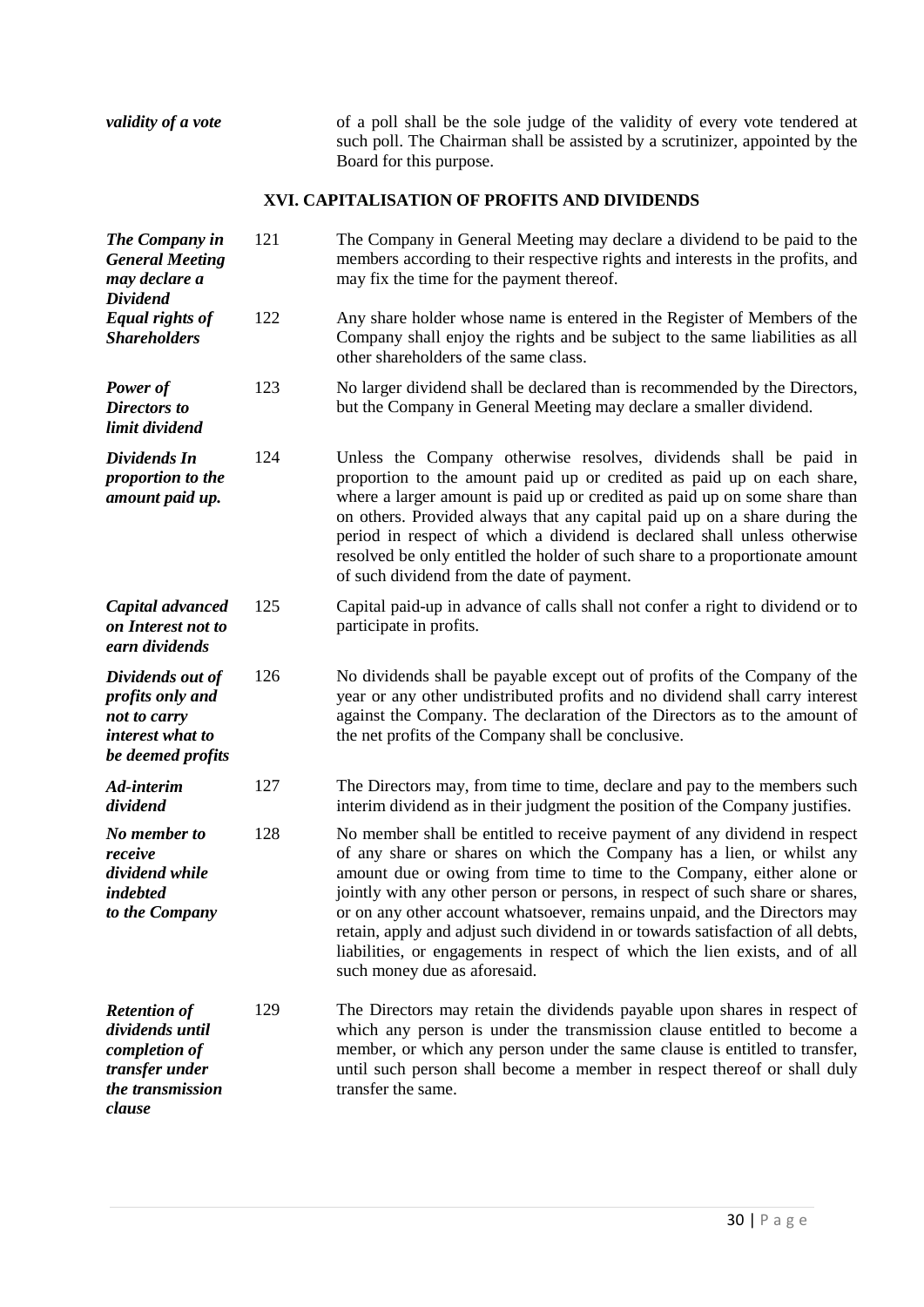| Transfer must be<br>registered to pass<br>right to dividend                 | 130 | (1) | A transfer of shares shall not pass the right to any dividend declared thereon<br>before the registration of the transfer.                                                                                                                                                                                                                                                                                                                                                                                                                                                            |
|-----------------------------------------------------------------------------|-----|-----|---------------------------------------------------------------------------------------------------------------------------------------------------------------------------------------------------------------------------------------------------------------------------------------------------------------------------------------------------------------------------------------------------------------------------------------------------------------------------------------------------------------------------------------------------------------------------------------|
|                                                                             |     | (2) | No dividend shall be paid by the Company in respect of any share except to<br>the registered holder of such share or to his order or to his bankers or any<br>other person as permitted by applicable law.                                                                                                                                                                                                                                                                                                                                                                            |
| Dividend when<br>and how<br>to be paid                                      | 131 |     | All dividends shall be paid by the cheque, or warrant in respect thereof shall<br>be posted within thirty days of the date on which such dividend is declared<br>by the Company. Every such cheque or warrant shall be made payable to<br>the order of the person to whom it is sent. The Company shall not be liable<br>or responsible for any cheque or warrant lost in transmission or for any<br>dividend lost to the member or person entitled thereto by forged<br>endorsements on any cheque or warrant, or the fraudulent or improper<br>recovery thereof by any other means. |
| Notice of<br>dividends                                                      | 132 |     | Notice of the declaration of any dividend whether interim or otherwise,<br>shall be given to the members in the manner hereinafter provided for giving<br>of notice to member.                                                                                                                                                                                                                                                                                                                                                                                                        |
| <b>Production of</b><br>share certificate<br>when applying<br>for dividends | 133 |     | The Directors may, if they think fit, call upon the members, when applying<br>for dividends, to produce their share certificates to such person or persons<br>appointed by them in that behalf.                                                                                                                                                                                                                                                                                                                                                                                       |
| Any one of Joint-<br>holders of share<br>may receive<br>dividends           | 134 |     | Any one of several persons who are registered as joint-holders of any share<br>may give effectual receipts for all dividends and payments on account of<br>dividends in respect of such share.                                                                                                                                                                                                                                                                                                                                                                                        |
| Dividend payable<br>in cash                                                 | 135 |     | No dividend shall be payable except in cash. Provided that nothing herein<br>shall be deemed to prohibit the capitalisation of profits or reserves of the<br>Company for the purpose of issuing fully paid-up bonus shares or paying up<br>any amount for the time being unpaid on any shares held by the members of<br>the Company. Provided further that any dividend payable in cash may be<br>paid in cheque or warrant or in any electronic mode to the Member entitled<br>to the payment of the dividend.                                                                       |
| Dividend and call<br>together Set off<br>allowed                            | 136 |     | Any General Meeting declaring a dividend may make a Call on the<br>Members of such amount as the meeting fixes and so that the Call be made<br>payable at the same time as the dividend, and the dividend may, if so<br>resolved by the Company in General Meeting be set off against the Calls.                                                                                                                                                                                                                                                                                      |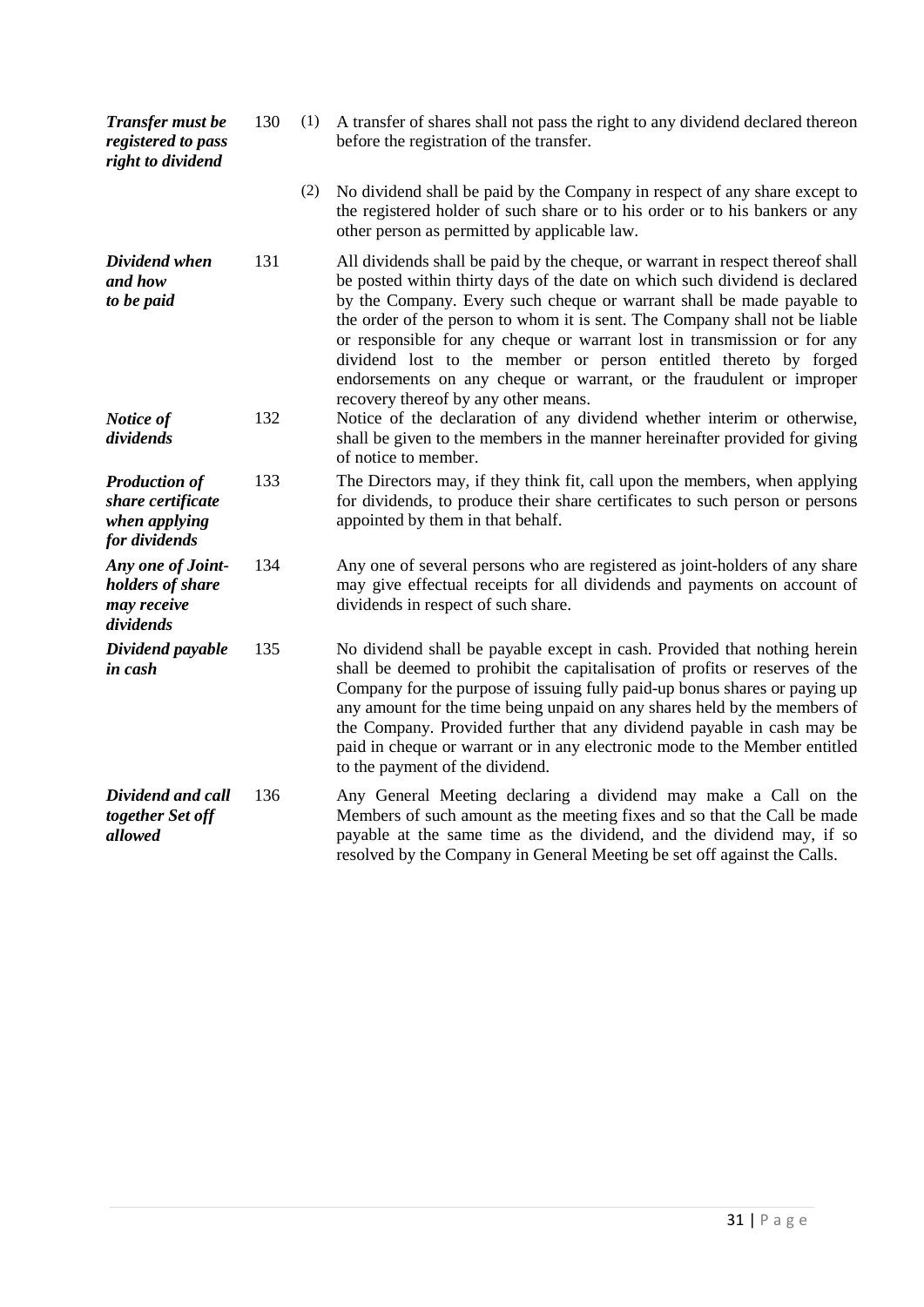- *Capitalisation* 137 (1) A General Meeting of the Members, In a meeting in person or proxy or, through Postal Ballot or, by any other means, as may be permitted may on the recommendation of the Board, direct capitalisation of the whole or any part of the undivided profits for the time being of the Company or the whole or any part of the Reserve Fund or other funds of the Company including the moneys in the Securities Premium Account and the Capital Redemption Reserve Account or the premiums received on the issue of any shares, debentures or debenture stock of the Company and that such sum be accordingly set free for the purpose,
	- (1) by the issue and distribution, among the holders of the shares of the Company or any of them, in accordance with their respective rights and interests and in proportion to the amounts paid or credited as paid up thereon, of paid-up shares, debentures, debenture-stock bonds or other obligations of the Company, or
	- (2) by crediting any shares of the Company which may have been issued and are not fully paid up, in proportion to the amounts paid or credited as paid up thereon respectively, with the whole or any part of the same.
	- (2) For the purposes above set out the Company may, subject to the provisions contained in section 63, apply:
		- (i) its free reserves,
		- (ii) the Securities Premium Account subject to the provisions of Section 52(2) of the said Act;
		- (iii) the Capital Redemption Reserve Fund subject to the provisions of Section 55(4) of the said Act; and
		- (iv) such other reserves or account as may be applied for issue of bonus shares.

138 The Board shall have the right to fix a date for the purpose of determining the Members who are entitled to the payment of the dividend, or shares pursuant to the capitalisation of reserves, and for any other action of the Company that requires determination of the details of Members.

## **XVII. ACCOUNTS**

- *Accounts* 139 (1) The Directors shall keep or cause to be kept at the Registered Office of the Company or at such place in India as the Board thinks fit proper books of accounts in respect of:
	- (i) all sums of money received and expended by the Company, and the matters in respect of which the receipt and expenditure take place;
	- (ii) all sales and purchase of goods by the Company; and
	- (iii) the assets and liabilities of the Company
	- (iv) The items of cost, if any- as specified in the relevant Rules
	- (2) Proper books of account shall also be kept at each branch office of the Company, whether in or outside India, relating to the transactions of that office and proper summarised returns made up to dates at intervals of not more than three months shall be sent by each branch office to the Company at its Registered Office of the Company or the other place referred to in clause (1) hereof.

*Date for determination of Members entitled to bonus, dividend and other actions of the company*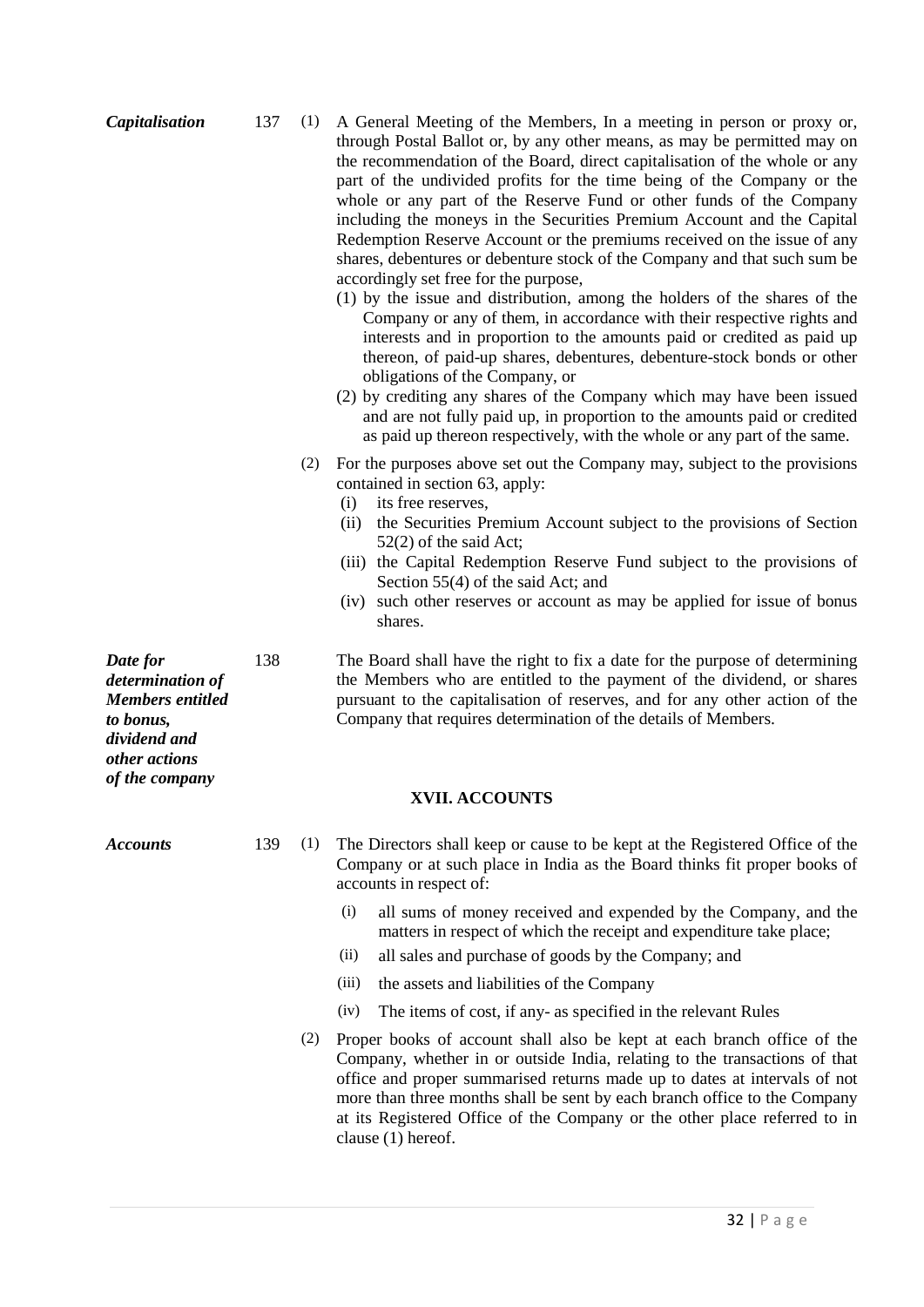|     | (3) | The books of account referred to in clause (1) and (2) shall be such books as<br>are necessary to give a true and fair view of the state of affairs of the<br>Company or such branch office and to explain its transaction.                                                                                                                                                                                                                                                                                                                           |
|-----|-----|-------------------------------------------------------------------------------------------------------------------------------------------------------------------------------------------------------------------------------------------------------------------------------------------------------------------------------------------------------------------------------------------------------------------------------------------------------------------------------------------------------------------------------------------------------|
|     | (4) | The books of accounts and other Books and Papers shall be open to<br>inspection by any Directors during business hours.                                                                                                                                                                                                                                                                                                                                                                                                                               |
|     | (5) | The Directors shall comply in all respects with Sections 128, 129, 133, 134,<br>136, to 138 of the said Act and any statutory modifications thereof.                                                                                                                                                                                                                                                                                                                                                                                                  |
| 140 |     | The Directors shall, from time to time, determine whether and to what<br>extent, and at what times and places, and under what conditions or<br>regulations, the accounts and books of the Company, or any of them, shall<br>be open to the inspection of the members not being Directors; and no<br>member (not being a Director) shall have any right of inspection of any<br>account or book or document of the Company except as conferred by law or<br>authorised by the Directors.                                                               |
| 141 |     | Subject to Section 129 of the Act at every Annual General Meeting of the<br>Company the Directors shall lay before the Company a Financial<br>Statements for each financial year.                                                                                                                                                                                                                                                                                                                                                                     |
| 142 |     | The Financial Statements shall give a true and fair view of the state of<br>affairs of the Company at the end of the period of the account. Financial<br>Statements shall comply with the provisions of Section 129 and 133 of the<br>said Act                                                                                                                                                                                                                                                                                                        |
| 143 |     | The Financial Statements shall be signed in accordance with the provisions<br>of Section 134 of the said Act.                                                                                                                                                                                                                                                                                                                                                                                                                                         |
| 144 |     | The Directors shall make out and attach to every Balance Sheet laid before<br>the Company in General Meeting a Report of the Board of Directors, which<br>shall comply with the requirements of and shall be signed in the manner<br>provided by Section 134 of the said Act.                                                                                                                                                                                                                                                                         |
| 145 | (1) | A copy of every Financial Statements (including consolidated Financial<br>Statements, the Auditors' Report and every other document required by law<br>to be annexed or attached, as the case may be, to the Financial Statement)<br>which is to be laid before the Company in General Meeting shall not less<br>than twenty one days before the date of meeting be sent to every member,<br>every trustee for the debenture holder of any debentures issued by the<br>Company, to the Auditors of the Company, and every director of the<br>Company. |
|     |     | If the copies of the documents aforesaid are sent less than twenty one days<br>before the date of the meeting they shall, notwithstanding that fact, be<br>deemed to have been duly sent if it is so agreed by ninety five percent of the<br>members entitled to vote at the meeting. The accidental omission to send<br>the documents aforesaid, to or the non receipt of the documents aforesaid<br>by, any member or other person to whom it should be given shall not<br>invalidate the proceedings at the meeting.                               |
|     |     |                                                                                                                                                                                                                                                                                                                                                                                                                                                                                                                                                       |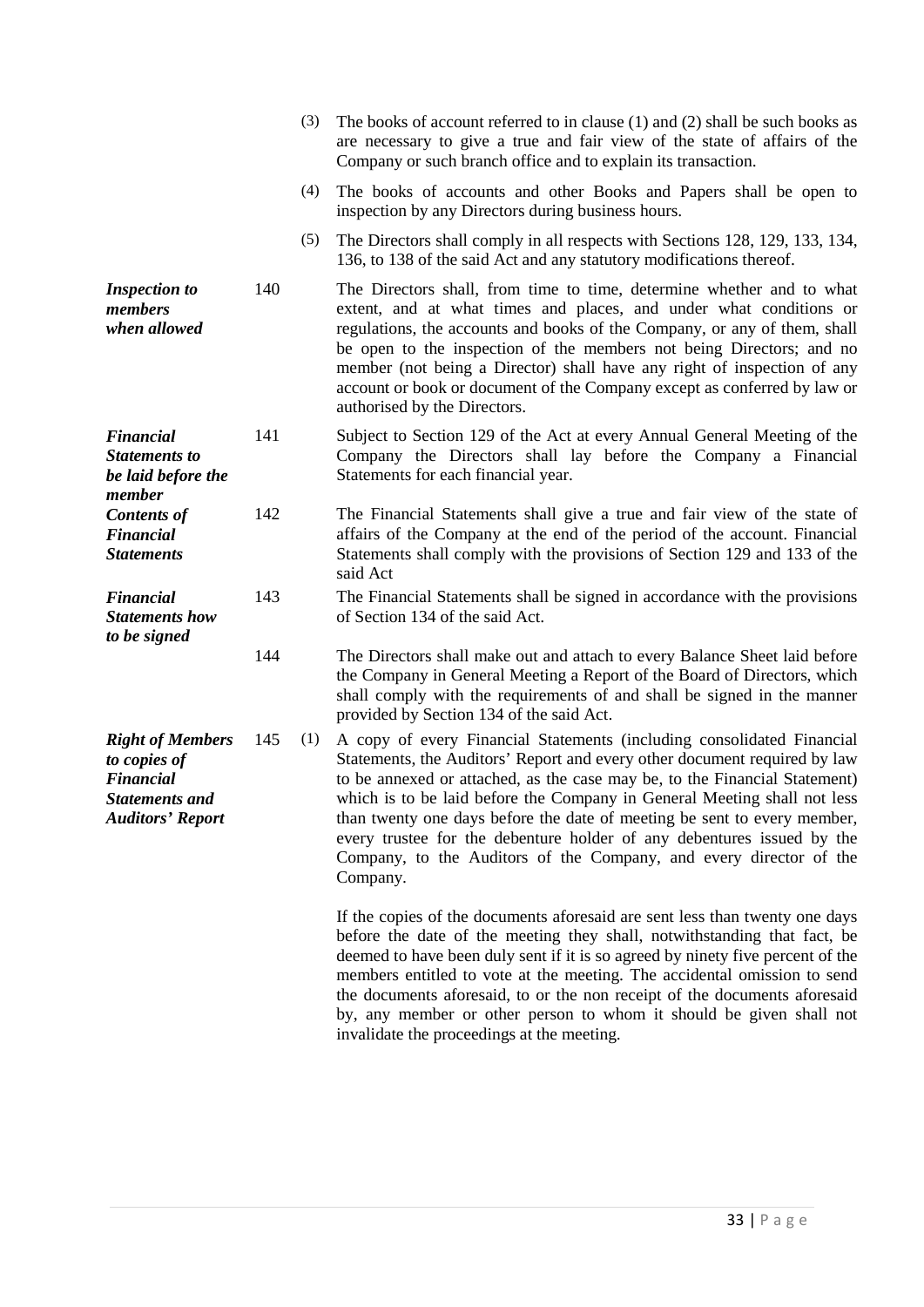|                                                              |     | (2) | Any member or holder of debentures of the Company whether he is or is<br>not entitled to have copies of the Company's Financial Statements sent to<br>him, shall on demand, be entitled to be furnished without charge, and any<br>person from whom the Company has accepted a sum of money by way of<br>deposit shall on demand accompanied by the payment of a fee of fifty<br>rupees, be entitled to be furnished with a copy of the last Financial<br>Statements and every other documents required by law to be annexed or<br>attached thereto.           |
|--------------------------------------------------------------|-----|-----|----------------------------------------------------------------------------------------------------------------------------------------------------------------------------------------------------------------------------------------------------------------------------------------------------------------------------------------------------------------------------------------------------------------------------------------------------------------------------------------------------------------------------------------------------------------|
| Copies of<br><b>Financial</b><br>Statements etc. be<br>filed | 146 | (1) | A copy of the Financial Statement, including consolidated Financial<br>Statement, if any, along with all the documents which are required to be or<br>attached to such Financial Statements under this Act, duly adopted at the<br>annual general meeting of the company, shall be filed with the registrar<br>within thirty days of the annual general meeting.                                                                                                                                                                                               |
|                                                              |     | (2) | If the Annual General Meeting before which a Financial Statement is laid as<br>aforesaid does not adopt the Financial Statements, the un-adopted Financial<br>Statements together with the other documents that are required to be<br>attached to the financial statements shall be filed with the registrar within<br>thirty days of the annual general meeting. Thereafter, the Financial<br>Statements adopted at the adjourned annual general meeting shall be filed<br>with the Registrar within thirty days of such adjourned annual general<br>meeting. |
| When accounts to<br>be deemed finally<br>settled             | 147 |     | Every account when audited and approved by a General Meeting shall be<br>conclusive                                                                                                                                                                                                                                                                                                                                                                                                                                                                            |

# **XVIII. BOARD OF DIRECTORS, THEIR QUALIFICATION AND REMUNERATION**

| Number of<br><b>Directors</b>        | 148 | The number of Directors shall not be less than three and not more than<br>fifteen Directors. The Company shall have the power to increase the<br>number of Directors beyond 15 after passing a Special Resolution.                                                                                                                                                                                                                                                                                                                                                                                                                                                                                                                                                                                                                                                                                                                                                       |
|--------------------------------------|-----|--------------------------------------------------------------------------------------------------------------------------------------------------------------------------------------------------------------------------------------------------------------------------------------------------------------------------------------------------------------------------------------------------------------------------------------------------------------------------------------------------------------------------------------------------------------------------------------------------------------------------------------------------------------------------------------------------------------------------------------------------------------------------------------------------------------------------------------------------------------------------------------------------------------------------------------------------------------------------|
| <b>Debenture</b><br><b>Directors</b> | 149 | If and when the Company shall issue debentures the holders of such<br>debentures, or if and when the Company shall create a mortgage of any<br>property, the mortgagee or mortgagees to whom such property shall be<br>mortgaged, may have the right to appoint and nominate and from time to<br>time remove and reappoint a Director or Directors, in accordance with the<br>provisions of the Trust Deed securing the said debentures, or the deed<br>creating such mortgages, as the case may be. A Director so appointed under<br>this Article, is herein referred to as "The Debenture Director" and the term<br>"Debenture Director" means a Director for the time being in office under<br>the Article, and he shall have all the rights and privileges of an ordinary<br>Director of the Company, except in so far as is otherwise provided for<br>herein or by the Trust Deed securing the-Debentures or the deed creating<br>the mortgage, as the case may be. |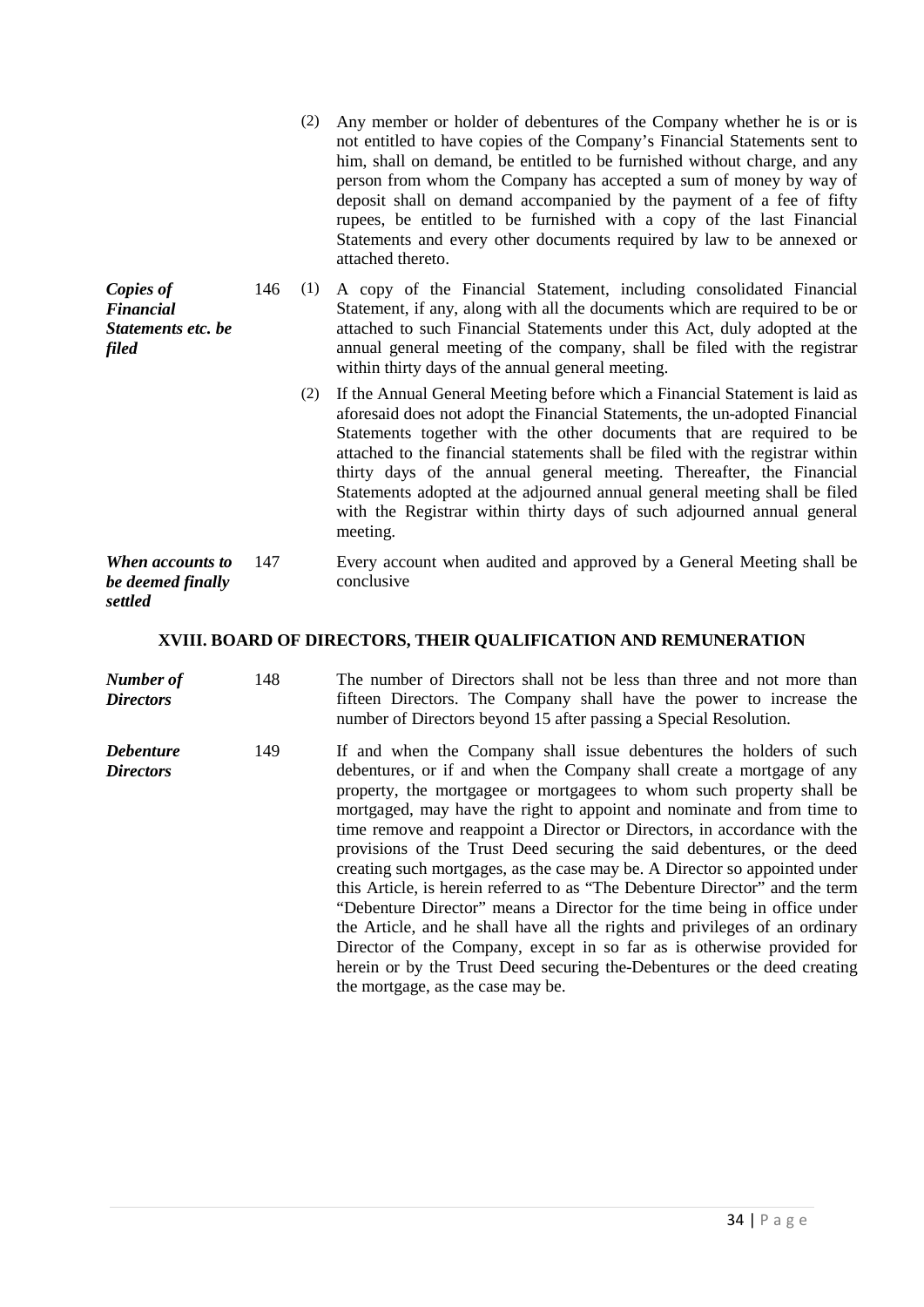| <b>Nominee Director</b>                                                          | 150 |            | Any deed for securing loans by the Company from financial corporation's<br>may be so arranged to provide for the appointment from time to time by the<br>lending financial corporation of some person or persons to be a director or<br>directors of the Company and may empower such lending financial<br>corporation from time to time to remove and re-appoint any Director so<br>appointed. A Director appointed under this Article is herein referred as<br>"Nominee Director" and the term "Nominee Director" means any director<br>for time being in office under this Article.                                                                                                                                                                                                                                                                                                                                                                                                                                                                                                                                                                                                           |
|----------------------------------------------------------------------------------|-----|------------|--------------------------------------------------------------------------------------------------------------------------------------------------------------------------------------------------------------------------------------------------------------------------------------------------------------------------------------------------------------------------------------------------------------------------------------------------------------------------------------------------------------------------------------------------------------------------------------------------------------------------------------------------------------------------------------------------------------------------------------------------------------------------------------------------------------------------------------------------------------------------------------------------------------------------------------------------------------------------------------------------------------------------------------------------------------------------------------------------------------------------------------------------------------------------------------------------|
|                                                                                  |     |            | The deed aforesaid may contain ancillary provisions as may be arranged<br>between the Company and the lending corporation and all such provisions<br>shall have effect notwithstanding any of the other provisions herein<br>contained.                                                                                                                                                                                                                                                                                                                                                                                                                                                                                                                                                                                                                                                                                                                                                                                                                                                                                                                                                          |
| Qualification of a<br><b>Director</b>                                            | 151 |            | No Director of the Company be required to hold any qualification shares                                                                                                                                                                                                                                                                                                                                                                                                                                                                                                                                                                                                                                                                                                                                                                                                                                                                                                                                                                                                                                                                                                                          |
| <b>Register of</b><br>Directors etc.<br>and of Directors<br><b>Shareholdings</b> | 152 |            | The Directors shall arrange to maintain at the Registered office of the<br>Company a Register of Directors, Key Managerial Personnel, containing<br>the particulars and in the form prescribed by Section 170 of the Act. It shall<br>be the duty of every Director and other persons regarding whom particulars<br>have to be maintained in such Registers to disclose to the Company any<br>matters relating to himself as may be necessary to comply with the<br>provisions of the said sections.                                                                                                                                                                                                                                                                                                                                                                                                                                                                                                                                                                                                                                                                                             |
| <b>Fee for Directors</b>                                                         | 153 |            | A Director may receive remuneration by way of fee not exceeding such<br>amount as may be permissible under the Rules for attending each meetings<br>of the Board or Committee thereof; or of any other purpose whatsoever as<br>may be decided by the Board.                                                                                                                                                                                                                                                                                                                                                                                                                                                                                                                                                                                                                                                                                                                                                                                                                                                                                                                                     |
| <b>Additional</b><br>Remuneration                                                | 154 |            | Subject to the provisions of Section 197 of the said Act:                                                                                                                                                                                                                                                                                                                                                                                                                                                                                                                                                                                                                                                                                                                                                                                                                                                                                                                                                                                                                                                                                                                                        |
| for Services                                                                     |     | (1)<br>(2) | Any one or more of the Directors shall be paid such additional<br>remuneration as may be fixed by the Directors for services rendered by him<br>or them and any one or more of the Directors shall be paid further<br>remuneration if any as the Company in General Meeting or the Board of<br>Directors shall from time to time determine. Such remuneration and/or<br>additional remuneration may be paid by way of salary or commission on net<br>profits or turnover or by participation in profits or by way of perquisites or<br>in any other manner or by any or all of those modes.<br>If any director, being willing shall be called upon to perform extra services,<br>or to make any special exertion for any of the purposes of the Company,<br>the Company in General Meeting or the Board of Directors shall, subject as<br>aforesaid, remunerate such Director or where there is more than one such<br>Director all or such of them together either by a fixed sum or by a<br>percentage of profits or in any other manner as may be determined by the<br>Directors and such remuneration may be either in addition to or in<br>substitution for the remuneration above provided. |
| <b>Remuneration of</b><br><b>Committee</b>                                       | 155 |            | The Directors may from time to time fix the remuneration to be paid to any<br>member or members of their body constituting a committee appointed by<br>the Directors in terms of these articles not exceeding such amount as is<br>permissible under the Rules, per meeting attended by him.                                                                                                                                                                                                                                                                                                                                                                                                                                                                                                                                                                                                                                                                                                                                                                                                                                                                                                     |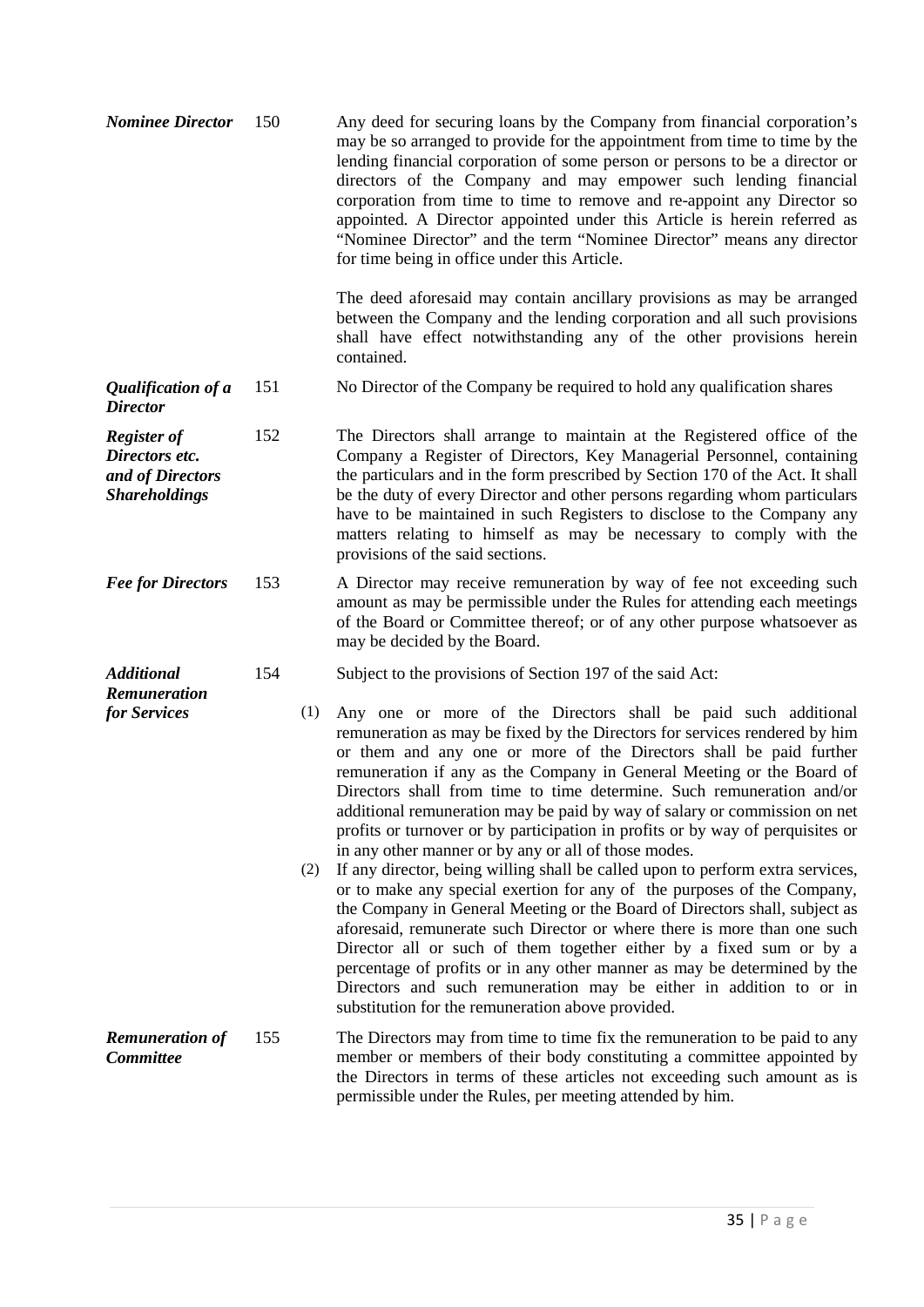| <b>Expenses to be</b><br>reimbursed                                           | 156 |            | The Board of Directors may allow and pay to any Director fair<br>compensation for his travelling and other expenses incurred in connection<br>with the business of the Company including attendance at meeting of the<br>Board or Committee thereof.                                                                                                                                                                                                                                                                                                                                                                                                                                                                                                                                                                                                                                                                                                                                                                                                                                                                                      |
|-------------------------------------------------------------------------------|-----|------------|-------------------------------------------------------------------------------------------------------------------------------------------------------------------------------------------------------------------------------------------------------------------------------------------------------------------------------------------------------------------------------------------------------------------------------------------------------------------------------------------------------------------------------------------------------------------------------------------------------------------------------------------------------------------------------------------------------------------------------------------------------------------------------------------------------------------------------------------------------------------------------------------------------------------------------------------------------------------------------------------------------------------------------------------------------------------------------------------------------------------------------------------|
|                                                                               |     |            | XIX. APPOINTMENT AND ROTATION OF DIRECTORS                                                                                                                                                                                                                                                                                                                                                                                                                                                                                                                                                                                                                                                                                                                                                                                                                                                                                                                                                                                                                                                                                                |
| <b>Appointment of</b><br><b>Directors</b>                                     | 157 |            | A person shall not be capable of being appointed Director of the Company,<br>$if$ :<br>(i)<br>he has been found to be unsound mind by court of competent<br>jurisdiction.<br>he is an undischarged insolvent;<br>(ii)<br>(iii) he has applied to be adjudicated as an insolvent and his application is<br>pending;<br>(iv) he has been convicted by a Court in India of any offence involving<br>moral turpitude or otherwise and sentenced in respect thereof to<br>imprisonment for not less than 6 months, and a period of five years<br>has not elapsed from the date of expiry of the sentence;<br>(v) he has not paid any call in respect of shares of the Company held by<br>him, whether alone or jointly with others and six months have elapsed<br>from the last day fixed for the payment for the call; or<br>(vi) an order disqualifying him for appointment as Director has been<br>passed by a Court or Tribunal and the order is in force,<br>(vii) he has been convicted of the offence dealing with related party<br>transactions under Section 188; or.<br>(viii)he has not complied with sub-section 3 of section 152. |
| <b>Appointment of</b><br>directors and<br>proportion to<br>retire by rotation | 158 | (1)        | The Company shall appoint such number of Independent Directors as it<br>may deem fit, for a term specified in the resolution appointing him. An<br>Independent Director may be appointed to hold office for a term of up to<br>five consecutive years on the Board of the Company and shall be eligible<br>for re-appointment on passing of Special Resolution and such other<br>compliances as may be required in this regard. No Independent Director<br>shall hold office for more than two consecutive terms. The provisions<br>relating to retirement of directors by rotation shall not be applicable to<br>appointment of Independent Directors.                                                                                                                                                                                                                                                                                                                                                                                                                                                                                   |
|                                                                               |     | (2)<br>(3) | Not less than two-thirds of the total number of Directors of the Company<br>shall<br>(i)<br>be persons whose period of office is liable to determination by<br>retirement of Directors by rotation; and<br>save as otherwise expressly provided in the said Act; be appointed by<br>(ii)<br>the Company in General Meeting.<br>Explanation:- for the purposes of this Article "total number of<br>Directors" shall not include Independent Directors appointed on the<br>Board of the Company.<br>The remaining Directors of the Company shall also be appointed by the                                                                                                                                                                                                                                                                                                                                                                                                                                                                                                                                                                   |
|                                                                               |     |            | Company in General Meeting except to the extent that the Articles<br>otherwise provide or permit.                                                                                                                                                                                                                                                                                                                                                                                                                                                                                                                                                                                                                                                                                                                                                                                                                                                                                                                                                                                                                                         |
| <b>Provision</b><br>regarding<br><b>Directors retiring</b><br>by rotation     | 159 | (1)        | Subject to the provisions of Section 152 of the Act at every Annual General<br>Meeting, one-third of such of the Directors for the time being as are liable<br>to retire by rotation, or if their number is not three or a multiple of three,<br>then the number nearest to one-third, shall retire from office.                                                                                                                                                                                                                                                                                                                                                                                                                                                                                                                                                                                                                                                                                                                                                                                                                          |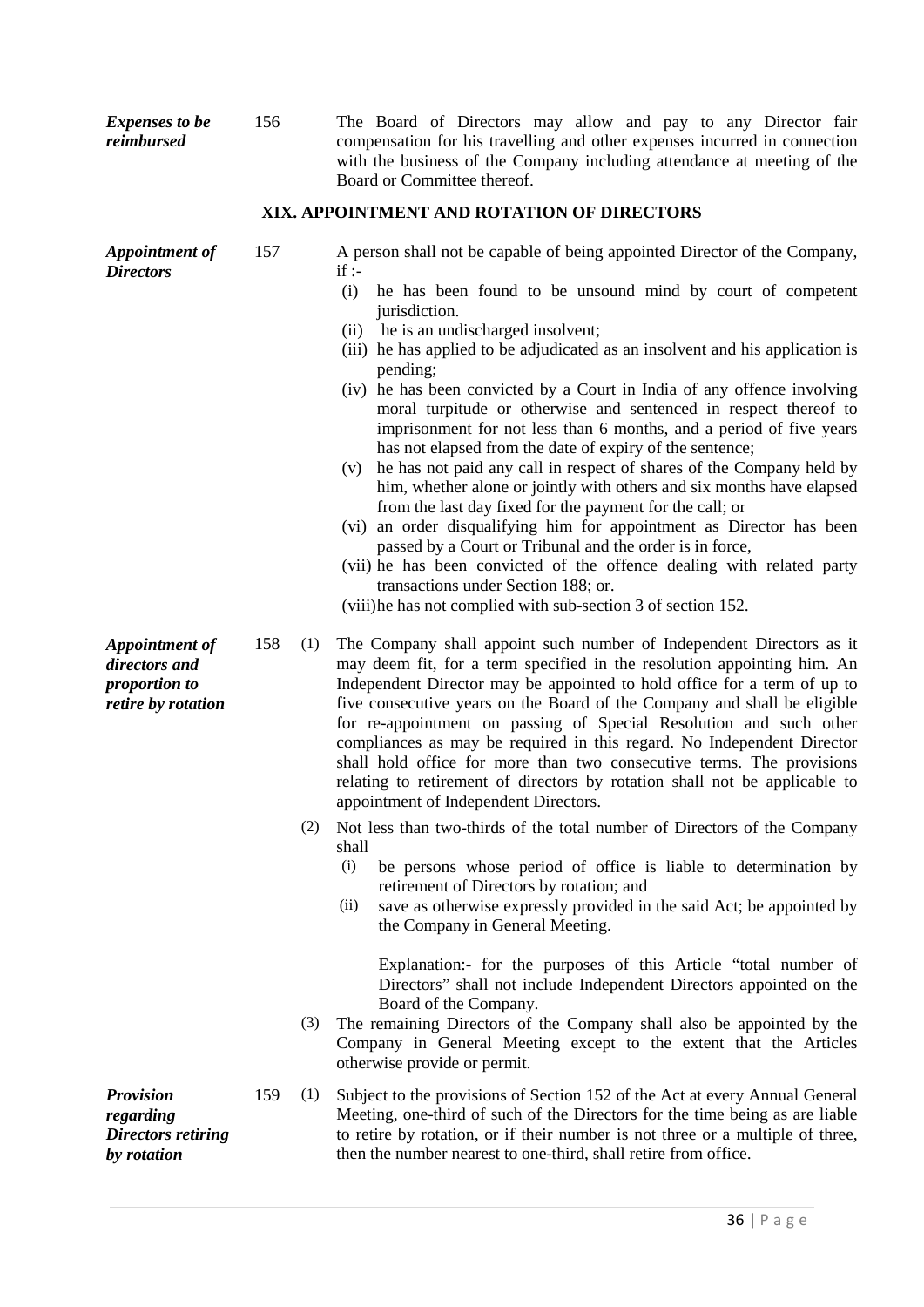| (2) | The Directors to retire by rotation at every Annual General Meeting shall be<br>those who have been longest in office since their last appointment, but as<br>between persons who become Directors on the same day, those who are to<br>retire shall, in default of and subject to any agreement among themselves,<br>be determined by lot. A retiring Director shall be eligible for reelection.                                                                                                                                                                                                                                                                                                                                                                                                                                                       |
|-----|---------------------------------------------------------------------------------------------------------------------------------------------------------------------------------------------------------------------------------------------------------------------------------------------------------------------------------------------------------------------------------------------------------------------------------------------------------------------------------------------------------------------------------------------------------------------------------------------------------------------------------------------------------------------------------------------------------------------------------------------------------------------------------------------------------------------------------------------------------|
| (3) | At the Annual General Meeting at which a Director retires as<br>(i)<br>aforesaid, the Company may fill up the vacancy by appointing the<br>retiring Director or some other person thereto.                                                                                                                                                                                                                                                                                                                                                                                                                                                                                                                                                                                                                                                              |
|     | (ii)<br>If the place of the retiring Director is not so filled up and the meeting<br>has not expressly resolved not to fill the vacancy, the meeting shall<br>stand adjourned till the same day in the next week, at the same time<br>and place, or if that day is a National Holiday, till the next succeeding<br>day which is not a holiday, at the same time and place.                                                                                                                                                                                                                                                                                                                                                                                                                                                                              |
|     | (iii)<br>If at the adjourned meeting also, the place of the retiring Director is<br>not filled up and that meeting also has not expressly resolved not to<br>fill the vacancy, the retiring Director shall be deemed to have been re-<br>appointed at the adjourned meeting unless :-                                                                                                                                                                                                                                                                                                                                                                                                                                                                                                                                                                   |
|     | a) at the meeting or at the previous meeting a resolution for the<br>reappointment of such Director has been put to the meeting and<br>lost;<br>b) the retiring Director has, by a notice in writing addressed to the<br>Company or its Board of Directors, expressed his unwillingness<br>to be so re-appointed;<br>c) he is not qualified or is disqualified for appointment;<br>d) a resolution, whether special or ordinary, is required for his<br>appointment or re-appointment by virtue of any provisions of the<br>said Act; or<br>e) Section 162 is applicable to the case.                                                                                                                                                                                                                                                                   |
|     | The Company may by an ordinary resolution remove any Director (not<br>being a Director appointed by them Tribunal in pursuance of Section 242 of<br>the Act) in accordance with the provisions of Section 169 of the Act. A<br>Director so removed shall not be reappointed a Director by the Board of<br>Directors.                                                                                                                                                                                                                                                                                                                                                                                                                                                                                                                                    |
|     | A person who is not a retiring Director shall subject to the provisions of the<br>said Act, be eligible for appointment to the Office of Director at any<br>General Meeting, if he or some member intending to propose him has, not<br>less than fourteen days before the meeting, left at the Registered Office of<br>the Company a notice in writing under his hand signifying his candidature<br>for the office of Directors or as the case may be, the intention of such<br>Member to propose him as a candidate for the office, along with deposit of<br>one lakh rupees or such other amount as may be specified in the relevant<br>Rules.<br>The amount so deposited shall be refunded to such person or, as the case<br>may be, to the Member, if the person proposed gets elected as a Director or<br>gets more than 25% of total valid votes. |
|     |                                                                                                                                                                                                                                                                                                                                                                                                                                                                                                                                                                                                                                                                                                                                                                                                                                                         |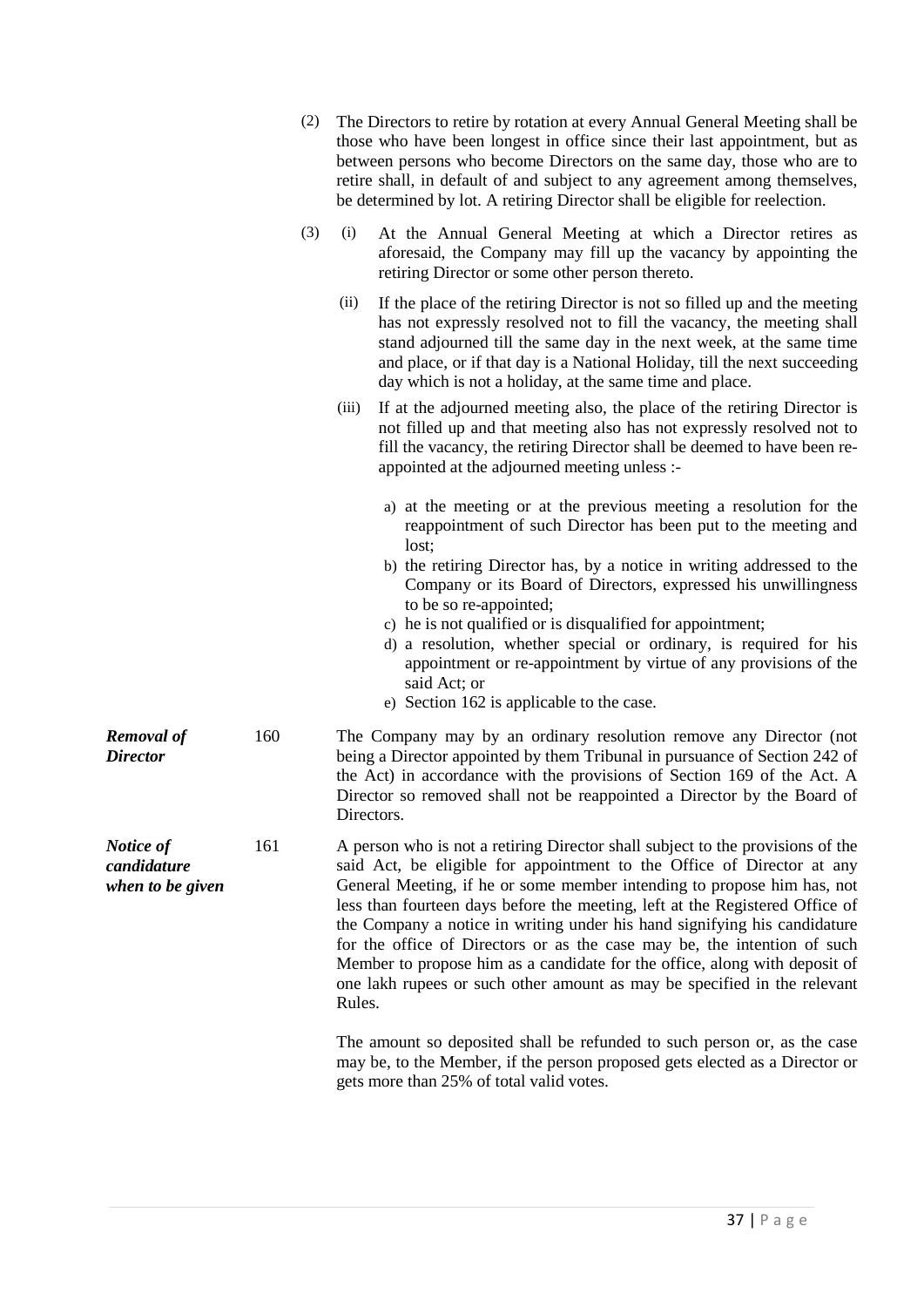| <b>Consent of</b><br>candidate for<br>Directorship to be<br>filed with the<br>Registrar | 162 |     | A person appointed as a Director shall not act as a Director unless he gives<br>his consent to hold the office as director and such consent has been filed<br>with the registrar within thirty days of his appointment in such manner as<br>prescribed in the relevant Rules.                                                                                                                                                                                                                                                               |
|-----------------------------------------------------------------------------------------|-----|-----|---------------------------------------------------------------------------------------------------------------------------------------------------------------------------------------------------------------------------------------------------------------------------------------------------------------------------------------------------------------------------------------------------------------------------------------------------------------------------------------------------------------------------------------------|
| Appointment of<br><b>Directors</b><br>to be voted on<br>individually                    | 163 | (1) | At a General Meeting of the Company a motion shall not be made for the<br>appointment of two or more persons as Directors of the Company by a<br>single resolution, unless a resolution that is shall be so made has first been<br>agreed to by the meeting without any vote being given against it.                                                                                                                                                                                                                                        |
|                                                                                         |     | (2) | A resolution moved in contravention of clause (1) shall be void, whether or<br>not objection was taken at the time to its being so moved;                                                                                                                                                                                                                                                                                                                                                                                                   |
|                                                                                         |     | (3) | For the purpose of this Article a motion for approving a person's<br>appointment or for nominating a person for appointing shall be treated as a<br>motion for his appointment.                                                                                                                                                                                                                                                                                                                                                             |
| Directors may<br>appoint<br>additional<br><b>Directors</b>                              | 164 |     | The Directors shall have power at any time and from time to time, to<br>appoint any person other than a person who fails to get appointed as a<br>director in a general meeting, as an additional director at any time. Each<br>such Additional Director shall hold office only up to the date of the next<br>following Annual General Meeting, or the last date on which the annual<br>general meeting should have been held, whichever is earlier, but shall be<br>eligible for appointment by the Company at that meeting as a Director. |
| <b>Filling up of</b><br>casual vacancies                                                | 165 | (1) | If the office of any Director appointed by the Company in General Meeting<br>is vacated before his term of office expires in the normal course, the<br>resulting casual vacancy may be filled by the Board of Directors at a<br>meeting of the Board.                                                                                                                                                                                                                                                                                       |
|                                                                                         |     | (2) | Any person so appointed shall hold office only up to the date up to which<br>the Director in whose place he is appointed would have held office if it has<br>not been vacated as aforesaid.                                                                                                                                                                                                                                                                                                                                                 |
| Appointment of<br><b>Alternate</b><br><b>Director</b>                                   | 166 | (1) | The Board of Directors may appoint a person, not being a person holding<br>any alternate directorship for any other Director in the Company, to act as<br>an Alternate Director to act for a Director (hereinafter called "the Original<br>Director") during his absence for a period of not less than three months<br>from India.                                                                                                                                                                                                          |
|                                                                                         |     | (2) | No person shall be appointed as an alternate director for an Independent<br>Director unless he is qualified to be appointed as an Independent Director.                                                                                                                                                                                                                                                                                                                                                                                     |
|                                                                                         |     | (3) | An Alternate Director shall be entitled to notice of meetings of the<br>Directors, and to attend and vote thereat accordingly.                                                                                                                                                                                                                                                                                                                                                                                                              |
|                                                                                         |     | (4) | An Alternate Director shall vacate office if and when the Original Director<br>returns to India.                                                                                                                                                                                                                                                                                                                                                                                                                                            |
|                                                                                         |     | (5) | If the term of office of the Original Director is determined before he so<br>returns to India as aforesaid any provision for the automatic reappointment<br>of retiring Directors in default of another appointment shall apply to the<br>Original Director and not to the Alternate Director.                                                                                                                                                                                                                                              |
|                                                                                         |     | (6) | An Alternate Director may be removed by the Board of Directors which<br>may appoint another Alternate Director in his place.                                                                                                                                                                                                                                                                                                                                                                                                                |
| Directors may act<br>notwithstanding<br>vacancy                                         | 167 |     | The continuing Directors may act notwithstanding any vacancy in their<br>body, but, if and so long as their number is reduced below three, the<br>continuing Directors may act for the purpose of increasing the number of<br>Directors to the said number, or of summoning a General Meeting of the                                                                                                                                                                                                                                        |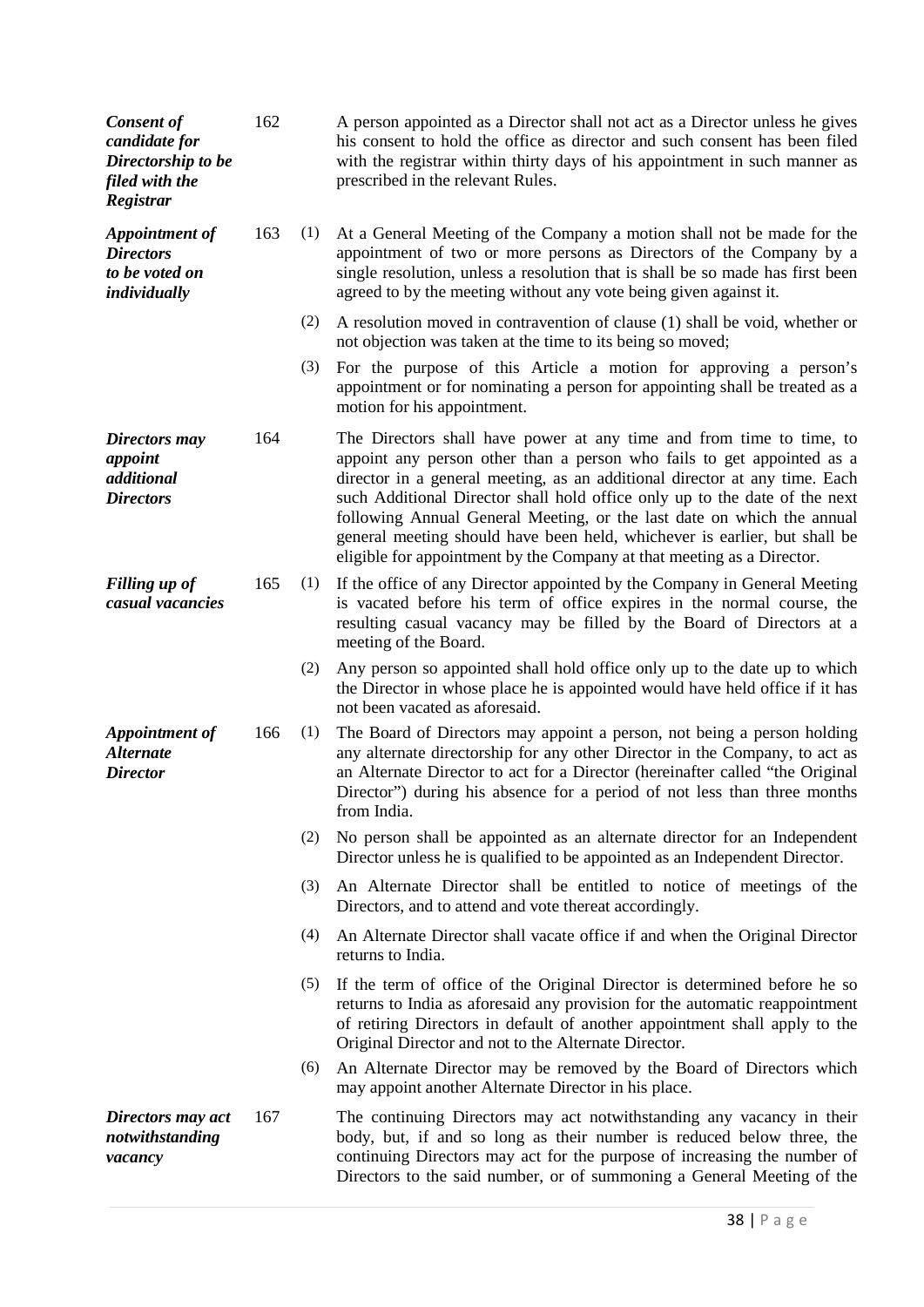Company, but for no other purpose.

## **XX. RESIGNATION OF OFFICE BY DIRECTORS**

*Resignation of Directors* 168 Subject to the provisions of Section 168 of the Act a Director may at any time resign from his office upon giving notice in writing to the Company of his intention so to do, and thereupon his office shall be vacated.

## **XXI. PROCEEDINGS OF BOARD OF DIRECTORS**

- *Meeting of Directors* 169 A minimum number of four meetings of the Directors shall have been held in every year in such a manner that not more than one hundred and twenty days shall intervene between two consecutive meetings of the Board. The Directors may meet together for the conduct of business, adjourn and otherwise regulate their meeting and proceedings, as they think fit, and may determine the quorum necessary for the transaction of business.
- *Meeting through video conferencing* 170 The Board of Directors shall be entitled to hold its meeting through video conferencing or other permitted means, and in conducting the Board meetings through such video conferencing or other permitted means the procedures and the precautions as laid down in the relevant Rules shall be adhered to. With regard to every meeting conducted through video conferencing or other permitted means, the scheduled venue of the meetings shall be deemed to be in India, for the purpose of specifying the place of the said meeting and for all recordings of the proceedings at the meeting.
- *Notice of Meetings* 171 Subject to provisions of Section 173 (3) of the Act, notice of not less than seven days of every meeting of the Board of Directors of the Company shall be given in writing to every Director at his address registered with the company and shall be sent by hand delivery or by post or through electronic means.

The meeting of the Board may be called at a shorter notice to transact urgent business subject to the condition that at least one Independent Director of the Company shall be present at the meeting. In the event, any Independent Director is not present at the meeting called at shorter notice, the decision taken at such meeting shall be circulated to all the directors and shall be final only on ratification thereof by at least one Independent Director.

*Quorum for Meetings* 172 The quorum for a meeting of the Board shall be one-third of its total strength (any fraction contained in that one third being rounded off as one), or two directors whichever is higher and the directors participating by video conferencing or by other permitted means shall also counted for the purposes of this Article. Provided that where at any time the number of interested Directors exceeds or is equal to two-thirds of the total strength, the number of the remaining Directors, that is to say, the number of the Directors who are not interested, being not less than two, shall be the quorum during such time.

Explanation:

The expressions "interested Director" shall have the meanings given in Section 184(2) of the said Act and the expression "total strength" shall have the meaning as given in Section 174 of the Act.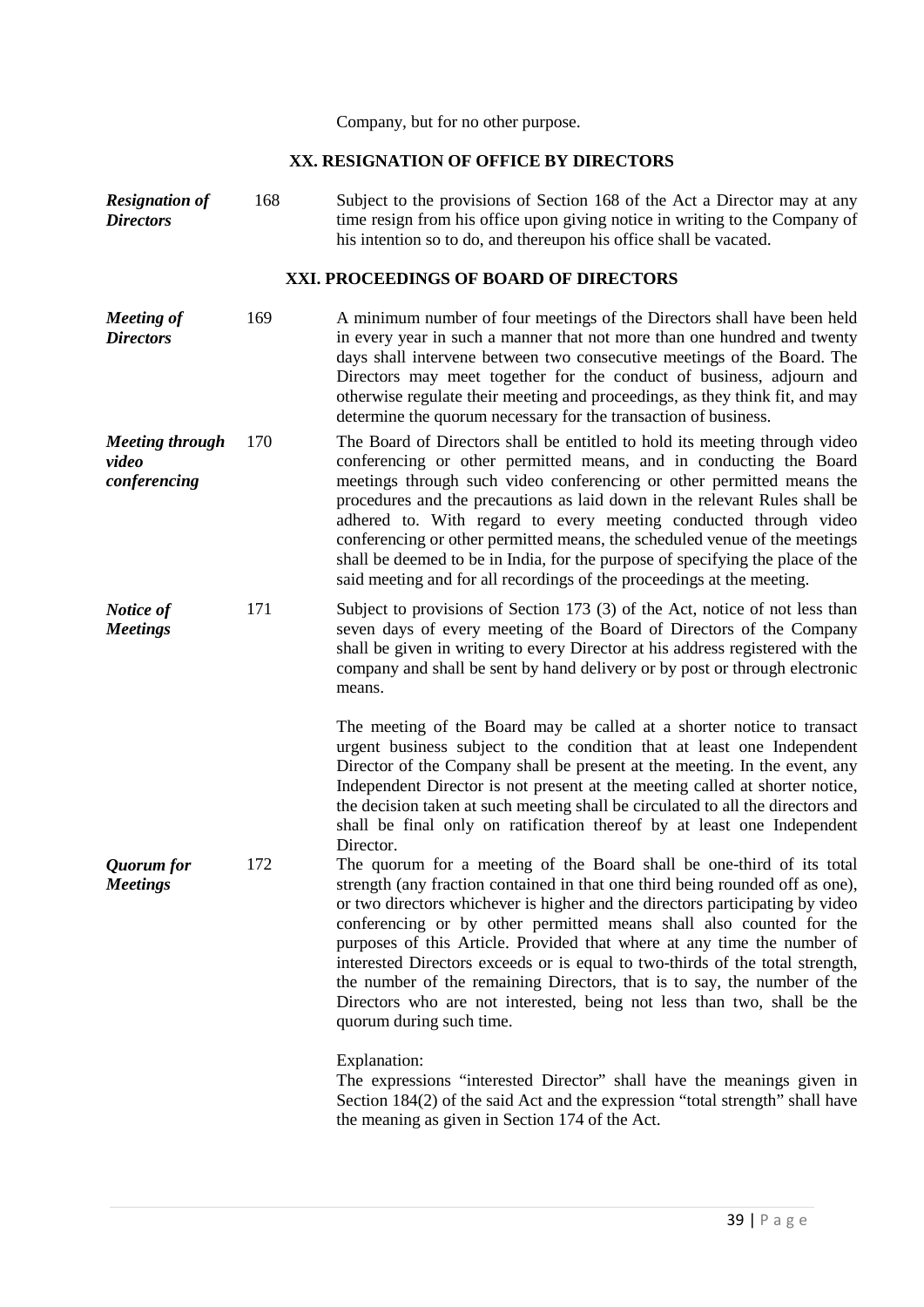| <b>Procedure of</b><br>meeting<br>adjourned for<br>want of<br><b>Quorum</b> | 173 | (1) | If a meeting of the Board could not be held for want of a quorum then the<br>meeting shall automatically stand adjourned to the same day in the next<br>week, at the same time and place, or if that day is a National Holiday, till<br>the next succeeding day which is not a National Holiday at the same time<br>and place.                                                                                                                                                                                                                                                                                                                                                                                                                                                                                                                            |
|-----------------------------------------------------------------------------|-----|-----|-----------------------------------------------------------------------------------------------------------------------------------------------------------------------------------------------------------------------------------------------------------------------------------------------------------------------------------------------------------------------------------------------------------------------------------------------------------------------------------------------------------------------------------------------------------------------------------------------------------------------------------------------------------------------------------------------------------------------------------------------------------------------------------------------------------------------------------------------------------|
|                                                                             |     | (2) | The provisions of Article 169 shall not be deemed to have been contravened<br>merely by reason of the fact that a meeting of the Board which has been<br>called in compliance with the terms of that Article could not be held for<br>want of a quorum.                                                                                                                                                                                                                                                                                                                                                                                                                                                                                                                                                                                                   |
| Power of<br><b>Quorum</b>                                                   | 174 |     | A meeting of the Directors for the time being at which a quorum is present<br>shall be competent to exercise all or any of the authorities, powers and<br>directions by law or under the Articles and regulations for the time being<br>vested in or exercisable by the Directors generally.                                                                                                                                                                                                                                                                                                                                                                                                                                                                                                                                                              |
| <b>When meetings</b><br>to be convened                                      | 175 |     | The Chairman may and manager or Secretary on the requisition of a<br>Director shall, at any time, summon a meeting of the Board.                                                                                                                                                                                                                                                                                                                                                                                                                                                                                                                                                                                                                                                                                                                          |
| <b>Question how</b><br>decided                                              | 176 |     | Questions arising at any meeting of the Directors shall be decided by a<br>majority of votes, and in case of an equality of votes, the Chairman thereat<br>shall have a second or casting vote.                                                                                                                                                                                                                                                                                                                                                                                                                                                                                                                                                                                                                                                           |
| Chairman of<br>Directors'<br>meetings                                       | 177 |     | The Directors may elect a Chairman of their meetings, and determine the<br>period for which he is to hold office, and unless otherwise determined the<br>Chairman shall be elected annually. If no Chairman is elected, or if at any<br>meeting the Chairman is not present within five minutes of the time<br>appointed for holding the same, or is unwilling to preside, the Directors<br>present may choose one of their members to be the Chairman of such<br>meeting.                                                                                                                                                                                                                                                                                                                                                                                |
| Directors may<br>appoint<br><b>Committees</b>                               | 178 |     | Subject to the provisions of Section 179 of the said Act, the Directors may<br>delegate any of their powers, other than powers which by reason of the<br>provisions of the said Act cannot be delegated to committees consisting of<br>such member or members of their body as they may think fit, and they may<br>from time to time revoke and discharge any such Committee either wholly<br>or in part, and either as to persons or purposes. Every Committee so formed<br>shall, in the exercise of the powers so delegated, conform to any regulations<br>that may from time to time be imposed on it by the Directors, and all acts<br>done by any such Committee in conformity with such regulations and in<br>fulfillment of the purpose of their appointment, but not otherwise, shall<br>have the like force and effect as if done by the Board. |
| <b>Meeting</b> and<br>proceedings<br>of Committee<br>how governed           | 179 |     | The meetings and proceedings of any such Committee consisting of two or<br>more members shall be governed by the provisions herein contained for<br>regulating the meetings and proceedings of the Directors, so far as the same<br>are applicable thereto, and are not superseded by the express terms of the<br>appointment of any such Committee, or by any regulations made by the<br>Directors.                                                                                                                                                                                                                                                                                                                                                                                                                                                      |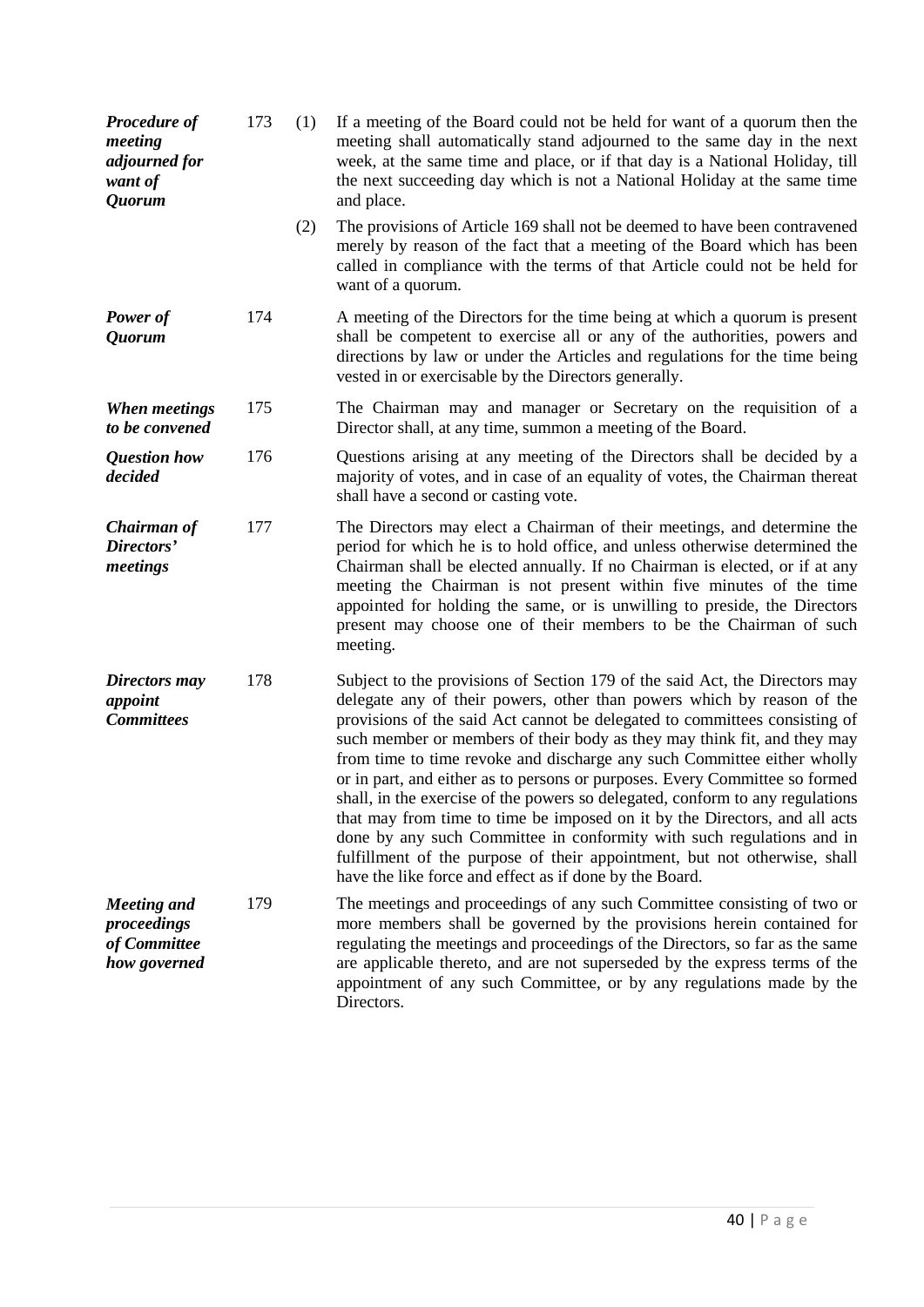| <b>Resolutions by</b><br>circular                                                    | 180 |     | A resolution not being a resolution required by the said Act or otherwise to<br>be passed at a meeting of the Directors, may be passed without any meeting<br>of the Directors or of a committee of Directors provided that the resolution<br>has been circulated in draft, together with the necessary papers, if any, to all<br>the Directors, or to all the members of the Committee as the case may be, at<br>their addresses registered with the Company by hand delivery or by post or<br>courier or through electronic means as permissible under the relevant Rules<br>and has been approved by a majority of the Directors as are entitled to vote<br>on the resolution.                                                                                                                                                                                                                                                                     |
|--------------------------------------------------------------------------------------|-----|-----|-------------------------------------------------------------------------------------------------------------------------------------------------------------------------------------------------------------------------------------------------------------------------------------------------------------------------------------------------------------------------------------------------------------------------------------------------------------------------------------------------------------------------------------------------------------------------------------------------------------------------------------------------------------------------------------------------------------------------------------------------------------------------------------------------------------------------------------------------------------------------------------------------------------------------------------------------------|
| <b>Validity of acts</b><br>of Directors                                              | 181 |     | All acts done by a person as a Director shall be valid, not with standing that<br>it may be afterwards discovered that his appointment was invalid by reason<br>of any defect or disqualification or had terminated by virtue of any<br>provision contained in the said Act or in these Articles. Provided that this<br>Article shall not give validity to acts done by a Director after his<br>appointment has been shown to the company to be invalid or to have<br>terminated.                                                                                                                                                                                                                                                                                                                                                                                                                                                                     |
| <b>Minutes of</b><br>proceedings of<br>the Board and<br>the Committee to<br>be Valid | 182 |     | The Directors shall cause minutes to be duly entered in a book or books<br>provided for the purpose in accordance with these presents and section 118<br>of the Act.                                                                                                                                                                                                                                                                                                                                                                                                                                                                                                                                                                                                                                                                                                                                                                                  |
| <b>Register of</b><br>Directors and<br><b>Key Managerial</b><br><b>Person</b>        | 183 | (1) | The Directors shall cause to be kept at the Registered Office<br>(a) a Register mentioned in Article 152 and<br>(b) a Register of Contracts or arrangements of which they are interested,<br>containing the particulars required by Section 189 of the Act.                                                                                                                                                                                                                                                                                                                                                                                                                                                                                                                                                                                                                                                                                           |
| <b>Inspection of</b><br>Register                                                     |     | (2) | The provisions contained in Article 103 $(1)(b)$ and 103 $(2)$ relating to<br>inspection and taking copies shall be mutatis mutandis be applicable to the<br>registers specified in this Article.                                                                                                                                                                                                                                                                                                                                                                                                                                                                                                                                                                                                                                                                                                                                                     |
|                                                                                      |     |     | XXII. APPOINTMENT OF KEY MANAGERIAL PERSONNEL                                                                                                                                                                                                                                                                                                                                                                                                                                                                                                                                                                                                                                                                                                                                                                                                                                                                                                         |
|                                                                                      | 184 | (1) | Subject to the provisions of the Act,<br>(i) A Key Managerial Personnel may be appointed by the Board for such<br>term at such remuneration and upon such conditions as it may think fit and<br>the Key Managerial Personnel so appointed may be removed by means of a<br>resolution in the Board Meeting.<br>(ii) A Director may be appointed as chief executive officer, manager,<br>company secretary or chief financial officer                                                                                                                                                                                                                                                                                                                                                                                                                                                                                                                   |
|                                                                                      |     |     | <b>XXIII. BORROWING POWERS OF DIRECTORS</b>                                                                                                                                                                                                                                                                                                                                                                                                                                                                                                                                                                                                                                                                                                                                                                                                                                                                                                           |
| Power to borrow<br><b>Conditions on</b><br>which<br>money may be<br><b>borrowed</b>  | 185 | (1) | Subject to clause (2) hereof the Directors may, from time to time at their<br>discretion raise or borrow, or secure the repayment of any loan or advance<br>taken by the Company. Any such moneys may be raised and the payment or<br>repayment of such moneys maybe secured in such manner and upon such<br>terms and conditions in all respects as the Directors may think fit and, in<br>particular by promissory notes, or by opening current accounts or by<br>receiving deposits and advances at interest, with or without security, or by<br>the issue of debentures of debenture-stock of the Company charged upon all<br>or any part of the property of the Company (both present and future),<br>including its uncalled capital for the time being, or by mortgaging, charging<br>or pledging any lands, buildings, machinery, plants, goods or other property<br>and securities of the Company, or by such other means as to them may seem |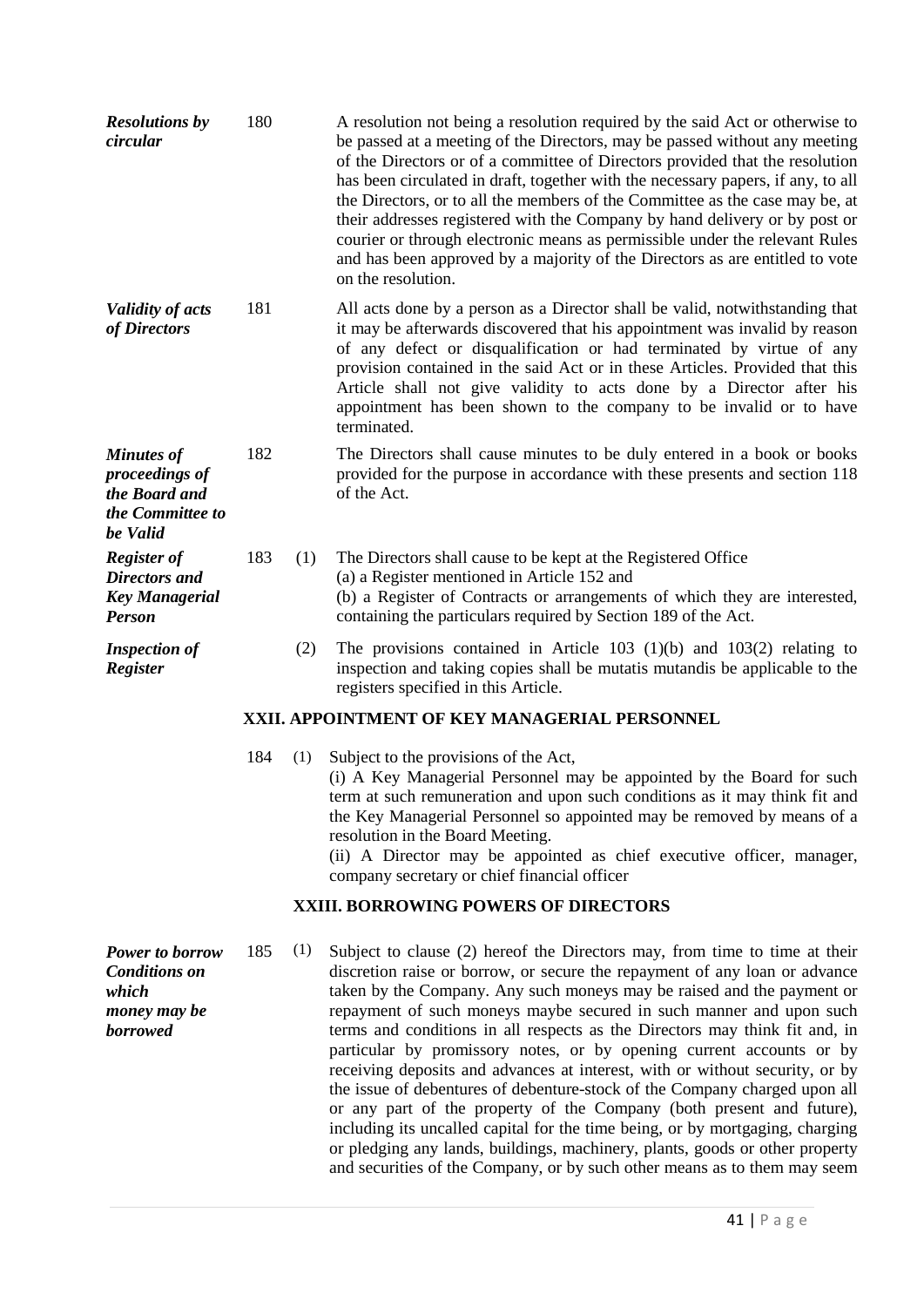expedient.

| <b>Restrictions on</b><br>powers<br>of Board                  | (2) | purpose.  | The Board of Directors shall not, except with the consent of the Company in<br>General Meeting, borrow moneys where the moneys to be borrowed together<br>with the moneys already borrowed by the Company (apart from temporary<br>loans obtained from the Company's bankers in the ordinary course of<br>business) will exceed the aggregate of the paid-up capital of the Company<br>and its free reserves, that is to say, reserves not set apart for any specific                                                                                                                                                                                                                                                                 |
|---------------------------------------------------------------|-----|-----------|---------------------------------------------------------------------------------------------------------------------------------------------------------------------------------------------------------------------------------------------------------------------------------------------------------------------------------------------------------------------------------------------------------------------------------------------------------------------------------------------------------------------------------------------------------------------------------------------------------------------------------------------------------------------------------------------------------------------------------------|
|                                                               |     | exceeded. | No debt by the Company in excess of limit imposed by this Article shall be<br>valid or effectual unless the lender proves that he advanced the loan in good<br>faith and without knowledge that the limit imposed by that Article has been                                                                                                                                                                                                                                                                                                                                                                                                                                                                                            |
|                                                               | (3) |           | Any bonds, debentures, debenture-stock or other securities issued or to be<br>issued by the Company, shall be under the Control of the Directors who may<br>issue them upon such terms and conditions and in such manner and for such<br>consideration as they shall consider to be for the benefit of the Company.                                                                                                                                                                                                                                                                                                                                                                                                                   |
| Securities may<br>be assignable<br>free from<br>equities      | (4) |           | Any such debentures, debenture-stock and other securities may be made<br>assignable free from any equities between the Company and the person to<br>whom the same may be issued.                                                                                                                                                                                                                                                                                                                                                                                                                                                                                                                                                      |
|                                                               | (5) |           | If any other offer is made to the public to subscribe for or purchase<br>debentures the provisions of the said Act relating to a prospectus shall be<br>complied with.                                                                                                                                                                                                                                                                                                                                                                                                                                                                                                                                                                |
| <b>Issue at discount</b><br>etc. or with<br>special privilege | (6) | (i)       | Any such debentures, debenture-stock, bonds or other securities may<br>be issued at a discount, premium or otherwise, and on condition (with<br>the consent of the Company in General Meeting) and they may have a<br>right to allotment of or be convertible into shares of any<br>denominations, and with any special privileges and conditions as to<br>redemption (or being irredeemable), surrender, drawings, re-issue,<br>attending at General Meeting of the Company, appointment of<br>Directors, and otherwise, provided that no debentures, debenture<br>stock, bonds or other securities may be issued carrying voting rights.                                                                                            |
|                                                               |     | (ii)      | The Company shall have power to reissue redeemed debentures                                                                                                                                                                                                                                                                                                                                                                                                                                                                                                                                                                                                                                                                           |
|                                                               |     | (iii)     | A contract with the Company to take up and pay for any debentures of<br>the Company may be enforced by a Deed for specific performance.                                                                                                                                                                                                                                                                                                                                                                                                                                                                                                                                                                                               |
| <b>Limitation of</b><br>time for issue of<br>certificates     |     | (iv)      | The Company, shall within two months after the allotment of any of its<br>shares, and six months after the allotment of any debentures or<br>debenture-stock, and within one month after the application for the<br>registration of the transfer of any shares, debentures or debenture-<br>stock have completed and have ready for delivery the certificates of all<br>shares, the debentures and the certification of all debenture-stock<br>allotted or transferred, unless the conditions of issue of the shares,<br>debentures of debenture-stock otherwise provide The expression<br>"transfer" of the purpose of the sub clause means a transfer duly<br>stamped, dated and otherwise valid, and does not include any transfer |

does not register.

which the Company is for any reason entitled to refuse to register and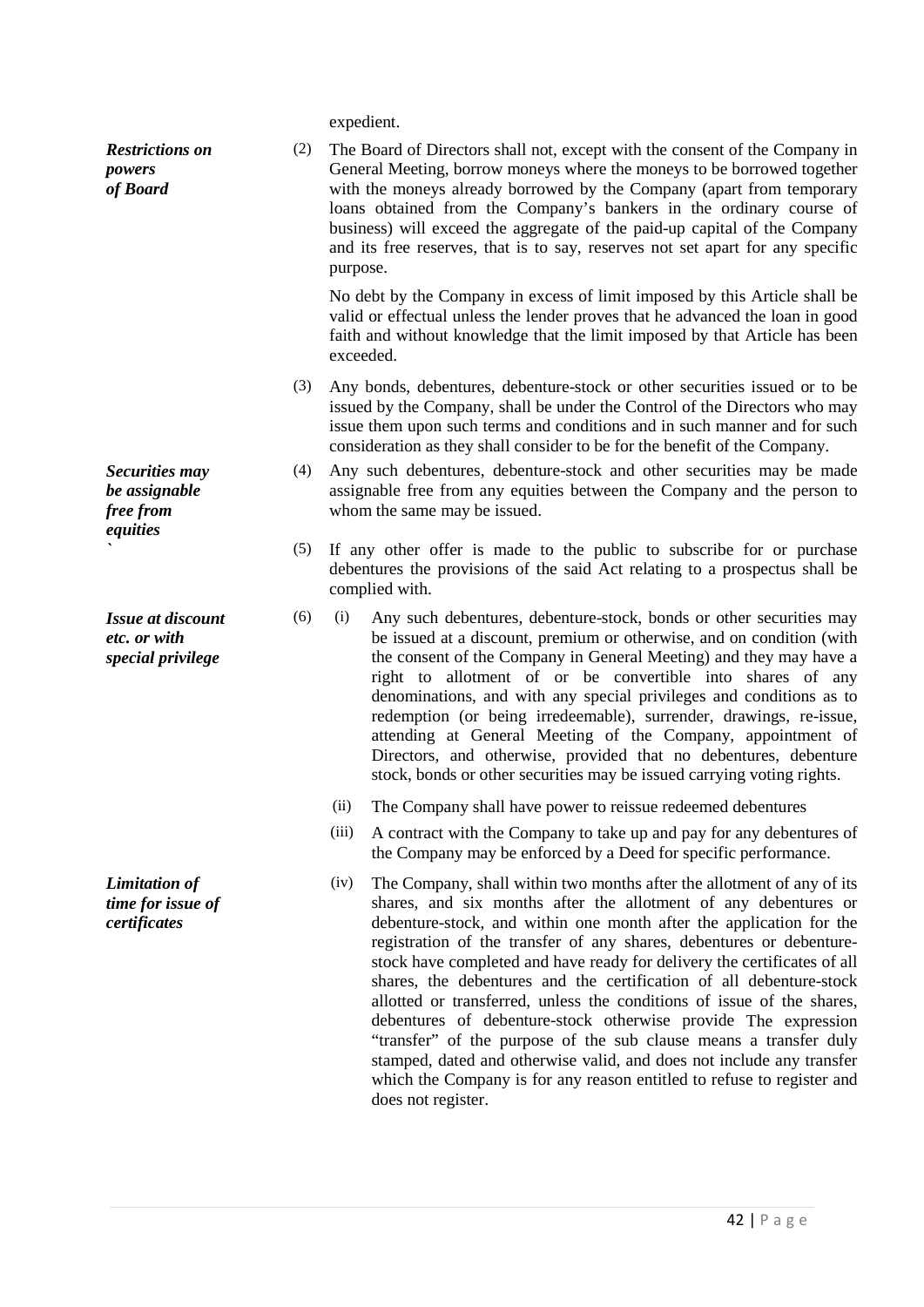| <b>Right to obtain</b><br>called capital                                                   |     | (7) | (i)   | A copy of any trust deed for securing any issue of debentures shall be<br>forwarded to the holder of any such debentures or any member of the<br>Company at his request and within seven days of the making thereof<br>on payment of rupees fifty (Rs. 50/-);                                                                                                                                                                                                                                                                                                                                                                                                                                                                                                                                                                                                                                                                                                                                                                                                                                                                                    |
|--------------------------------------------------------------------------------------------|-----|-----|-------|--------------------------------------------------------------------------------------------------------------------------------------------------------------------------------------------------------------------------------------------------------------------------------------------------------------------------------------------------------------------------------------------------------------------------------------------------------------------------------------------------------------------------------------------------------------------------------------------------------------------------------------------------------------------------------------------------------------------------------------------------------------------------------------------------------------------------------------------------------------------------------------------------------------------------------------------------------------------------------------------------------------------------------------------------------------------------------------------------------------------------------------------------|
|                                                                                            |     |     | (ii)  | The Court may also, by order, direct that the copy required shall<br>forthwith be sent to the person requiring it.                                                                                                                                                                                                                                                                                                                                                                                                                                                                                                                                                                                                                                                                                                                                                                                                                                                                                                                                                                                                                               |
| <b>Inspection of</b><br><b>Trust Deeds</b>                                                 |     |     | (iii) | The Trust Deed referred to in sub-clause (i) shall be open inspection<br>by any member or debenture holder of the Company in the same<br>manner, to the same extent, and on payment of the same fees, as if it<br>were the register of members of the Company.                                                                                                                                                                                                                                                                                                                                                                                                                                                                                                                                                                                                                                                                                                                                                                                                                                                                                   |
| Mortgage of<br>uncalled capital                                                            | 186 |     |       | If any uncalled capital of the Company is included in or charged by any<br>mortgagor other security, the Directors may, by instrument under the<br>Company's seal, authorise the person in whose favour such mortgage or<br>other security is executed, or any other person in trust for him to make calls<br>on the members in respect of such uncalled capital, and the provisions<br>hereinbefore contained in regard to call shall mutatis mutandis apply to calls<br>under such authority, and such authority may be made exercisable either<br>conditionally or unconditionally and either presently or contingently, and<br>either to the exclusion of the Directors power or otherwise, and shall be<br>assignable if expressed so to be.                                                                                                                                                                                                                                                                                                                                                                                                |
| <b>Indemnity may</b><br>be given                                                           | 187 |     |       | If the Directors or any of them or any other person shall become personally<br>liable for the payment of any sum primarily due from the Company, the<br>Board may execute or cause to be executed any mortgage, charge or security<br>over or affecting the whole or any part of the assets of the Company by way<br>of indemnity to secure the Directors or person so becoming liable as<br>aforesaid from any loss in respect of such liability.                                                                                                                                                                                                                                                                                                                                                                                                                                                                                                                                                                                                                                                                                               |
| Foreign register<br>of members                                                             | 188 |     |       | The Company may exercise the power to keep foreign register of members<br>or debenture holders or other security holders or beneficial owners residing<br>outside India as provided in Section 88 of the Act.                                                                                                                                                                                                                                                                                                                                                                                                                                                                                                                                                                                                                                                                                                                                                                                                                                                                                                                                    |
|                                                                                            |     |     |       | <b>XXIV. POWER OF DIRECTORS</b>                                                                                                                                                                                                                                                                                                                                                                                                                                                                                                                                                                                                                                                                                                                                                                                                                                                                                                                                                                                                                                                                                                                  |
| <b>Business of the</b><br>Company to be<br>managed<br>by Directors<br>Power to<br>delegate | 189 | (2) |       | (1) Subject to the provisions of Section 135, 179, 180, 181, 182, 183, 184, 185,<br>186, 188 and 203 of the Act, the Board of Directors of the Company shall<br>be entitled to exercise all such powers, give all such consents, make all such<br>arrangements, be nearly do all such acts and things as are or shall be by the<br>said Act, and the memorandum of association and these precedents directed<br>or authorized to be exercised, given, make or done by the Company and are<br>not thereby expressly directed or required to be exercise, given, made or<br>done by the Company in General Meeting, but subject to such regulations<br>being (if any) not inconsistent with the said provisions as from time to time<br>may be prescribed by the Company in General Meeting provided that no<br>regulation so made by the company in General Meeting shall invalidate any<br>prior act of the Directors which would have been valid if the regulations<br>had not been made.<br>Save as provided by the said Act or by these presents and subject to the<br>restrictions imposed by Section 179 of the said Act, the Directors may |
|                                                                                            |     |     |       | delegate all or any powers by the said Act or by the Memorandum of<br>Association or by these presents reposed in them.                                                                                                                                                                                                                                                                                                                                                                                                                                                                                                                                                                                                                                                                                                                                                                                                                                                                                                                                                                                                                          |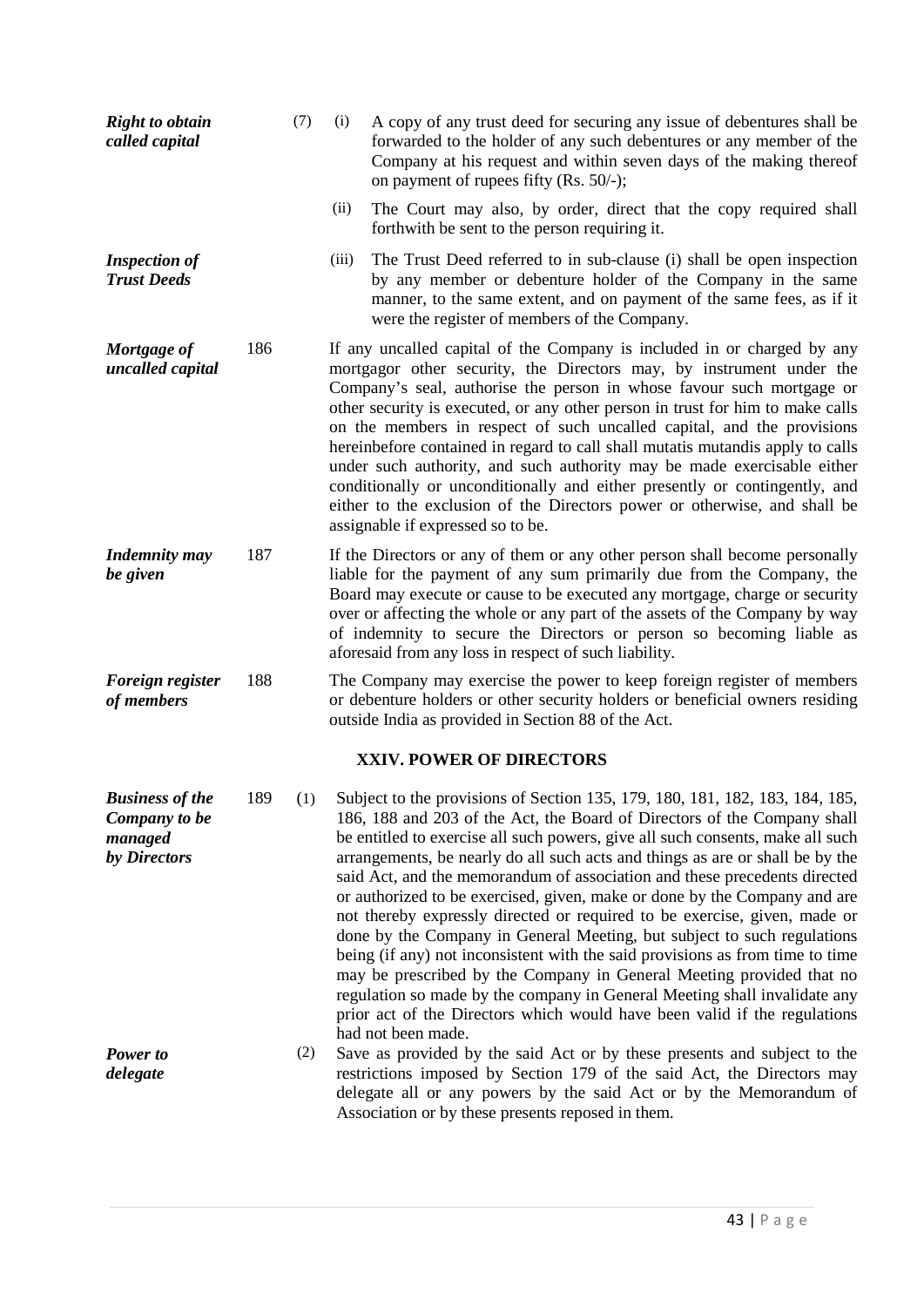*Specific Powers to Directors* 190 Subject to the provisions of Articles 189 but without prejudice to the General Powers thereby conferred and so as not in any way to conferred by these presents, it is hereby expressly declared that the Directors shall have the following powers and authorities, that is to say power and authority :

- (1) (i) to enter into agreements with foreign components and other persons for obtaining by granting licence or other terms, formulae and other rights and benefits and to obtain financial and or technical collaboration, technical information, knowhow and expert advice in connection with the activities and business permitted under the Memorandum of Association of the Company.
	- (ii) to take over and acquire the industrial licence, import licence, permit and other rights on payment of actual and out of pocket expenses incurred thereof, and compensation for technical services rendered in connection therewith.
	- (iii) to pay and charge to the Capital / Revenue Account of the Company the legal and other costs, charges and expenses of and preliminary and incidental to the promotion, formation, establishment and registration of the Company including the stamps and fees paid in respect thereof :
	- (iv) to pay and charge to the Capital / Revenue Account of the Company any commission or interest lawfully payable under the provisions of the said Act :
	- (v) To carry out activities that are specified in Schedule VII of the Act, and for this purpose expend / incur the monies of the Company, and all monies so expended or incurred for this purpose shall also be construed to be for the purpose of the Company's business.
- (2) to purchase in India or elsewhere any machinery plant, stores and other articles and things for all or any of the objects or purpose of the Company;
- (3) to purchase, take on lease or otherwise acquire in India any lands (whether freehold, leasehold or otherwise) and with or without houses, buildings, structures or machinery (fixed or loose) and any moveable property, rights or privileges (including intellectual property rights) from any person including a Director in furtherance of or for carrying out its objects, at or for such price or consideration and generally on such terms and conditions and with such titled thereto as they may think fit or may believe or be advised to be reasonable satisfactory.
- (4) to purchase, or otherwise acquire from any person and to resell, exchange, and repurchase any patent for or licence for the use of any invention.
- (5) to purchase or otherwise acquire for the Company any other property, formule, concessions, rights and privileges which the Company is authorised to acquire, at or for such price or consideration and generally on such terms and conditions as they may think fit.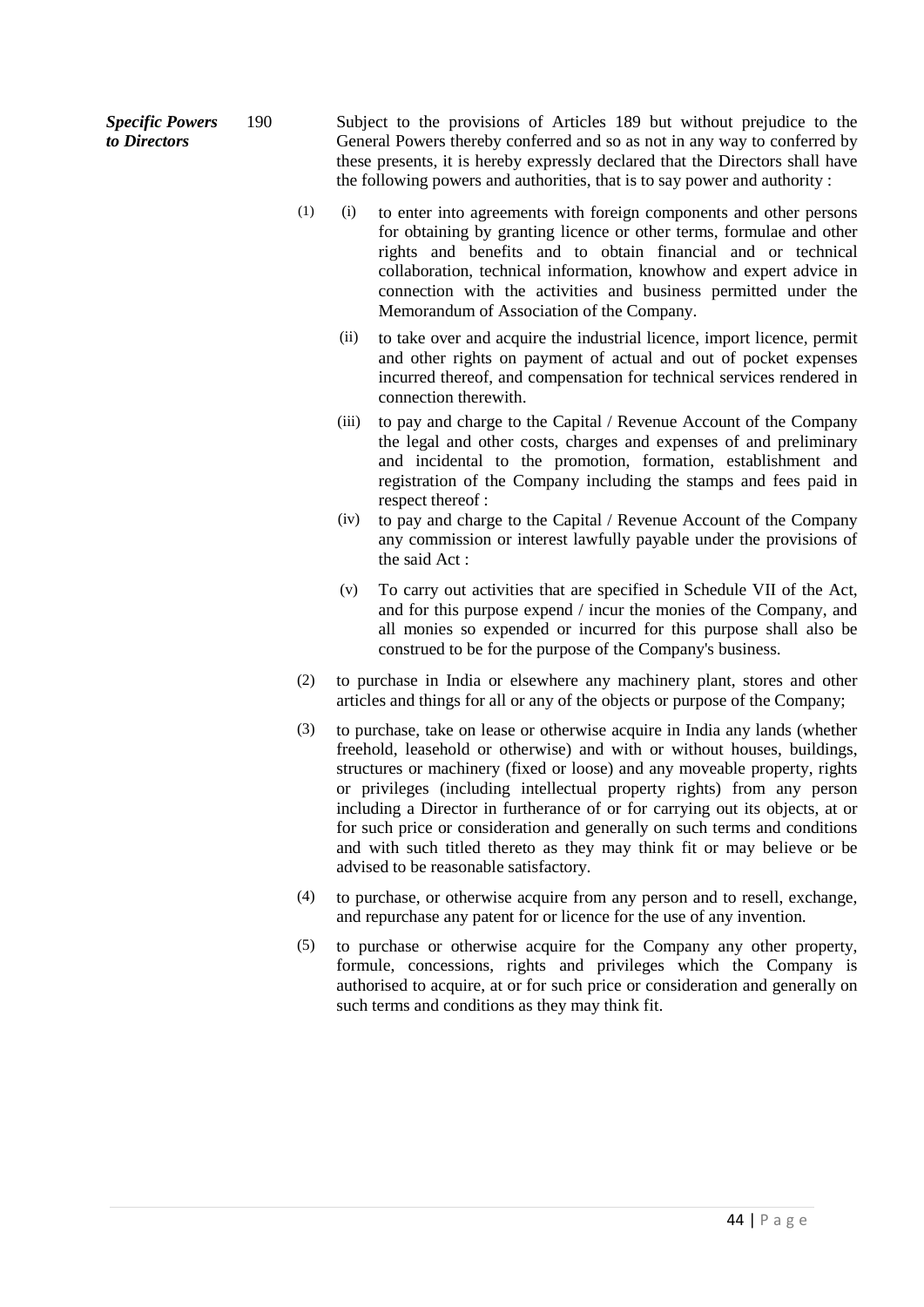- (6) in any such purchase or other acquisition to accept such titled as the Directors may believe or may be advised to be reasonably satisfactory. At their discretion to pay for any property, rights or privileges acquired by or services rendered to the Company, either wholly or partly in cash or in shares, or in both, or in bonds, debentures, mortgages or other securities of the Company, and any such shares may be issued either as fully paid up or with such amount credited as paid up thereon as may be agreed upon and any bonds, debentures, mortgages or other securities, may be either specifically charged upon all or any part of the property of the Company, and its uncalled capital or not so charged.
- (7) to sell for cash or on credit or to contract for the sale and future delivery of or to and for sale in any part of India or elsewhere any products or Articles produced, manufactured or prepared by the Company as the Directors may deem advisable.
- (8) to erect, construct, and build and factories, warehouses, godowns, engine houses, tanks, wells, or other constructions, adopted to the objects of the Company or may be considered expedient or desirable for the objects or purposes of the Company or any of them;
- (9) to sell from time to time any articles, materials, machinery, plant, stores and other articles and things belonging to the Company as the Directors may think proper and to manufacturer, prepare and sell waste and by-products;
- (10) from time to time to extend the business and undertaking of the company by adding to, altering, or enlarging all or any of the building, factories, workshops, premises, plant and machinery, for the time being the property or in the possession of the Company, or by erecting new or additional buildings, and to expend such sums of money for the purposes aforesaid or any of them, as may be thought necessary or expedient;
- (11) to remove all or any of the machinery, plant and other movable property of the Company for the time being in or upon lands, buildings, or premises of the Company to other lands, buildings, or premises;
- (12) to negotiate for, and subject to the approval of the Company in General Meeting, contract for the sale and transfer of all or any part of the property and undertaking of the Company as a going concern, subject or not subject to all or any of the obligations and liabilities of the Company;
- (13) to undertake on behalf of the Company the payment of all rents the performance of all covenants, conditions and agreements contained in or reserved by any lease that may be granted or assigned to or otherwise acquired by the Company, and to purchase the reversion or reversions, and otherwise to acquire the freehold or fee-simple of all or any of the lands of the Company for the time being held under lease, or for an estate less than a free hold estate;
- (14) to improve, manage, develop, exchange, lease, sell, re-sell and re- purchase, dispose of, deal with or otherwise turn to account and property (movable or immovable) or any rights or privileges belonging to or at the disposal of the Company or in which the Company is interested;
- (15) to secure the fulfillment of any contracts or engagements entered into by the Company by mortgage or charge of all or any of the property of the Company and its unpaid capital for the time being or in such manner as they may think fit.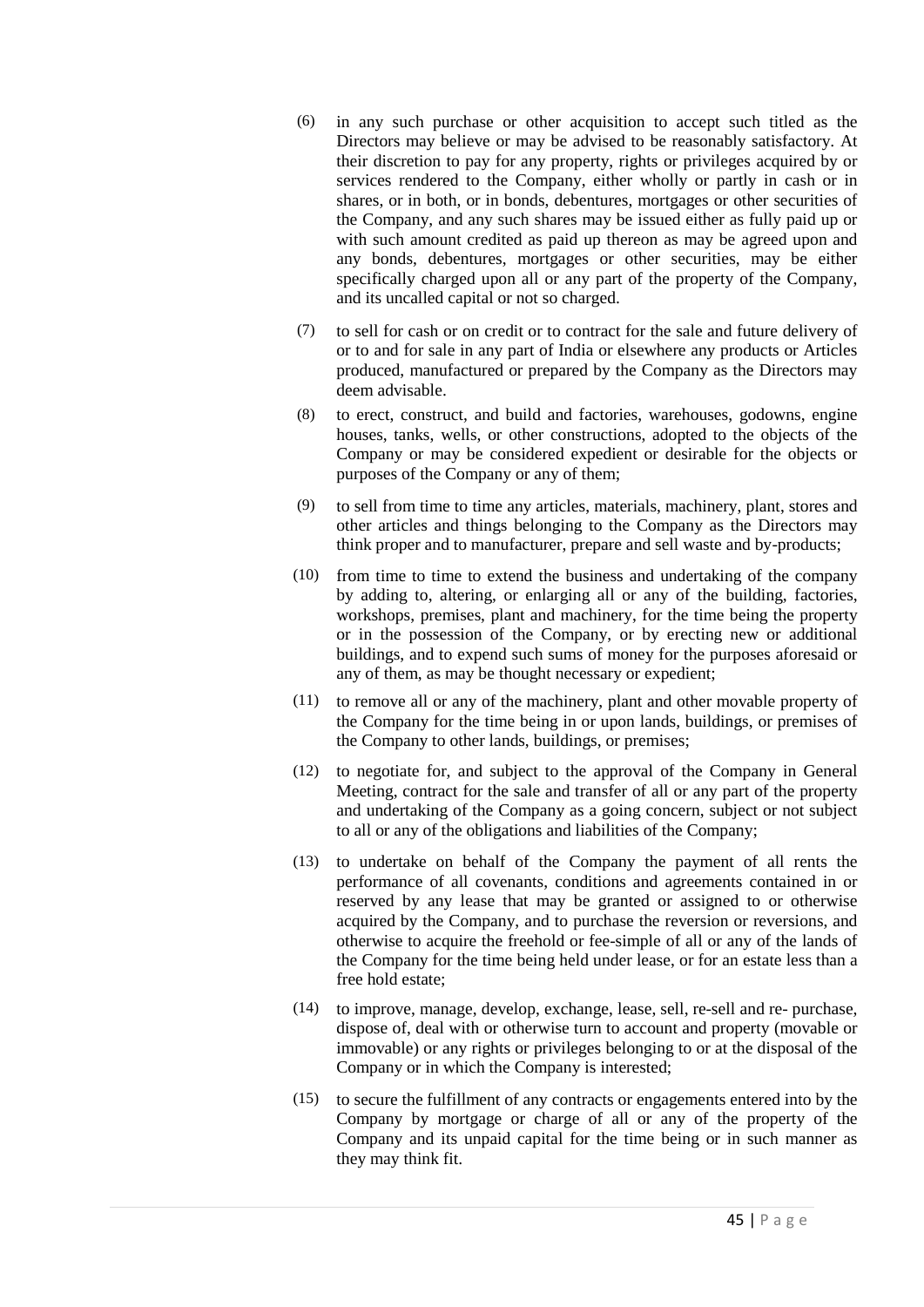- (16) to accept from any member, on such terms and conditions as shall be agreed upon and as far as may be permissible by law, a surrender of his shares or any part thereof;
- (17) to determine from time to time who shall be entitled to sign on the Company's behalf bills, notes, receipts, acceptances, endorsement, cheques, dividend warrants, releases, contracts and documents and to give the necessary authority for such purposes;
- (18) to make advances and loans without any security, or on such security as they may think proper and to take security for already existing debts, and otherwise to invest and deal with any of the moneys of the Company not immediately required for the purpose thereof in Government or Municipal securities, fixed deposits in banks and in such other manner as they may think fit and from time to time vary or realise such investments, and for the purpose aforesaid to authorise such persons within limits to be fixed from time to time by the Board.
- (19) to make and give receipts, releases and other discharges for moneys payable to, or for goods or property belonging to the Company, and for the claims and demands of the Company;
- (20) subject to the provisions of Section 179, 180 and 186 of the said Act, to invest and deal with any moneys of the Company not immediately required of the purposes thereof, upon such security (not being shares of the Company) or without security and in such manner as they may think fit, and from time to time to vary or realise such investments, Save as provided in Section 187 of the said Act all investments shall be made and held in the Company's own name;
- (21) to give to any officer or other person employed by the Company including any Directors so employed, a commission on the profits of any particular business or transaction, or a share in general or particular profits of the Company, and such commission or share of profits shall be treated as part of the working expenses of the Company and to pay commissions and make allowances to any person introducing business to the Company or otherwise assisting its interests;
- (22) subject to the provisions of Section 187 of the said Act to appoint any person or persons (whether incorporated or not) to accept and hold in trusts for the Company any property belonging to the Company, or in which the Company is interested or for any other purposes and to execute and do all such acts, deeds and things as may be requisite in relation to any such trust, and to provide for the remuneration of such trustee or trustees:
- (23) to insure and keep insured against loss or damage or fire or otherwise for such period and to such extent as they may think proper all or any part of the buildings, machinery, goods, stores, produce and other movable property of the Company either separately or conjointly, also to insure all or any portion of the goods, produce, machinery and other articles imported or exported by the Company and to sell, assign, surrender or discontinue any policies of assurance effected in pursuance of this power.
- (24) to attach to any shares to be issued as the consideration or part of the consideration for any contract with or property acquired by the Company, or in payment for services rendered to the Company, such conditions as to the transfer thereof as they think fit;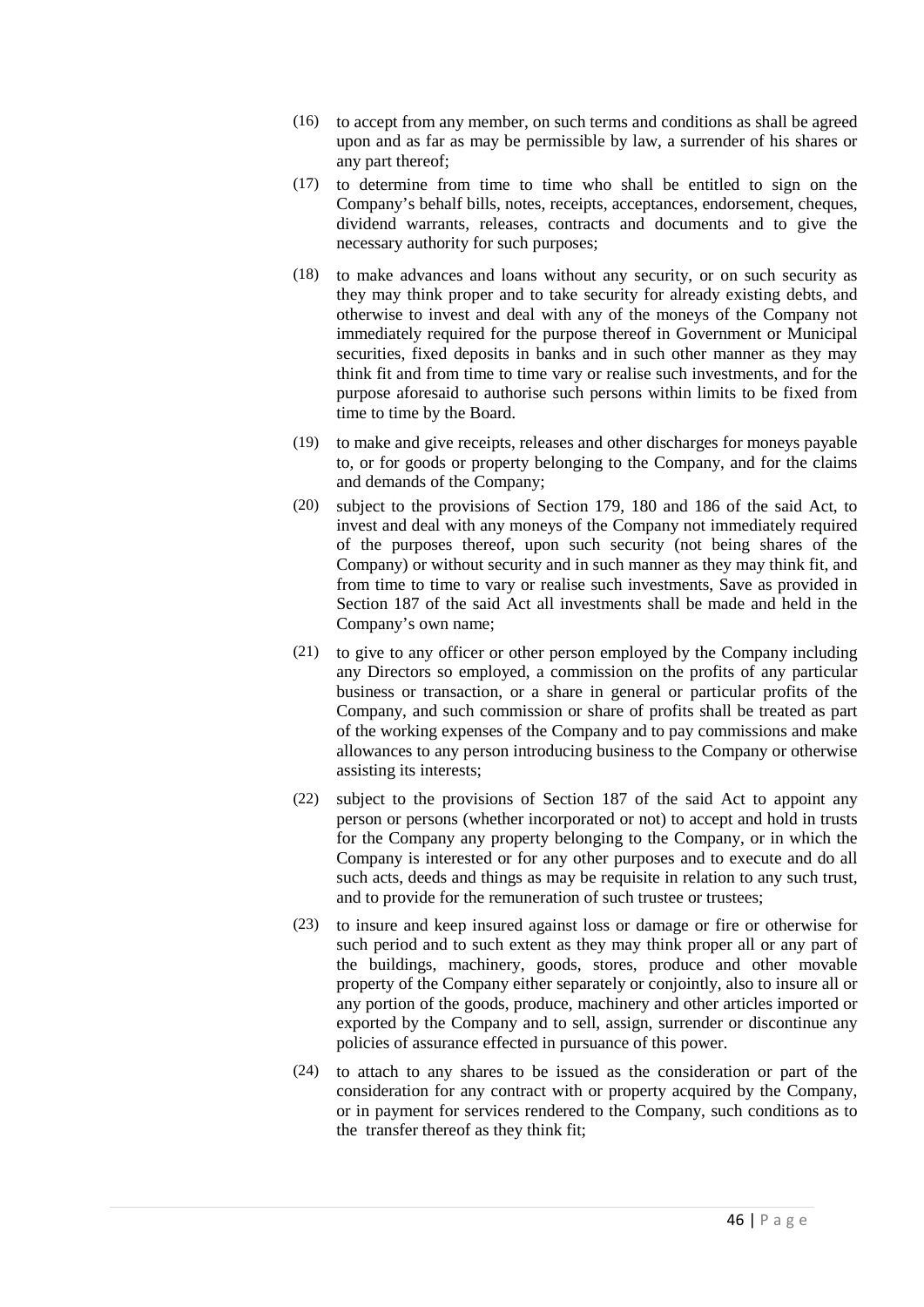- (25) to execute, in the name and on behalf of the Company, in favour of any Director or other person who may incur or be about to incur any personal liability for the benefit of the Company, such mortgages of the Company's property (present and future) as they may think fit and any such mortgage may contain a power of sale and such other powers, covenants and provisions as shall be agreed upon;
- (26) to institute, conduct, defend, compound, abandon or refer to arbitration any action, suit, appeals, proceedings, for enforcing decrees and orders and other legal proceedings by or against the Company or its officers, or otherwise concerning the affairs of the Company, to compound or compromise and allow time for payment or satisfaction of any debts due and of any claims or demands by or against the Company and to refer the same or arbitration, to observe and perform any awards made there on; to act on behalf of the Company in all matters relating to bankrupts and insolvents;
- (27) The person duly authorised by the Directors shall be entitled to make, give, sign and execute all and every warrant to use or defend on behalf of the Company, and all and every legal proceedings and compositions or compromise, agreements, and submission to arbitration and agreement to refer to arbitration as may be requisite, and for the purposes aforesaid, the Secretary or such other person may be empowered to use their or his own name on behalf of the Company, and they or he shall be saved harmless and indemnified out of the funds and property of the Company, from and against all costs and damages which they or he may incur or be liable to by reason of their or his name so used as aforesaid.
- (28) to provide for the welfare of the employees or ex-employees of the Company, and the wives, widows and families or the dependants or connects of such persons and to give, award or allow any pension, gratuity, compensation, grants of money, allowances, bonus, stock options (including other stock related compensation) or other payment to or for the benefit of such persons as may appear to the Directors just and proper, whether they have or have not a legal claim upon the Company, and before recommending any dividends to set aside portions of the profits of the Company to form a fund to provide for such payments and in particular to provide for the welfare of such persons, by building or contributing to the building of houses, dwelling or chawls, or by creating and from time to time subscribing or contributing to provident and other associations, institutions, funds, or trusts and by providing or subscribing or contributing towards places of instruction and recreation, hospitals and dispensaries, medical and other attendance and other assistance as the Directors shall think fit; and to subscribe or contribute or otherwise to assist or to guarantee money to charitable, benevolent, religious, scientific, national or other institutions, or objects which shall have any moral or other claim to support or aid by the Company either by reason of locality of operation or of public and general utility;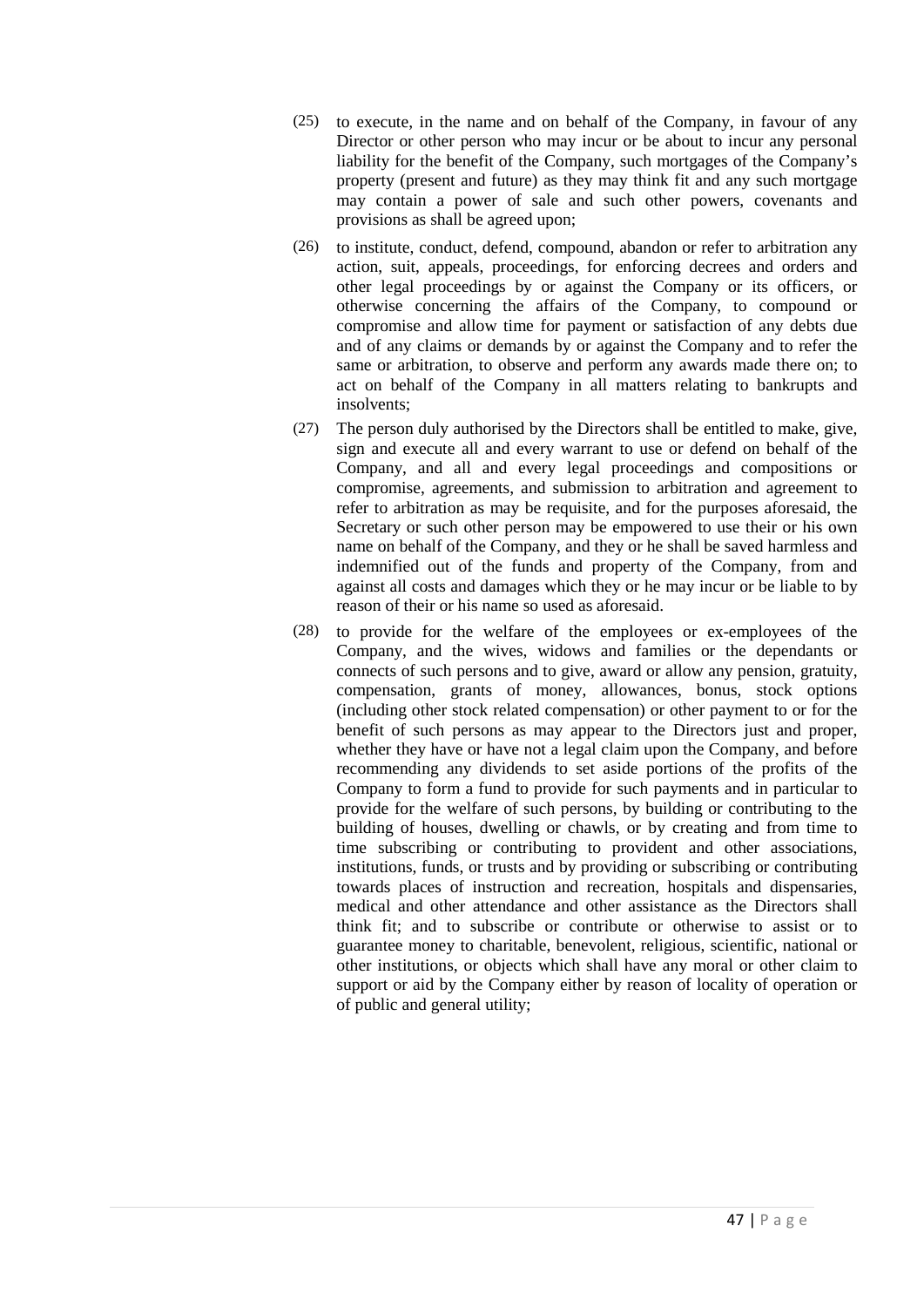- (29) before recommending any dividend, to set aside, out of the profits of the Company such sums for depreciation as provided in Section 123 of the said Act and such sums as they think proper for creating reserves, general or specific or special funds to meet contingencies or to repay debentures or debenture-stock or to pay off preference of other shareholders subject to the sanction of the Court when the same is required by law on for payment of dividends or equalising dividend or for special dividends or bonus or for repairing, improving, extending and maintaining any part of the property of the Company and for such other purposes (including the purposes referred to in the preceding clause) as the Directors may in their absolute discretion think conducive to the interest of the Company and from time to time to carry forward such sums as may be deemed expedient and to invest and deal with the several sums to set aside or any part thereof as provided in Clause (18) of this Article as they think fit, and from time to time to deal with and vary such investment and dispose of and apply and expend the same or any part thereof for the benefit of the Company in such manner and for such purpose as the Directors in their absolute discretion think conducive to the interest of the Company notwithstanding that the matters to which the Directors apply or upon which they expend the same or any part thereof for the benefit of the Company in such manner and for such purpose as the Directors in their absolute discretion think conducive to the interest of the Company notwithstanding that the matter to which the Directors apply or upon which they expend the same or any part thereof may be matters to and upon which the capital money of the Company might rightly be applied or expended and the Directors may divide the Reserve or any Fund into such special funds and transfer any sum from one fund to another as they may think fit and may employ the assets constituting all or any of the above funds including the Depreciation Fund or any part thereof in the business of the Company or in the purchase or repayment of debentures or debenture-stock or preference shares or in payment of special dividend or bonus and that without being bound to keep the same separate from the other assets, and without being bound to pay interest for the same with power however to the Directors at their discretion to pay or allow to the credit of such funds or any of them the interest at such rate as the Directors may think proper not exceeding 9 per cent per annum.
- (30) from time to time and at any time to entrust to and confer upon the officers for the time being of the Company, and to authorise, or empower them to exercise and perform and by Power-of-Attorney under seal to appoint any person to be the Attorney of the Company and invest them with such of their powers, authorities, duties and discretion exercisable by or conferred or imposed upon he Directors, but not the power to make Calls or other power which by law are expressly stated to be incapable of delegation as the Directors may think fit, and for such time and to be exercise for such objects and purposes and subject to such restrictions and conditions, as the Directors may think proper or expedient, and either collaterally with or to the exclusion of and in substitution for all or any of the powers, authorities, duties and discretions of the Directors in that behalf, with authority to the Secretary or such officers or attorney to sub-delegate all or any of the powers, authorities, duties, and discretions for the time being vested in or conferred upon them and from time to time to revoke all such appointments of attorney and withdraw, alter or vary all or any of such powers, authorities, duties and discretions;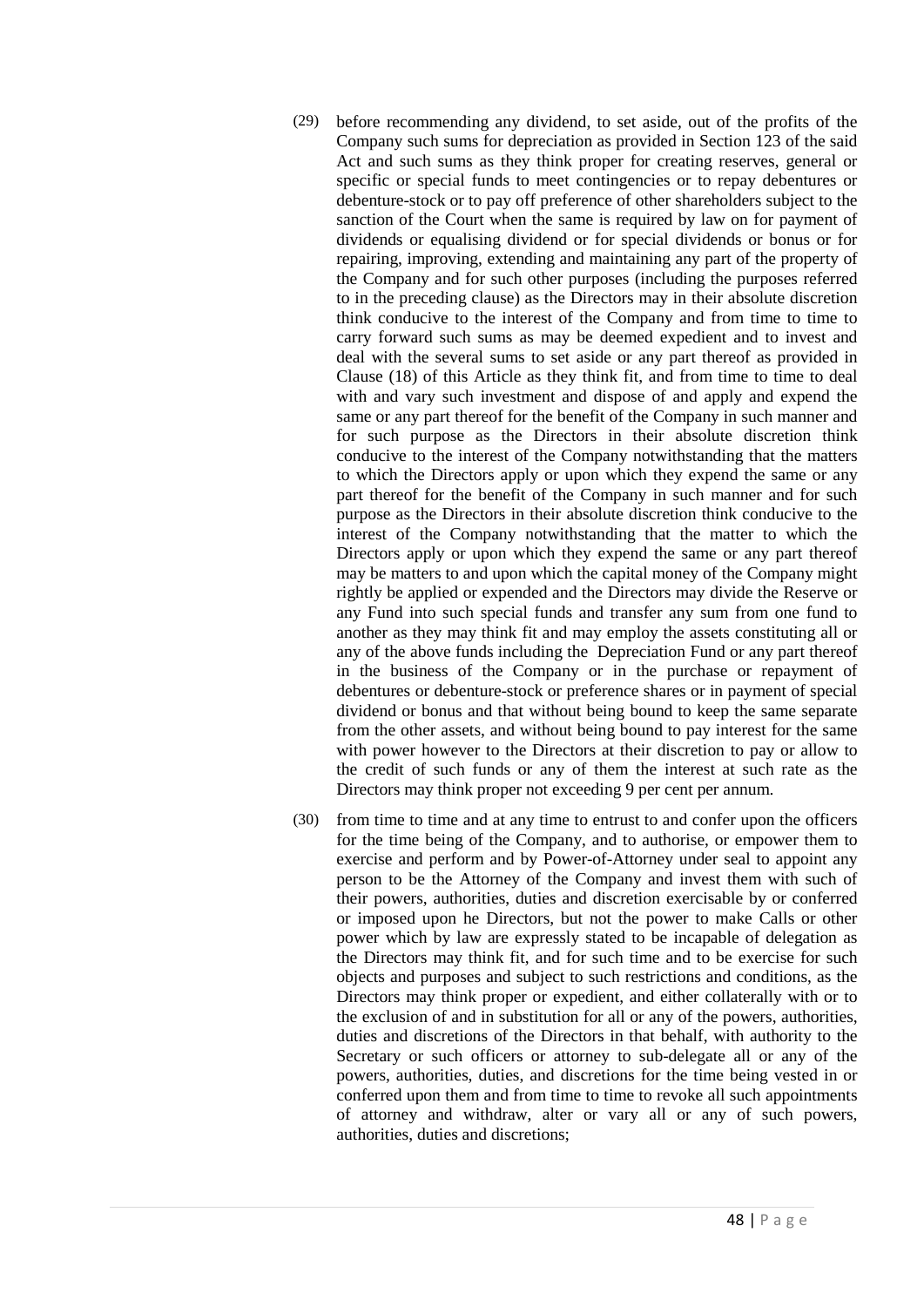- (31) to appoint, and at their pleasure to remove, discharge, or suspend and to reemploy or replace, for the management, of the business, secretaries, managers, experts, engineers, accountants, agents, subagents, bankers, brokers, muccadums, solicitors, officers, clerks, servants and other employees for permanent, temporary or special services as the Directors may from time to time think fit, and to determine their powers and duties and fix their emoluments, salaries, wages, and to require security in such instances and to such amount as they think fit, and to ensure and arrange for guarantee for fidelity of any employees of the Company and to pay such premiums on any policy of guarantee as may from time to time become payable;
- (32) from time to time and at any time to establish any local Board for managing any of the affairs of the Company in any specified locality in India or elsewhere and to appoint any persons to be members of any Local Boards and to fix their remuneration. And from time to time and at any time to delegate to any person so appointed any of the powers, authorities and discretions for the time being vested in the Directors, other than their power to make a Call and to authorise the members for the time being of any such Local Board, or any of them to fill up any vacancies therein and to act notwithstanding vacancies and any such appointment or delegation may be made on such terms and subject to such conditions as the Directors may think fit, and the Directors may at any time remove any person so appointed, and may annul or vary any such delegation. Any such delegate may be authorised by the Directors to sub-delegate all or any of the powers, authorities and discretions for the time being vested in him.
- (33) at any time and from time to time by power-of-attorney to appoint any person or persons to be the attorney or attorneys of the Company for such purposes and with such powers, authorities and discretions (not exceeding those vested in or exercisable by the Directors under these presents) and for such period and subject to such conditions as the Directors may from time to time think fit and any such appointment (if the Directors think fit) may be made in favour of the members or any of the members of any Local Board established as aforesaid or in favour of any Company or the members, Directors, nominees, or Managers of any company or firm or otherwise in favour of any fluctuating body or persons whether nominated directly or indirectly by the Directors, and any such Power-of attorney may contain such powers for the protection or convenience of persons dealing with such Attorney as the Directors may think fit.
- (34) from time to time to provide for the management transaction of the affairs of the Company outside the Registered Office or in any specified locality in India or outside India, in such manner as they think fit and in particular to appoint any person to be the Attorneys or agents of the Company with such powers, authorities and discretions (including power to sub- delegate) but not exceeding those vested in or exercisable by the Directors, and also not the power to make calls or issue debentures and for such period, and upon such terms and subject to such conditions as the Directors may think fit, and at any time to remove any person so appointed or withdraw or vary any such powers as may be thought fit, and for that purpose the Company may exercise the powers conferred by Section 88 of the Act relating to keep in any State or country outside India a foreign Register respectively and such powers shall accordingly be vested in the Directors.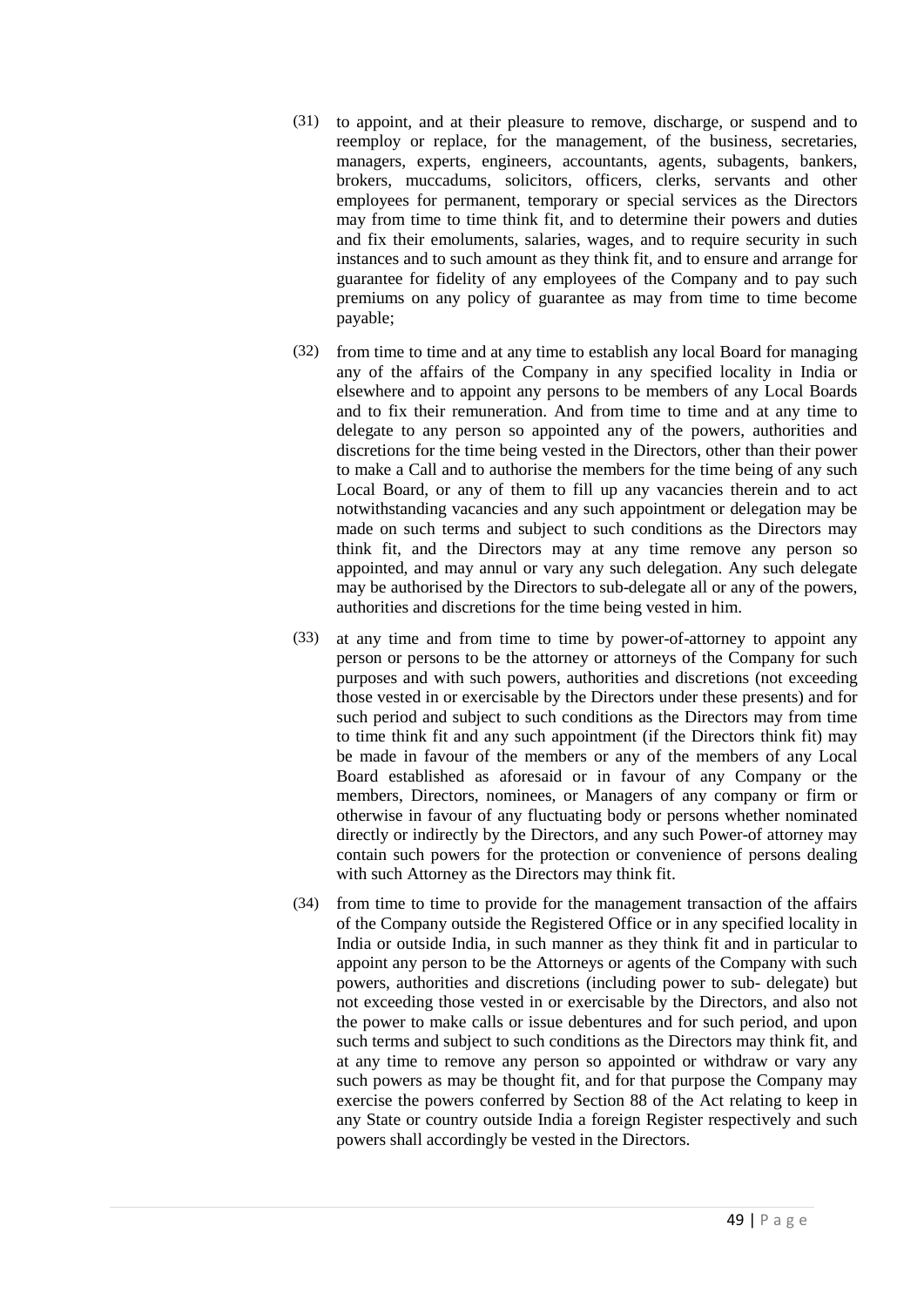|                                                                |     | (35) | for or in relation to any of the matters aforesaid or otherwise for the purpose<br>and objects of the Company to enter into all such negotiations and contracts<br>and rescind and vary all such contracts, and execute, perform and do and<br>sanction, and authorise all such acts, deeds, matters and things, including<br>matters that are incidental and/or ancillary thereto, in the same and on<br>behalf of the Company as they may consider expedient;                                                                                                                                                                                                                                           |
|----------------------------------------------------------------|-----|------|-----------------------------------------------------------------------------------------------------------------------------------------------------------------------------------------------------------------------------------------------------------------------------------------------------------------------------------------------------------------------------------------------------------------------------------------------------------------------------------------------------------------------------------------------------------------------------------------------------------------------------------------------------------------------------------------------------------|
|                                                                |     | (36) | to open accounts with any bank or bankers or with any Company, firm or<br>individual for the purpose of the Company's business and to pay money<br>into and draw money from any such account from time to time as the<br>Directors may think fit.                                                                                                                                                                                                                                                                                                                                                                                                                                                         |
|                                                                |     | (37) | generally subject to the provisions of the Act and these Articles to delegate<br>the powers, authorities and discretions vested in the Directors to any Key<br>Managerial Personnel, firm, company or fluctuating body of persons as<br>aforesaid.                                                                                                                                                                                                                                                                                                                                                                                                                                                        |
|                                                                |     | (38) | to authorise the issue of securities (including depository receipts), whether<br>convertible to shares or not, as per applicable laws, either as a primary issue<br>or a secondary offering.                                                                                                                                                                                                                                                                                                                                                                                                                                                                                                              |
|                                                                |     |      | XXV. MANAGING DIRECTORS                                                                                                                                                                                                                                                                                                                                                                                                                                                                                                                                                                                                                                                                                   |
| Power to appoint<br><b>Managing</b><br><b>Director</b>         | 191 |      | Subject to the provisions of Section 196, 197, and 203 of the Act, the<br>Directors may from time to time appoint one or more of their body to be<br>Managing Director, Joint Managing Director or Managing Directors,<br>Whole-time Director, Manager or Chief Executive Officer of the Company<br>either for a fixed term or without any limitation as to the period for which<br>he or they is or are to hold such office but in any case not exceeding five<br>years at a time and may from time to time remove or dismiss him or them<br>from office and appoint another or others in his or their place or places.                                                                                  |
| <b>What provisions</b><br>he will<br>be subject to             | 192 |      | A managing Director or Joint Managing Director subject to the provisions<br>contained in Article 184 shall not while he continues to hold that office be<br>subject to retirement by rotation and he shall not be taken into account in<br>determining the rotation of retirement of Directors or the number of<br>Directors to retire but he shall, subject to the terms of any contract between<br>him and the Company, be subject to the same provisions as to resignation<br>and removal as the Directors of the Company, and if he ceases to hold the<br>office of Directors from any cause shall ipso facto and immediately cease to<br>be Managing Director.                                       |
| <b>Remuneration of</b><br><b>Managing</b><br><b>Director</b>   | 193 |      | The remuneration of a Managing Director and Joint Managing Director<br>shall from time to time be fixed by the Directors and may be by way of<br>salary or commission or participating in profits or by way or all of those<br>modes or in other forms shall be subject to the limitations prescribed in<br>Section 197 of the Act.                                                                                                                                                                                                                                                                                                                                                                       |
| Powers and<br>duties of<br><b>Managing</b><br><b>Directors</b> | 194 |      | The Directors may from time entrust to and upon a Managing Director or<br>Joint Managing Director for the time being such of the powers exercisable<br>under these Articles by the Directors as they may think fit, and may confer<br>such powers for such time and to be exercised for such objects and<br>purposes and upon such terms and conditions and with such restrictions as<br>they think expedient, and they may confer such powers either collaterally<br>with or to the exclusion of and in substitution for all or any of the powers of<br>the Directors in that behalf, and may from time to time revoke, withdraw,<br>alter or vary all or any of such powers, unless and until otherwise |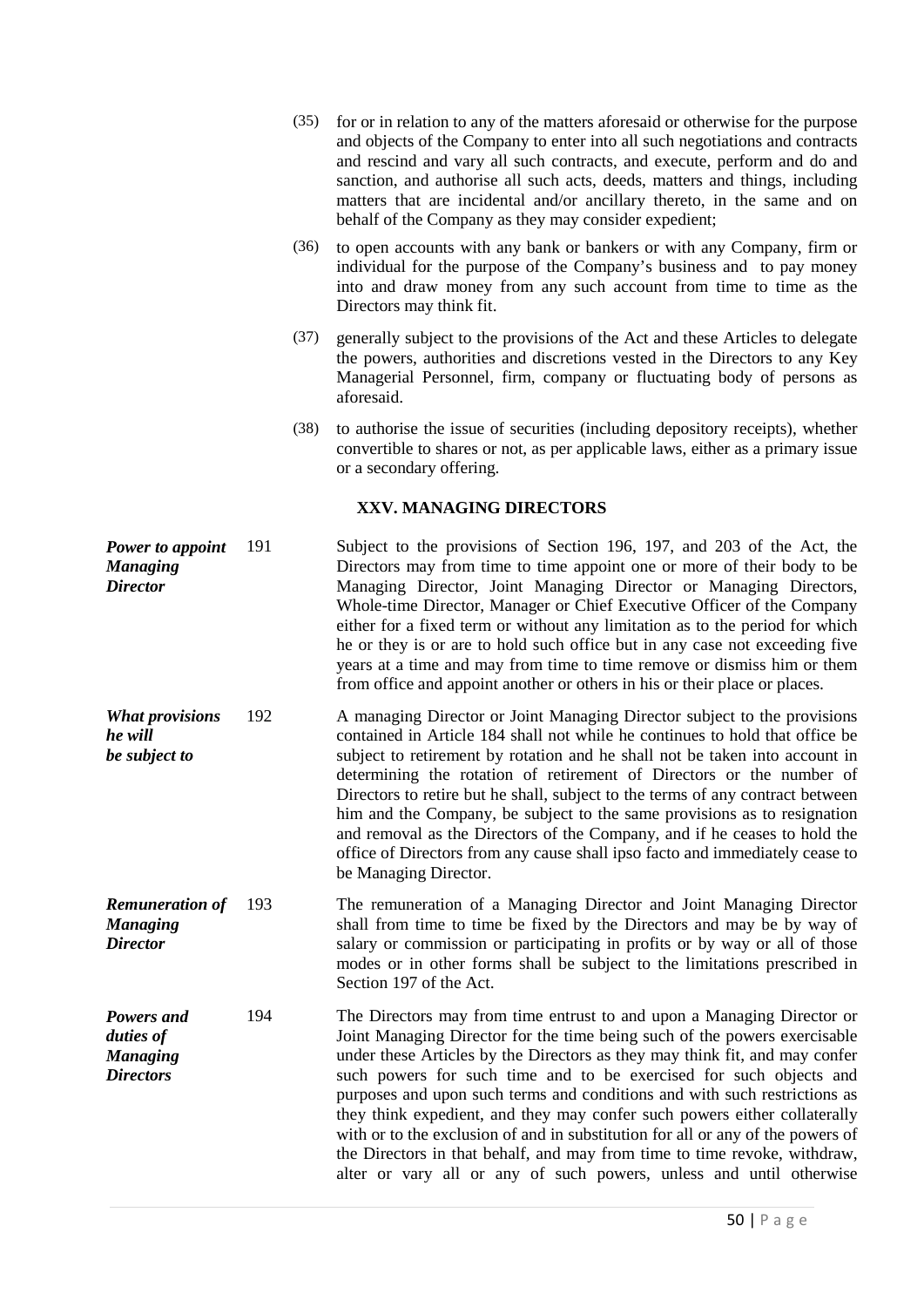determined a Managing Director may exercise all the powers exercisable by the Directors, save such powers as by the Act or by these Articles shall be exercisable by the Directors themselves.

## **XXVI. SECRETARY**

- 195 (1) The Directors may from time to time appoint and at their discretion remove, a person (hereinafter called "the Secretary") to keep the Registers required to be kept by the Company, to perform any other function which by the said Act or by these Articles are to be performed by the Secretary and to execute any other duties which may from time to time be assigned to the Secretary by the Directors.
	- (2) The Directors may any time appoint a temporary substitute for the Secretary who shall for the purpose of these Articles be deemed to be the Secretary.

## **XXVII. INDEMNITY TO AND PROTECTION OF DIRECTORS AND OFFICERS**

| <i>Indemnity</i> | 196 | The Board shall be entitled to meet out of the funds of the Company to                                       |
|------------------|-----|--------------------------------------------------------------------------------------------------------------|
|                  |     | defend, every officer of the Company as defined by Section $2(59)$ of the                                    |
|                  |     | said Act, or any person (whether an officer of the Company or not)                                           |
|                  |     | employed by the Company, against all claims made on them (including                                          |
|                  |     | losses, expenses, fines, penalties or such levies), in or about the discharge<br>of their respective duties. |
|                  |     |                                                                                                              |

- (2) Every Officer of the Company, as defined by Section 2(59) of the said Act, or any person (whether an Officer of the Company or not) employed by the Company, shall be entitled to direct the company to meet all claims, losses, expenses, fines, penalties or such other levies, expended by them, respectively in or about the discharge of their respective duties, out of the funds of the Company against all such liabilities, including attorney fees, incurred by them in defending any proceedings under the Act, or other laws applicable to the Company, and/or its subsidiaries in any jurisdiction.
- (3) The Company may take and maintain any insurance as the Board may think fit on behalf of its directors (present and former), other employees and the Key Managerial Personnel, for insurers to directly meet all claims, losses, expenses, fines, penalties or such other levies, or for indemnifying any or all of them against any such liability for any acts in relation to the Company for which they may be liable.
- 197 No Director of the Company, Manager, Secretary, Trustee, Auditor and other officer or servant of the Company shall be liable for the acts, receipts, neglects or defaults of any other Director or officer or servant or for joining in any receipts or other act for the sake of conformity merely or for any loss or expenses happening to the Company through the insufficiency or deficiency in point of titles or value of any property acquired by the order of the Directors for or on behalf of the Company or mortgaged to the Company or for the insufficiency or deficiency of any security in or upon which any of the moneys of the Company shall be invested or for any loss or damage arising from the bankruptcy, insolvency or tortuous act of any person, company or corporation to or with whom any moneys, securities or effects of the Company shall be entrusted or deposited or for any loss occasioned by any error of judgement, omission default or oversight on his part or for any other loss, damage or misfortune whatever which shall happen in relation to the execution or performance of the duties of his office or in relation thereto, unless the same happen through his own dishonesty.

*Directors and Other officers not responsible or acts of others*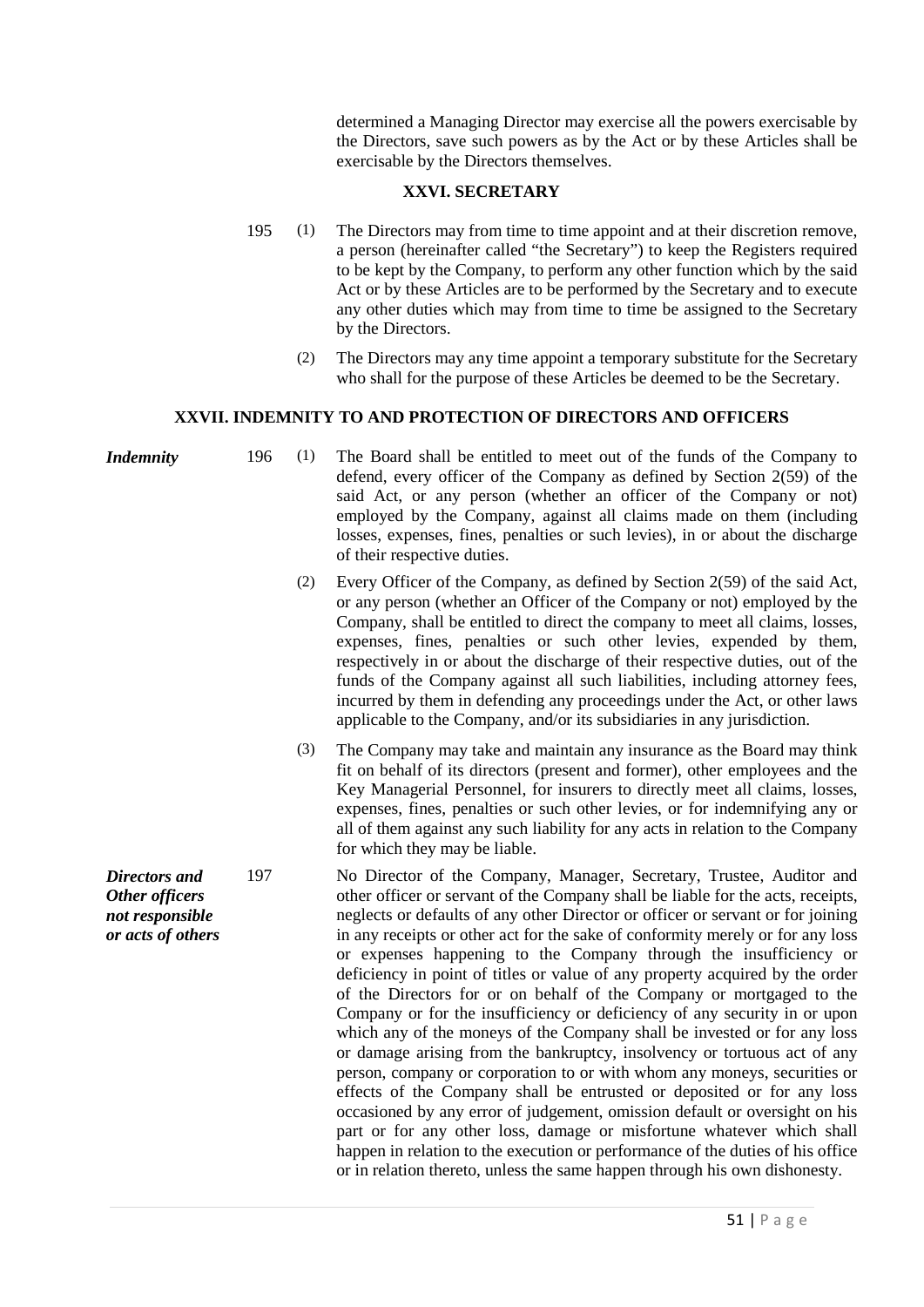198 An Independent Director, and a nonexecutive director not being a promoter or a Key Managerial Personnel, shall be liable only in respect of acts of omission or commission, by the Company which had occurred with his knowledge, attributable through Board processes, and with his consent or connivance or where he has not acted diligently.

## **XXVIII. SEAL**

- *The Seal, its custody and use* 199 (1) The Directors shall provide a Common Seal for the purpose of the Company and shall have power from time to time to destroy the same and substitute a new seal in lieu thereto and the Directors shall provide for the safe custody of the seal for the time being. The seal of the Company shall never be used except by the authority of a resolution of the Board of Directors and in presence of one of Directors or such other persons as the Board may authorise who will sign in token thereof and countersigned by such officers or persons at the Directors may from time to time resolve.
	- (2) Any instrument bearing the Common Seal of the Company and issued for valuable consideration shall be binding on the Company notwithstanding any irregularity touching the authority of the Directors to issue the same.

## **XXIX. NOTICES AND SERVICE OF DOCUMENTS**

| <b>Members</b> to<br>notify<br><b>Address for</b><br>registration                                          | 200 | It shall be imperative on every member or notify to the Company for<br>registration his place of address in India and if he has no registered address<br>within India to supply to the Company an address within India for giving of<br>notices to him.<br>A member may notify his email address if any, to which the notices and<br>other documents of the company shall be served on him by electronic<br>mode. The Company's obligation shall be satisfied when it transmits the<br>email and the company shall not be responsible for failure in transmission<br>beyond its control. |
|------------------------------------------------------------------------------------------------------------|-----|------------------------------------------------------------------------------------------------------------------------------------------------------------------------------------------------------------------------------------------------------------------------------------------------------------------------------------------------------------------------------------------------------------------------------------------------------------------------------------------------------------------------------------------------------------------------------------------|
| <b>Notice</b>                                                                                              | 201 | Subject to Section 20 of the said Act, a document may be served by the<br>Company on any member thereof by sending it to him by post or by<br>registered post or by speed post or by courier or by delivering at his address<br>(within India) supplied by him to the company for the service of notices to<br>him. The term courier means person or agency who or which delivers the<br>document and provides proof of its delivery.                                                                                                                                                    |
| <b>Transfer of</b><br>successors in<br>title of members<br>bound by notice<br>given to previous<br>holders | 202 | Every person, who by operation of law, transfer or other means whatsoever,<br>shall become entitled to any share, shall be bound by any and every notice<br>and other document in respect of such share which previous to his name<br>and address being entered upon the register shall have been duly given to<br>the person from whom he derives his title to such share.                                                                                                                                                                                                              |
| <b>When notice</b><br>may be given by<br><i>advertisement</i>                                              | 203 | Any notice required to be given by the Company to the members or any of<br>them and not expressly provided for by these presents shall be sufficiently<br>given, if given by advertisement, once in English and once in a vernacular<br>daily newspaper circulating in the city, town or village in which the<br>registered office of the Company is situate.                                                                                                                                                                                                                            |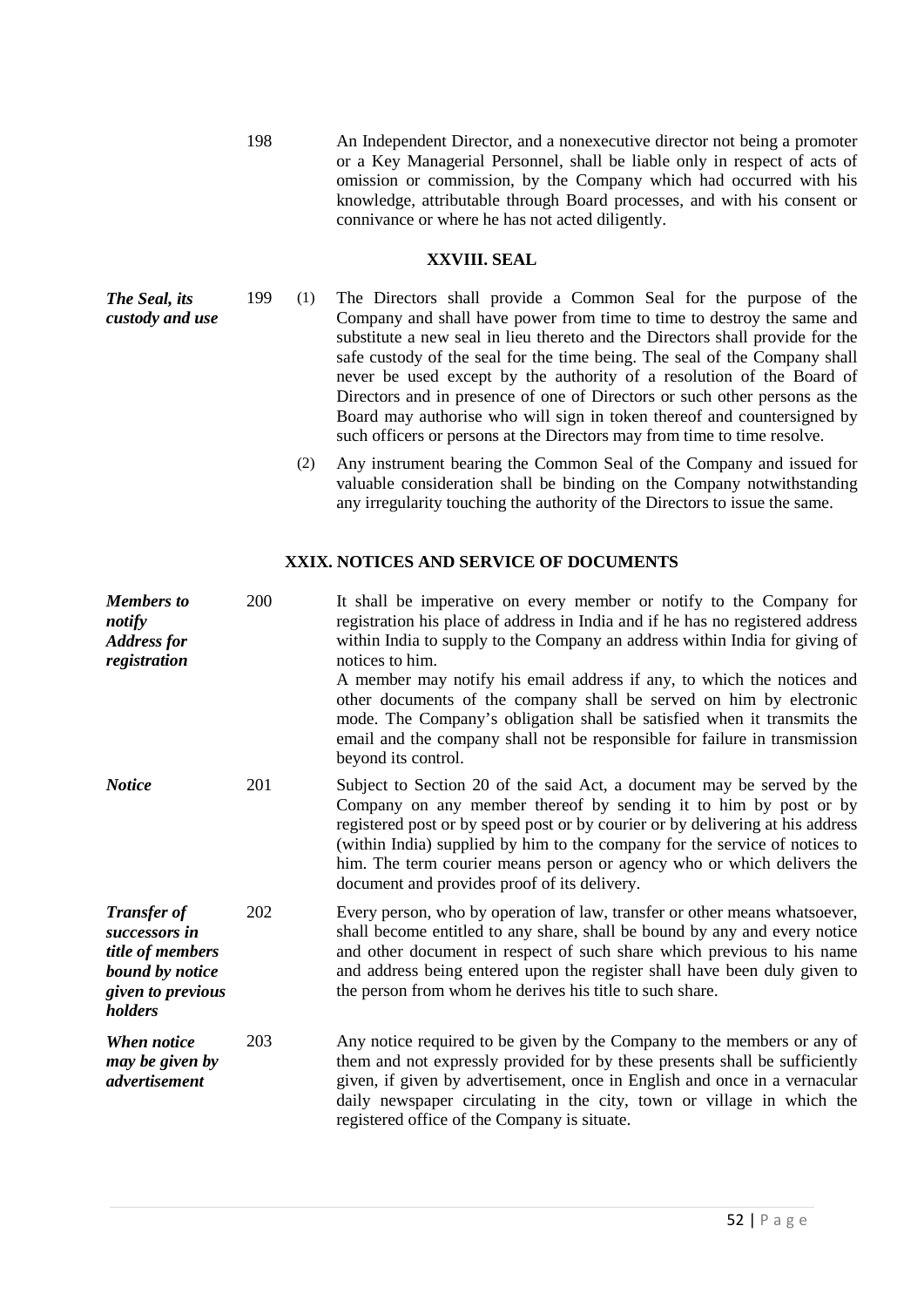| Service of notice<br>good<br>notwithstanding<br>death of<br>member | 204 | Any notice or document served in the manner hereinbefore provided shall<br>notwithstanding such member be then dead and whether or not the<br>Company has notice of his death, be deemed to have been duly served in<br>respect of any share, whether held solely or jointly with other persons by<br>such member, until some other person be registered in his stead as the<br>holder or joint-holder thereof and such service, for all purposes of these<br>presents be deemed a sufficient service of such notice or documents on his<br>heirs, executors, administrators and all person (if any) jointly interested<br>with him in any such shares. |  |  |  |
|--------------------------------------------------------------------|-----|---------------------------------------------------------------------------------------------------------------------------------------------------------------------------------------------------------------------------------------------------------------------------------------------------------------------------------------------------------------------------------------------------------------------------------------------------------------------------------------------------------------------------------------------------------------------------------------------------------------------------------------------------------|--|--|--|
| Signature to<br>notice                                             | 205 | Any notice given by the Company shall be signed (digitally or<br>electronically) by a Director or by the Secretary or some other officer<br>appointed by the Directors and the signature thereto may be written,<br>facsimile, printed, lithographed, photostat.                                                                                                                                                                                                                                                                                                                                                                                        |  |  |  |
| Service of<br>documents on<br>company                              | 206 | A document may be served on the Company or on an officer thereof by<br>sending it to the Company or officer at the Registered Office of the<br>Company by post or by Registered Post or by leaving it at its Registered<br>Office, or by means of such electronic mode or other mode as may be<br>specified in the relevant Rules.                                                                                                                                                                                                                                                                                                                      |  |  |  |
| XXX. SECRECY CLAUSE                                                |     |                                                                                                                                                                                                                                                                                                                                                                                                                                                                                                                                                                                                                                                         |  |  |  |
| <b>Secrecy Clause</b>                                              | 207 | No member shall be entitled to visit any works of the Company without the<br>permission of the Directors or to require discovery of or any information<br>respecting any detail of the Company's working, trading or any matter<br>which is or may be in the nature of a secret, mystery of trade or secret<br>process, which may relate to the conduct of the business of that Company<br>and which in the opinion of the Directors, it will be inexpedient in the<br>interest of the members of the Company to communicate to the public.                                                                                                             |  |  |  |
| XXXI. WINDING-UP                                                   |     |                                                                                                                                                                                                                                                                                                                                                                                                                                                                                                                                                                                                                                                         |  |  |  |
|                                                                    | 208 | If upon the winding-up of the Company, the surplus assets shall be more<br>than sufficient to repay the whole of the paid up capital, the excess shall be<br>distributed amongst the members in proportion to the capital paid or which<br>ought to have been paid-up on the shares at the commencement of the<br>winding-up held by them respectively, other than the amounts paid in<br>advance of calls. If the surplus assets shall be insufficient to repay the                                                                                                                                                                                    |  |  |  |

terms and conditions of issue.

*Distribution of assets in specie*

209 If the Company shall be wound-up whether voluntarily or otherwise, the following provisions shall take effect:

whole of the paid-up capital, such surplus assets shall be distributed so that as nearly as may be the losses shall be borne by the members in proportion to the capital paid-up or which ought to have been paid-up at the commencement of the winding-up on the shares held by them respectively, other than the amounts paid by them in advance of calls. But this Article is without prejudice to the rights of the holders of any shares issued upon special terms and conditions and shall not be construed so as to or be deemed to confer upon them any rights greater than those conferred by the

(1) the Liquidator may, with the sanction of a Special Resolution, divide among the contributories in specie or kind any part of the assets of the Company and may, with the like sanction, vest any part of the assets of the Company in trustees upon such trust for the benefit of the contributories or any of them, as the Liquidator with the like sanction shall think fit.